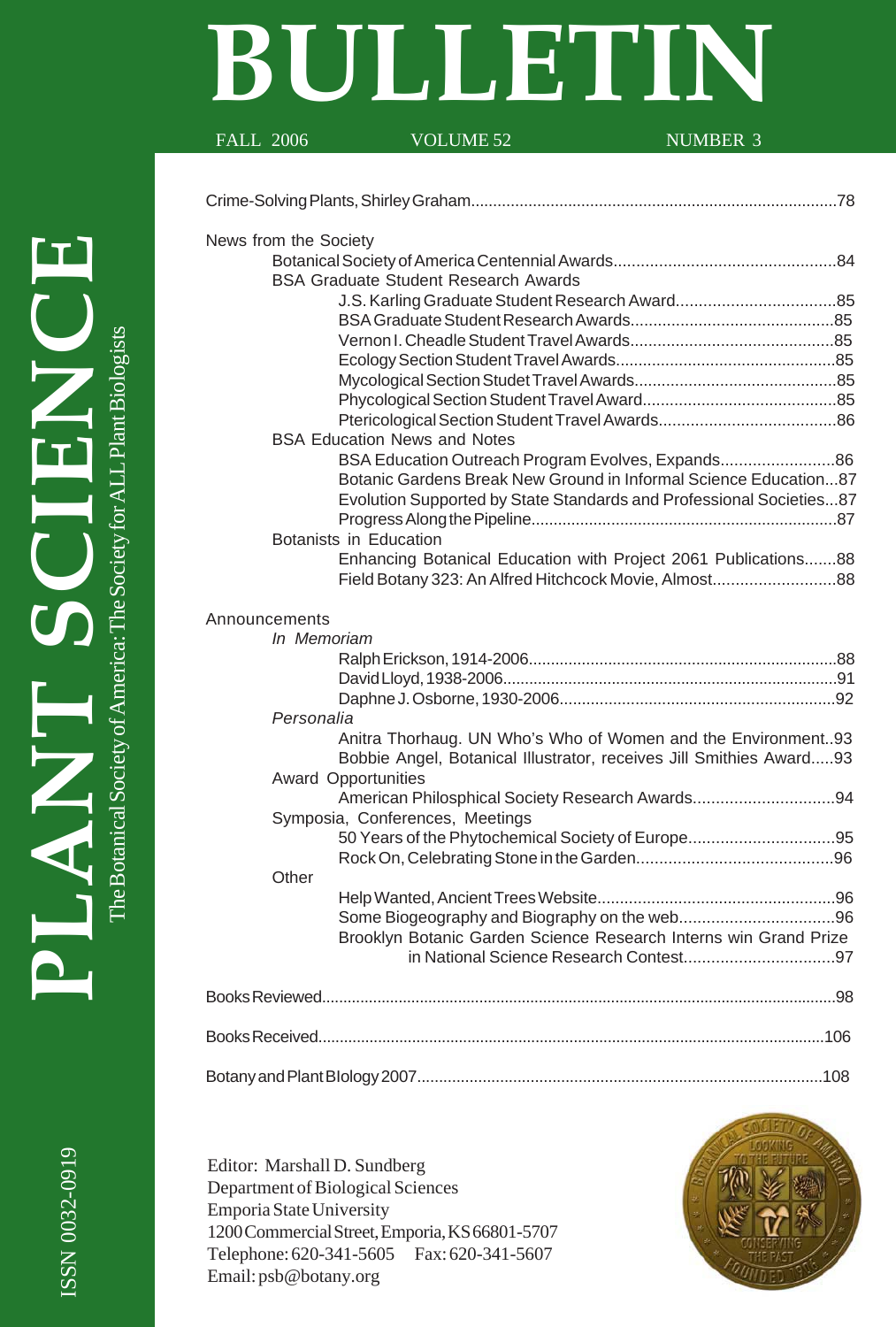By the time you read this we already will have celebrated 100 years of the **Botanical Society of America** at our centennial meeting in Chico, California. One hundred years ago the founders were concerned with not completely replacing the "old botany" of the external form and affinities within the plant kingdom, that was no longer attracting the new generation of students, with the exciting "new botany" of anatomy and physiology (anon., 1887). Furthermore, some of these botanical leaders were convinced that a change in pedagogy was required. William Ganong suggested: "In the laboratory work everything possible should be done in the independent investigation spirit. The student should be led on by having each new thing placed before him in the form of a problem, so arranged that its solution comes just within his own powers…In general, nothing should be told a student that he can find out for himself."

Times have changed, but some things seem to remain the same. There is still an "old botany" (now including anatomy and traditional physiology) and the exciting field is molecular. Yet we realize that knowledge of the "old fields" remains necessary and those fields are benefiting from application of the new techniques. And we are still struggling with improving pedagogy to make students more active in their own learning.

In this issue we highlight some tools employed by contemporary botanists to engage students in both formal and informal settings. In our feature article Shirley Graham describes some of the forensic botany from an exhibit she helped prepare for the National Botanical Garden. (Have any of you introduced the microscopy lab with a "who done it?" and a variety of microscopic clues?). Later Keith Killingbeck provides an abstract of some of the innovative student writing he uses to enhance his field botany course. Finally, we provide an entry to some of Tim Gerber's work with school teachers getting them excited about using plants to "teach to the standards."

Enjoy the issue! The editor

Anonymous. 1887. The Botanical Gazette 12(4):87-88. William F. Ganong, 1907, *The Teaching Botanist.* New York, Macmillan.

# **CRIME-SOLVING PLANTS**

Recently I was asked to provide text for a projected graphic display on the subject of forensic botany at the National Botanic Garden, Washington, D.C. Subsequently, the program directors asked me to expand on the display with a lecture entitled, "Crime-Solving Plants" for a public audience at the Garden. Bill Dahl, Executive Director of BSA, was directly involved in the original idea and later suggested that I submit the talk to the Plant Science Bulletin. The text follows below together with literature citations added to allow anyone interested in using the information to refer to some of the original studies and to see some of the illustrations that accompanied the presentation.

Early in January, 1935, a man named Arthur Koehler worked his way through crowds of people gathered outside the courthouse in Flemington, New Jersey. He was there to testify in one of the most important trials of the 20th century, the trial of Bruno Richard Hauptmann for the kidnapping of the young son of aviation hero Charles Lindbergh and his wife Anne. Dr. Koehler was an expert on wood anatomy and identification at the Forest Products Laboratory, United States Forest Service in Madison, Wisconsin and what was unique about the particular testimony he was about to give was that it dealt with the structure of wood, namely the wood of the ladder used by the kidnapper. Presenting that kind of evidence was highly unusual, there was little precedence for it, and it was not clear it would even be allowed. The use of scientific expert witnesses was an uncommon and limited practice at that time and botanical evidence had little standing in the criminal courts.

The defense argued strongly against allowing Dr. Koehler to testify, saying "there is no such animal known among men as an expert on wood; that it is not a science that has been recognized by the courts; that it is not in a class with handwriting

# *PLANT SCIENCE BULLETIN*

ISSN 0032-0919

Published quarterly by Botanical Society of America, Inc., 4475 Castleman Avenue, St. Louis, MO 63166-0299. The yearly subscription rate of \$15 is included in the membership dues of the Botanical Society of America, Inc. Periodical postage paid at St. Louis,MO and additional mailing office.

POSTMASTER: Send address changes to: Botanical Society of America Business Office P.O. Box 299 St. Louis, MO 63166-0299 E-mail: bsa-manager@botany.org

Address Editorial Matters (only) to: Marsh Sundberg, Editor Dept. Biol. Sci., Emporia State Univ. 1200 Commercial St. Emporia, KS 66801-5057 Phone 620-341-5605 E-mail: psb@botany.org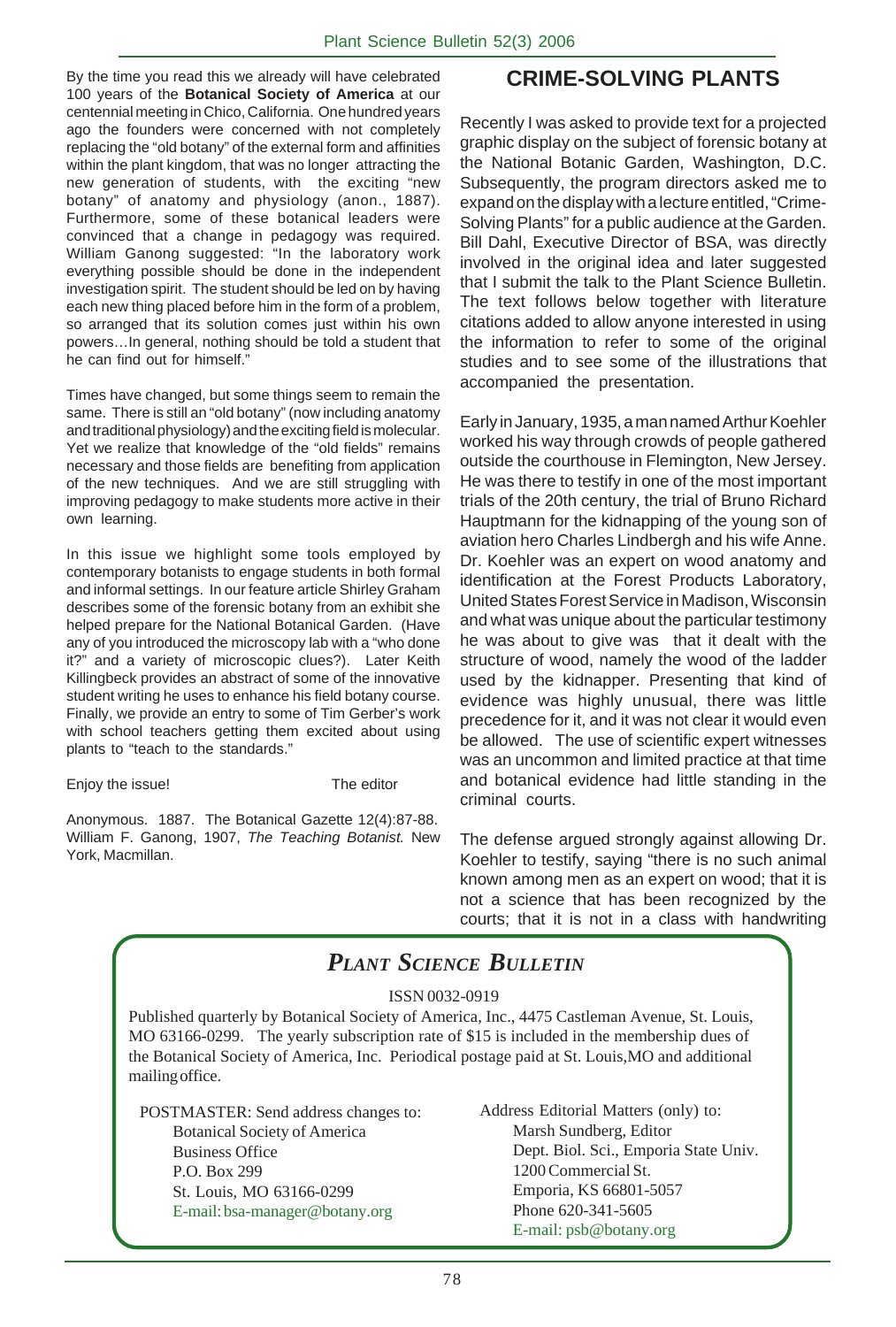experts, with fingerprint experts, or with ballistic experts... The witness probably may testify as an experienced carpenter or something like that, …. but when it comes to expessing an opinion as an expert or as a scientist, why that is quite different indeed. We say that the opinion of the jurors is just as good..." (Pope 1935). The judge responded, in what we can now consider to be an historical moment for forensic plant science, "I deam [sic] this witness to be qualified as an expert" (Trenchard 1935).

Koehler subsequently went on in the trial to demonstrate how the wood of the ladder, beyond any doubt, linked Hauptmann directly to the crime. The ladder was a unique design, homemade, and in 3 parts that could be disassembled to fit in a car. Koehler presented three kinds of information from his study of the ladder - 1) identification of the wood used, 2) physical marks left by tools on the wood, and 3) comparisons of the wood structure. He was able to determine that the wood used in the ladder was of four kinds: douglas fir (*Pseudotsuga menziesii* (Mirb.) Franco), 2 types of pine (*Pinus ponderosa* Dougl. ex Laws. and *Pinus echinata* Mill., or a close species, commonly called yellow pine) and birch (*Betula* sp., probably *B. alba* L.) used for the connecting dowels. In making the identifications he saw the characteristic presence in pine of very thin epithelial cells lining the resin canals, while in douglas fir he distinguished characteristic thick-walled cells lining the canals and faint spiral markings along the length of the tracheids (Fig. 1). The wood of the top left rail had clearly been used before. It had been sawn away from a bigger piece and there were nail holes present made by old-fashioned square-headed nails. Koehler alerted authorities to look for a missing board in any place connected with a future suspect. Remarkably, Koehler using scarcely visible planer markings was able to trace the some of the pine back to its original mill source in McCormick, South Carolina and then forward to the

National Lumber and Millwork Co. in the Bronx, NY just 10 blocks from Hauptmann's home. This was prior to Hauptmann's arrest after passing a bill from the ransom money. A week after the arrest, police realized that one of the floor boards in Hauptmann's attic had been partly cut away. Koehler was able to show in the trial that the attic board and the ladder



Figure 1. Cross-sections of gymnosperm wood. *Pinus echinata* Mill. (top) and *Pseudotsuga menziesii* (Mirb.) Franco (bottom)

rail had once been a single board by the exact match of annual rings (Fig. 2) and importantly, he demonstrated that patterns of annual rings are unique so that no other random board would have an absolutely identical pattern, just as today we demonstrate that portions of our DNA are unique to each individual. The wood anatomical evidence

#### Editorial Committee for Volume 52 Joanne M. Sharpe (2009) Coastal Maine Botanical Gardens P.O. Box 234 Boothbay ME 04537 joannesharpe@email.com Nina L. Baghai-Riding (2010) Division of Biological and Physical Sciences Delta State University Cleveland, MS 38677 nbaghai@deltastate.edu *PLANT SCIENCE BULLETIN* Douglas W. Darnowski (2006) Department of Biology Indiana University Southeast New Albany, IN 47150 ddarnowski2@ius.edu Andrea D. Wolfe (2007) Department of EEOB 1735 Neil Ave., OSU Columbus, OH 43210-1293 wolfe.205@osu.edu Samuel Hammer (2008) College of General Studies Boston University Boston, MA 02215 cladonia@bu.edu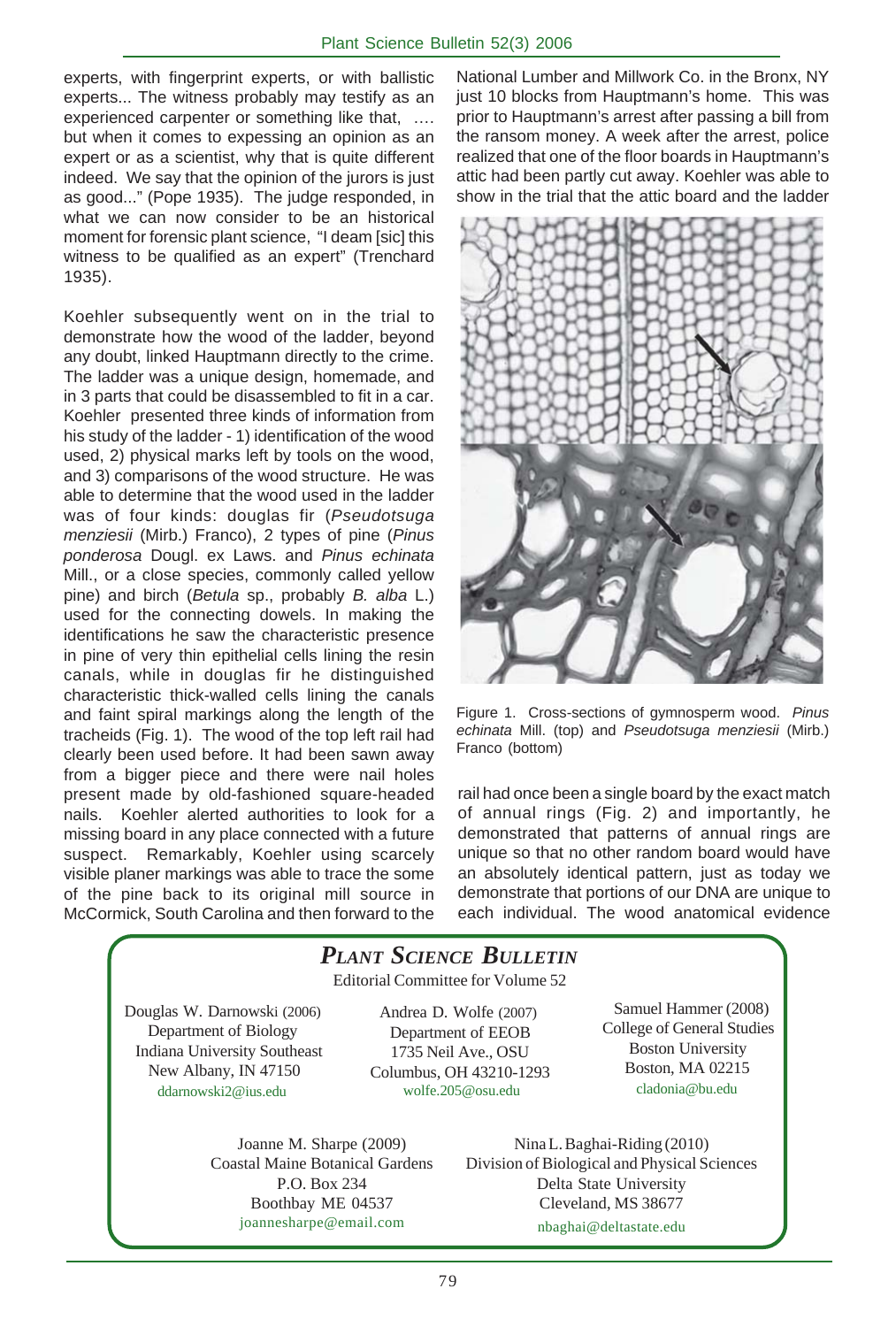ultimately was one of the most incriminating and unshakable pieces of evidence that led to Hauptmann's conviction and eventual electrocution for the kidnapping (Graham, S. 1997).



Figure 2. Attic floor above Hauptmann's apartment. with the top left rail of the ladder (right) in place as a continuation of the floor board (left) from which it was fashioned; one nail corresponding to nail hole in the rail and floor joists visible on the rail. With permission of the United States Forest Service.

Since that trial, what is termed forensic botany, or the use of plant remains to help solve crimes or other legal problems**,** has been widely accepted as valid scientific evidence by the courts. If the wildly popular televison crime shows like CSI, Law and Order, Cold Case, and many others reflect to some degree how real life detective work proceeds, then plants are now beginning to play an increasing role in solving crimes. In February this year in a TV episode of "Bones", one of the forensic anthropologists finds part of an ear bitten off the killer of a young woman. On the ear is ear wax within which pollen is embedded. As the story continues, the pollen is identified as a species of the grass genus *Eragrostis,* a species said to grow only in South Africa, and this leads the scientists to a suspect who has just come from there. I comment further on this story later, but the point here is that although this particular case is fiction, plants or parts of plants can provide significant supporting, sometimes, crucial evidence in solving crimes.

The reasons for this are several: 1) plant remains can be found almost everywhere; 2) they offer multiple sources of evidence, both macroscopic and microscopic, such as pieces of wood, (even as charcoal), seeds, fruits, leaves, twigs, plant hairs, microscopic air-borne pollen and spores, or in aquatic environments, algal cells; 3) their morphological diversity allows us to identify them and from the identification gather other useful information such as the season or geographical location in which a crime took place, whether a body

has been moved following a murder; if a body is buried, how long it has been buried, and whether a suspect was present at the crime scene.

Pollen and spores, in particular, have all the useful characters just mentioned**.** Being widespread in nature in the air and on most surfaces, we breathe them into our lungs and they stick to our clothes. Pollen and spore exines are amazingly diverse, sometimes even to the species level, and their production is generally seasonally and often geographically restricted, thus their presence can point to a specific season, sometimes even a specific location, in which a crime was committed (Szibor, R. et al. 1998). There are many published examples of pollen morphology among related families or within families or genera that illustrate this diversity and consequently their usefulness as trace evidence (e.g. Nowicke and Skvarla 1977, Caryophyllales; Graham, A. and Barker 1981, Fabaceae, Caesalpinioideae; Patel et al. 1984, Myrtales; Bruce and Dettmann 1996; Fig. 3). In addition, they have other advantages. They are slow to decay; pollen can be retrieved from rocks millions of years old, a valuable asset for oil companies and archeologists. Because they are microscopic, they remain unseen, silent witnesses and even if they were visible, unlike fingerprints, they would be nearly impossible to eliminate from a crime scene.

A recent example from New Zealand illustrates how pollen as trace evidence was used to solve a crime (Mildenhall 1998). In Christchurch in 1997, a young woman was grabbed, pulled into an alleyway, and raped. Although shaken**,** she was able to describe the assailant and shortly after a man matching her description was arrested. The suspect admitted being in the area and noticing this woman, who seemed a little distressed, he said he stopped to ask her if she was OK. Now, he claimed, she must be putting his face on the face of the rapist, because he had not been in the alleyway. There was no DNA evidence, but the police noted dirt-stains on his clothes. These, he said, came from his yard where he was working on his car.

 The alleyway where the crime occurred was lined along one side by a row of low flowering shrubs of wormwood, *Artemisia arborescens* L. a Mediterranean native. The shrubs had been broken and flattened during the struggle that led up to the rape. The suspect's clothes with the dirt stains were sent for analysis together with a comparative sample of soil from the crime scene to the forensic palynology laboratory of the New Zealand Geological Survey. The soil sample was dominated, as might be expected by pollen of *Artemisia* (77%), much of it occurring in clumps, indicating the source was at the scene and had not merely blown in. The pollen of this genus has a distinctive, echinate (spiny), very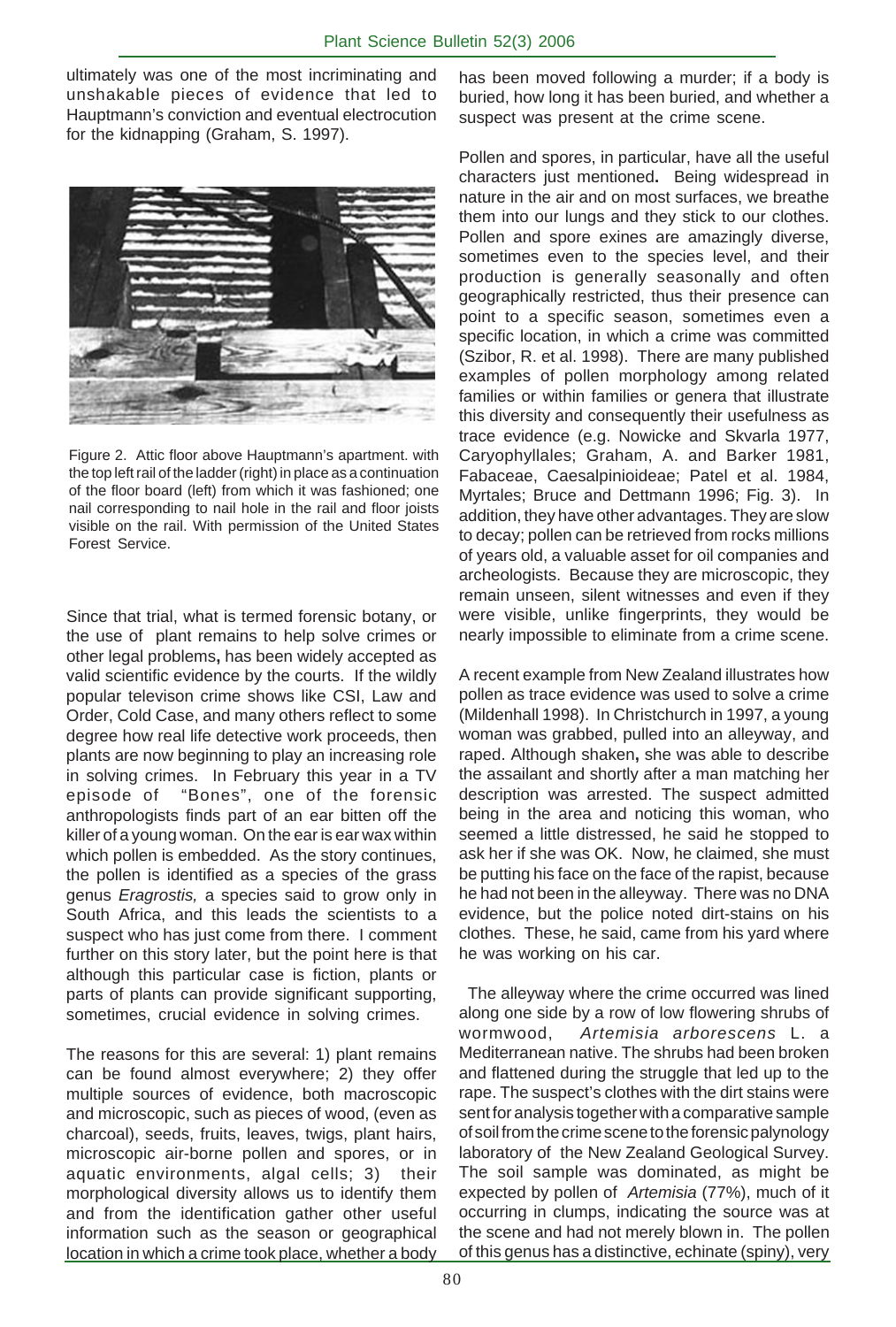

Figure 3. Diversity of pollen morphology in Centrospermae. From Nowicke and Skvarla 1977 with permission.

thick-walled exine. There was a mix of mix of fresh pollen and somewhat older, darker colored grains, as well as an unusual large, thick-walled fungal spore in the soil sample, and other spore and pollen types in very low percentages. The same *Artemisia* pollen dominated the clothing sample (53%), again occurring mainly in clumps, in a mix of fresh and older grains, and the same thick-walled fungal spore type was abundant. The percentage of *Artemisia* was so high that the only explanation was that the clothing was in direct, forceful contact with an *Artemisia* plant. Investigators searched for wormwood near the suspect's home, and other places he visited but found none. The species is not common in New Zealand, being only occasionally planted in gardens. The forensic laboratory had processed over 1000 pollen samples from many localities in New Zealand and never found *Artemisia* in more than a trace amount, so the chances of finding large amounts were statistically 1 in 1000, but in actual fact, chances were certainly much lower. The fungal spores were also rare. This pollen and spore evidence was presented at the trial, the suspect was convicted, and was given an 8 year prison sentence. Similar comparative pollen evidence led to conviction of a murder suspect in northern Australia (Milne 2005), and in a civil case where pollen intake to a gasoline line was cited as the cause of a fatal plane crash, pollen provided important evidence negating the claim (Graham, A. 1997).

Returning to the use of plants in crime TV shows, and specifically the finding of *Eragrostis* grass pollen in ear wax that led to a suspect, the science of this story presents a bit of a problem. Although many plant groups have spectacular pollen morphology, not all pollen is remarkable structurally and sadly the pollen of grasses, one of the most common and widespread plant families in the world, is nearly as feature-less as a ping-pong ball, so it would have been impossible to identify an

*Eragrostis* plant to genus or species and pinpoint the geographical source based on pollen (Fig. 4). An interesting exception in the pollen of grasses is cultivated corn which has extremely large pollen, ca. 100um in diameter, compared with a more average pollen diameter of ca. 35um..

Seeds and fruits, like pollen, very often give away their identity by their specialized features, especially if they are provided with hooks or barbs. These structures have evolved to aid in dispersing progeny away from competition with the parent plant and are very effective in their role, as anyone who has walked through a field in summer or fall has experienced. In 1997 in Ohio, I was called by the sheriff's department of Champaign Co. near Columbus, Ohio to identify some seeds (actually



Sporobolus caroli Tragus australianus Enneapogon avenaceus

Figure 4. Pollen of the grass genera *Eragrostis, Sporobolus, Tragus, and Enneapogon* illustrating the absence in most grass pollen of useful characters for identification. With permission of The Newcastle Pollen Collection.

single-seeded fruits) associated with the murder of two children. The children were found buried in an area at the shady wooded margin of a local cemetery not long after they were reported missing by the stepfather. He soon became a suspect. I identified the seeds as from *Geum canadense* Jacq. (or possibly *Geum aleppicum* Jacq. with very similar fruits)*,* commonly known as avens, in the Rosaceae and from *Galium aparine* L., bedstraw, in the Rubiaceae, species of shaded to partly sunny places in dry to moist somewhat disturbed woodlands (Fig. 5). The seeds had been removed from a blanket and the stepfather's clothing recovered at his house. He claimed the seeds came from his small farmyard, but neither plant occurred in his open weedy yard, nor would they have been expected there. Both species were found at the gravesite. The seed evidence linked the suspect to a wooded area such as that of the gravesite and was part of the evidence introduced at the trial (State of Ohio vs. Kevin Neal, 2000). He was convicted of the two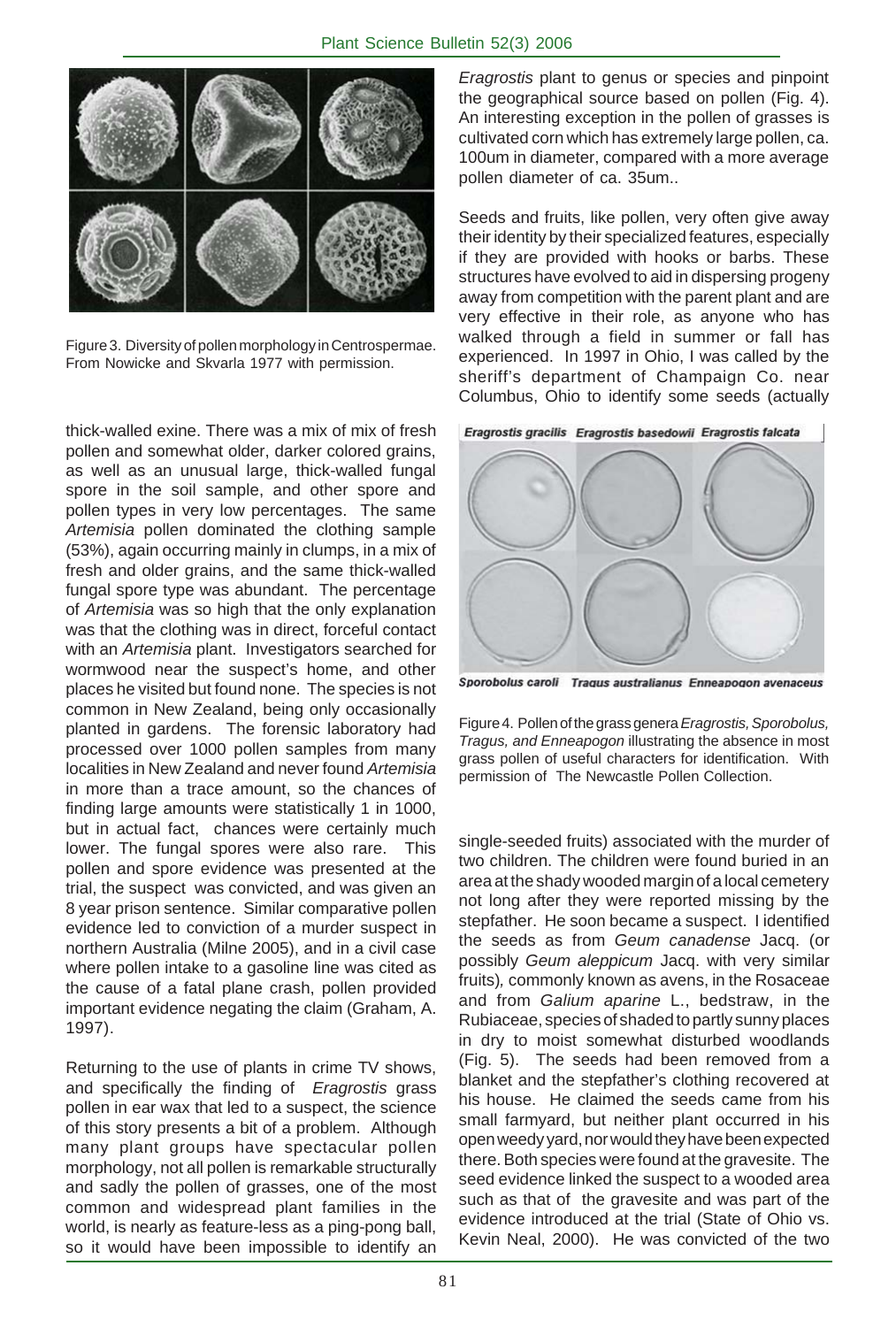murders and is now serving two life sentences. Similar investigations employing seed evidence from crime scenes have been reported by Lipscomb and Diggs (1998) and in a case investigated by David Hall, summarized at www.nwf.org/wildlife/ wildlifecrime.cfm.

Botanical trace evidence is also obtained from plant cells found in gastric contents.Many of the common foods we eat contain seeds or other plant parts with specialized cells having thick walls of cellulose and lignin. Because these materials do not digest or digest only slowly they can be present in partially digested stomach contents or excreted in feces, and are often able to be identified in degraded form (Bock, J. H. et al. 1988). It is sometimes possible to determine components of a victim's last meal which, in turn, can provide clues to the setting or timing of death. In a particularly tragic case in London in 2001, partially digested plant material even gave a clue to the victim's homeland and suggested a reason for his death.

The case began in September, 2001, when the torso, minus limbs and head, of a young boy 4-7 years in age was found in the Thames River. There was little to use for identification based on standard



 Figure 5. Hooked seeds transported from a burial site on a murderer's clothing. *Galium aparine* L. (left) and *Geum canadense* Jacq. or *Geum aleppicum* Jacq. (right). Photo by S. Graham.

techniques and there were no corresponding missing child reports. Scotland Yard suspected from the condition of the body, which had been deliberately drained of blood, that they might be dealing with a ritual killing – a human sacrifice. They turned to forensic scientists, including a palynologist and a plant anatomist to look for whatever evidence might give them a lead in the case. DNA suggested the child was West African in origin and the contents of the digestive tract revealed alder (*Alnus*) pollen, a tree native to northern Europe, and was an indication that the child had been in England in the days prior to his death.

Of greatest interest was the presence in the stomach and intestines of an unusual assortment of small mineral pieces, clay pellets embedded with minute gold particles, and the remains of some type of bean seed. The anatomy of seeds in some plant families, including the legumes (Fabaceae), the mustards (Brassicaceae), and the tomato-potato family (Solanaceae), is quite distinctive and can even be species-specific in some taxa. By comparing seed coat anatomy from the stomach contents of the boy, the seeds were closely matched by a plant anatomist at the Royal Botanical Gardens in Kew to a highly poisonous legume from West Africa, the Calabar bean (*Physostigma venenosum* Balf.). Anatomical recognition of legume seeds is possible because the outermost cells of the seed coat consist of a diagnostic palisade layer in which the cells are typically narrow, elongate, and very thick-walled. It is the heavy walls that make them resistant to quick dissolution. The next deeper layer also can be quite diverse and help in narrowing an identification. The presence of Calabar beans in this case, mixed with the other unusual items in the stomach, suggested the child had been given a toxic paralytic voodoo potion. This finding pointed, like the DNA, to areas of West Africa, like Nigeria, where witchcraft is known to be practised still, and it supported the idea that the child had been a human sacrifice.

Further investigations, using bone chemistry, narrowed the home of the boy to an area near Benin, Nigeria, where Calabar bean is native and where animal, and rarely human, sacrifice is performed. Thus far, no one has been arrested for the murder but as part of the investigation, a ring trafficking in people from Africa into Great Britain and Germany was uncovered and shut-down and 21 people involved were arrested, including the man who brought the child from Africa (The Guardian 2004; see also National Geographic Channel presentation, "The Witchcraft Murder", 13 Feb 2005). Today the fastest growing component of botanical evidence in forensics is molecular evidence. We are in early stages of this type of plant trace evidence. The first instance in which data from plant DNA was accepted as admissible evidence in a criminal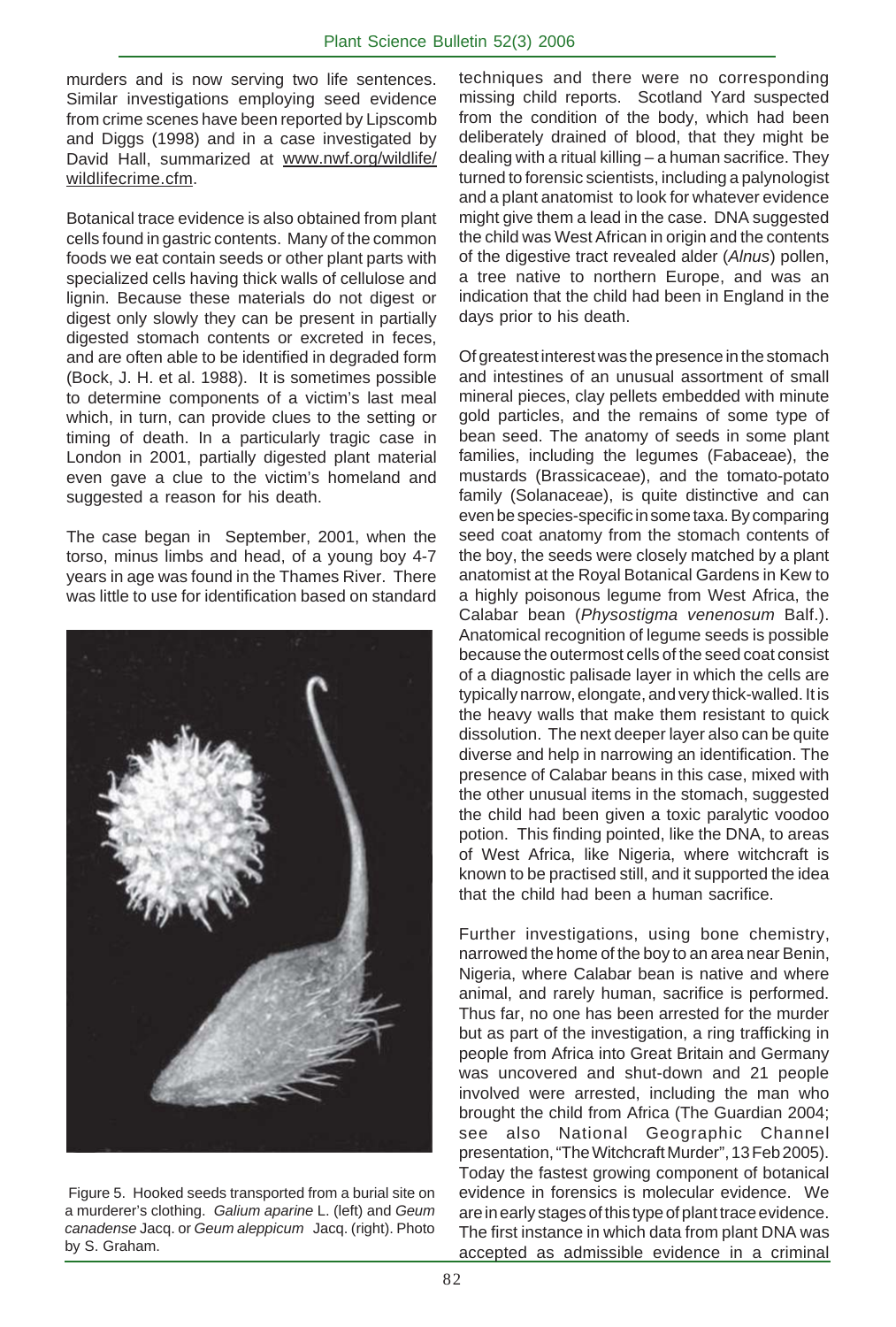case was in Arizona in 1992. In that case, State of Arizona vs. Bogan, a young woman was murdered and her body dumped in the desert. The suspect was taken into custody after his pager was found near the site. He claimed he had given the woman a ride and that she had stolen his wallet and pager from his truck. A member of the Maricopa Co. investigating team, Charles Norton, happened to notice that one of the palo verde trees (*Parkinsonia microphylla* Torr.) at the scene was freshly scraped, possibly by the murder's vehicle. On an impulse he picked some seed pods hanging from the tree; later, the same kind of pods were found loose in the open truck bed of Bogan's truck and Norton, knowing that DNA could identify human individuals, thought perhaps the pods could be linked by their DNA to the tree at the crime scene. Dr. Tim Helentjaris, a geneticist at the University of Arizona agreed to try. Using RAPDs (Randomly Amplified Polymorphic DNA) to produce profiles of visualized DNA fragments- a kind of 'fingerprint' of individuals being studied**,** he was able to match the DNA from the 2 seed pods found in the truck to the seed pods collected from the tree at the scene and only to that tree. This was because the palo verde trees had an exceptionally high degree of intraspecific genetic variation (Yoon 1993). The truck, if not the suspect, had definitely been at the site. The jurors agreed Helentjaris's findings were very influential in their decision to find Bogan guilty of first degree murder.

In recent plant DNA research, botanists at the Australian National University in Canberra, Australia have produced a prototype identification system for grasses based on DNA, a kind of molecular taxonomic key (Ward et al. 2004). Although grass pollen is not generally helpful in forensics, other parts of grasses like seeds and stem or leaf fragments can be a good source of DNA and because grasses are among the most likely plants to be encountered as trace evidence, a means of identification would be a valuable tool. In their study, using primers designed for the purpose, they sequenced parts of the mitochondrial genome that were representative of subfamily, tribe and genus ranks within a test set of 20 samples. These were then used to identify 25 unknown grass samples in a blind test. With more complete representation, the possibility of identification of many more kinds of grasses by molecular means seems to be within reach.

It is unfortunate that in this country, botanical trace evidence is still poorly integrated into crime scene analyses, in spite of its potential in many situations. In 1990, a survey of 30 of the largest forensic laboratories in the United States found that only 2 knew pollen could be used as a forensic tool (Bryant and Mildenhall 1990). This figure has not risen significantly in the past 16 years even though

criminal investigations are becoming more sophisticated in treating other aspects of trace evidence (Bryant and Jones in press).

In great part, the failure to incorporate botanical evidence in investigations is due to lack of knowledge about plants by personnel who study crime scenes and so fail to collect it. The FBI's 2003 Handbook of Forensic Services (www.fbi.gov) mentions the usefulness of wood and cotton fibers and explains how these should be submitted for examination, but refers to no other kind of supporting plant evidence. Unless plant parts are conspicuously evident, samples of plant materials are not standardly taken, nor are specialists brought in to record critical observations of vegetation that could yield credible evidence.

The assessment of plant evidence requires welltrained specialists and frequently also access to extensive reference collections. Today, specialists in plant systematics, plant anatomy and morphology, and palynology are relatively few in number, and aging, and younger replacements are increasingly rare. The balance in plant science research has tipped so heavily toward molecular-based research that students interested in whole plant-based studies find fewer and fewer relevant botany courses available at universities, little research support at the graduate level, and few job opportunities. The value of botanical trace evidence in criminal and civil cases has been clearly demonstrated and is accepted by the courts. Justice can now only be more fully served when law enforcement agencies and other relevant groups recognize and take full advantage of its utility and open employment opportunities for botanically trained investigators. Academic institutions, for their part, must once more appreciate the value of providing well-rounded instruction in botany within their undergraduate biological programs.

## Literature Cited

. Food Cells in Gastric Contents for Use in Forensic Bock, J. H., M. A. Lane, D. O. Norris. 1988. Identifying Plant Investigations: A Laboratory Manual. U. S. Dept. of Justice, National Institute of Justice Research Report, January 1988.

Bruce, R. G. and M. E. Dettmann. 1996. Palynological analyses of Australian surface soils and their potential in forensic science. Forensic Science International 81: 77- 94.

Bryant, V. M., Jr. and G. D. Jones. 2006. Forensic palynology: current status of a rarely used technique in the United States of America. Forensic Science International: in press.

Bryant, V. M., Jr. and D. C. Mildenhall. 1990. Forensic palynology in the United States of America. Palynology 14: 193-208.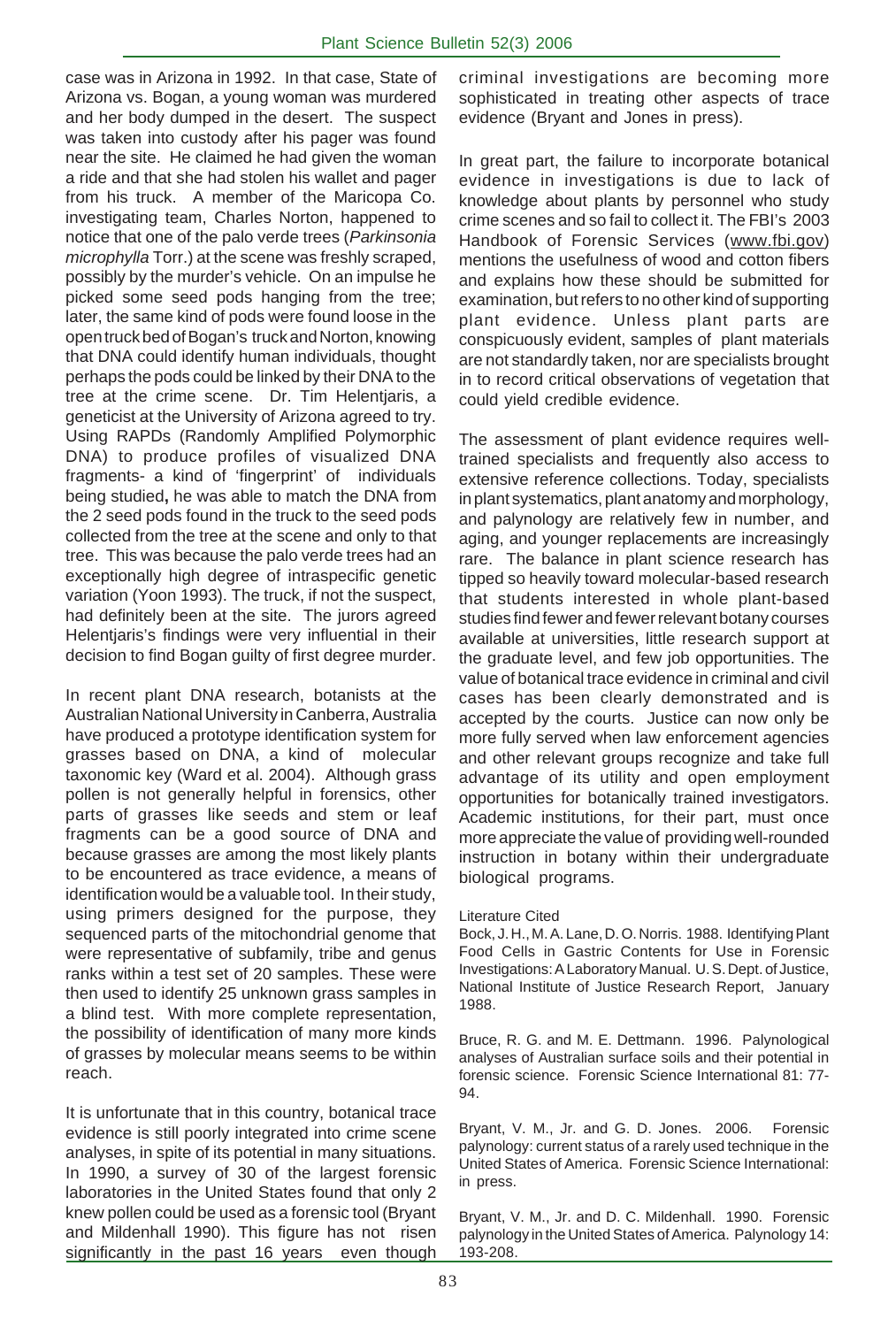Graham, A. 1997. Forensic palynology and the Ruidoso, New Mexico plane crash – the pollen evidence II. In: Graham, A. Symposium Ed., Forensic Chemistry, Soil Analysis, Entomology, Botany, Palynology, and other Aspects of Non-genetic-marker Biology. Journal of Forensic Sciences 42: 391-393.

Graham, A. and G. Barker. 1981. Palynology and tribal classification in the Caesalpinioideae, Pp 801-834 *in*: R. M. Polhill and Peter Raven, Eds., Advances in Legume Systematics. HMSO, London.

Graham, S. 1997. Anatomy of the Lindbergh kidnapping. Journal of Forensic Sciences 42: 368-377.

Lipscomb, B. L. and G. M. Diggs, Jr. 1998. The use of animal-dispersed seeds and fruits in forensic botany. SIDA 18: 335-346.

Mildenhall, D. 1998. It takes just a few specks of dust and you are caught. Canadian Association of Palynologists Newsletter 21: 18-21.

Milne, Lynn. 2005. A Grain of Truth. How Pollen Brought a Murderer to Justice. Reed New Holland Publ., Sydney, Australia.

The Guardian. 2004. Jail for torso case people smuggler. 27 Jul 2004. United Kingdom.

Nowicke, J. W. and J. J. Skvarla. 1977. Pollen morphology and the relationship of the Plumbaginaceae, Polygonaceae, and Primulaceae to the order Centrospermae. Smithsonian Contributions to Botany 37: 1-64.

Patel, V. C., J. J. Skvarla, and P. H. Raven. 1984. Pollen characters in relation to the delimitation of Myrtales. Ann. Missouri Bot. Gard. 71: 858-969.

Pope, F. State of New Jersey vs. Bruno Richard Hauptmann, Trial transcript, 1935: 3796.

Szibor, R., C. Schubert, R. Schöning, D. Krause, and U. Wendt. 1998. Pollen analysis reveals murder season. Nature 395: 449-450.

Trenchard, T. W. State of New Jersey vs. Bruno Richard Hauptmann, Trial transcript, 1935: 3805.

Ward, J., R. Peakall, S. R. Gilmore, and J. Robertson. 2005. A molecular identification system for grasses: a novel technology for forensic botany. Forensic Science International 152: 121-131.

Yoon, C. K. 1993. Botanical witness for the prosecution. Science 260: 894-895.

Shirley Graham Missouri Botanical Garden P.O. Box 299 St. Louis, MO 63130 shirley.graham@mobot.org

# **News from the Society**



# **The Botanical Society of America "Centennial Award"**

was established to acknowledge and honor outstanding service to the plant sciences and the Society .**We are proud to present the award recipients.**

Dr. Isabella Abbott | Dr. Gregory J. Anderson | Dr. Joseph E. Armstrong | Dr. Charlie Arntzen | Dr. Spencer Barrett | Dr. Carol C. Baskin | Dr. Jerry M. Baskin | Dr. C. Ritchie Bell | Dr. Herb Bormann | Dr. Winslow Briggs | Dr. Sherwin Carlquist | Dr. Dave Cass | Dr. Kenton Chambers | Dr. Mary-Dell Chilton | Dr. Mary Clutter | Dr. Paul Conant | Dr. Peter Crane Dr. Daniel Crawford | Dr. Chicita Culberson | Dr. Charles Daghlian | Dr. Margaret Davis | Dr. Ted Delevoryas | Dr. Darleen A. DeMason | Dr. Nancy Dengler | Dr. David Dilcher | Dr. Wayne J. Elisens | Dr. Peter Endress | Dr. Hardy Eshbaugh | Dr. Ray Evert | Dr. Jack B. Fisher | Dr. Lafayette Frederick | Dr. Gerald J. Gastony | Dr. Patricia G. Gensel | Dr. Ernie Gifford | Dr. Richard H. Goodwin | Dr. Leslie Gottlieb | Dr. Linda E. Graham | Dr. Verne Grant | Dr. Sydney Greenfield | Dr. Christopher H. Haufler | Dr. Charlie Heiser | Dr. Leslie G. Hickok | Dr. Pat Holmgren | Dr. Kent E. Holsinger | Dr. Harry T. Horner | Dr. Hugh Iltis | Dr. Raymond Carl Jackson | Dr. Dan Janzen | Dr. William Jensen | Dr. Judy Jernstedt | Dr. Don Kaplan | Dr. Ted Kozlowski | Dr. David Kramer | Dr. Art Kruckeberg | Dr. Meredith A. Lane | Dr. Jean Langenheim | Dr. Nels Lersten | Dr. Joe Leverich | Dr. Harlan Lewis | Dr. Gene Likens | Dr. Phil Lintilhac | Dr. Jane Lubchenco | Dr. Rogers McVaugh | Dr. Elliot Meyerowitz | Dr. Hal Mooney | Dr. Jeffrey M. Osborn | Dr. Jeffrey D. Palmer | Dr. Barbara Palser Dr. Dominick Paolillo | Dr. B.O. Phinney | Dr. Steward Pickett | Dr. Peter Raven | Dr. Jennifer H. Richards | Dr. Scott D. Russell | Dr. José Sarukhán | Dr. Barbara Schaal | Dr. Edward Schneider | Dr. J. William Schopf | Dr. James L. Seago, Jr. | Dr. Henry Shands | Dr. Beryl B. Simpson | Dr. Alan R. Smith | Dr. Allison A. Snow | Dr. Douglas Soltis | Dr. Pamela Soltis | Dr. David Spooner | Dr. Taylor Steeves | Dr. Diana Stein | Dr. Otto Stein | Dr. Kingsley Stern | Dr. William L. Stern | Dr. Dennis Stevenson | Dr. Don Stone | Dr. Tod Stuessy | Dr. Marshall Sundberg | Dr. Ian Sussex | Dr. Thomas N. Taylor | Dr. Robert B. Thorne | Dr. Dave Tilman | Dr. P. Barry Tomlinson | Dr. Shirley Tucker | Dr. Billie Turner | Dr. Natalie Uhl | Dr. Gordon Uno | Dr. Judy Verbeke | Dr. Barbara **Webster**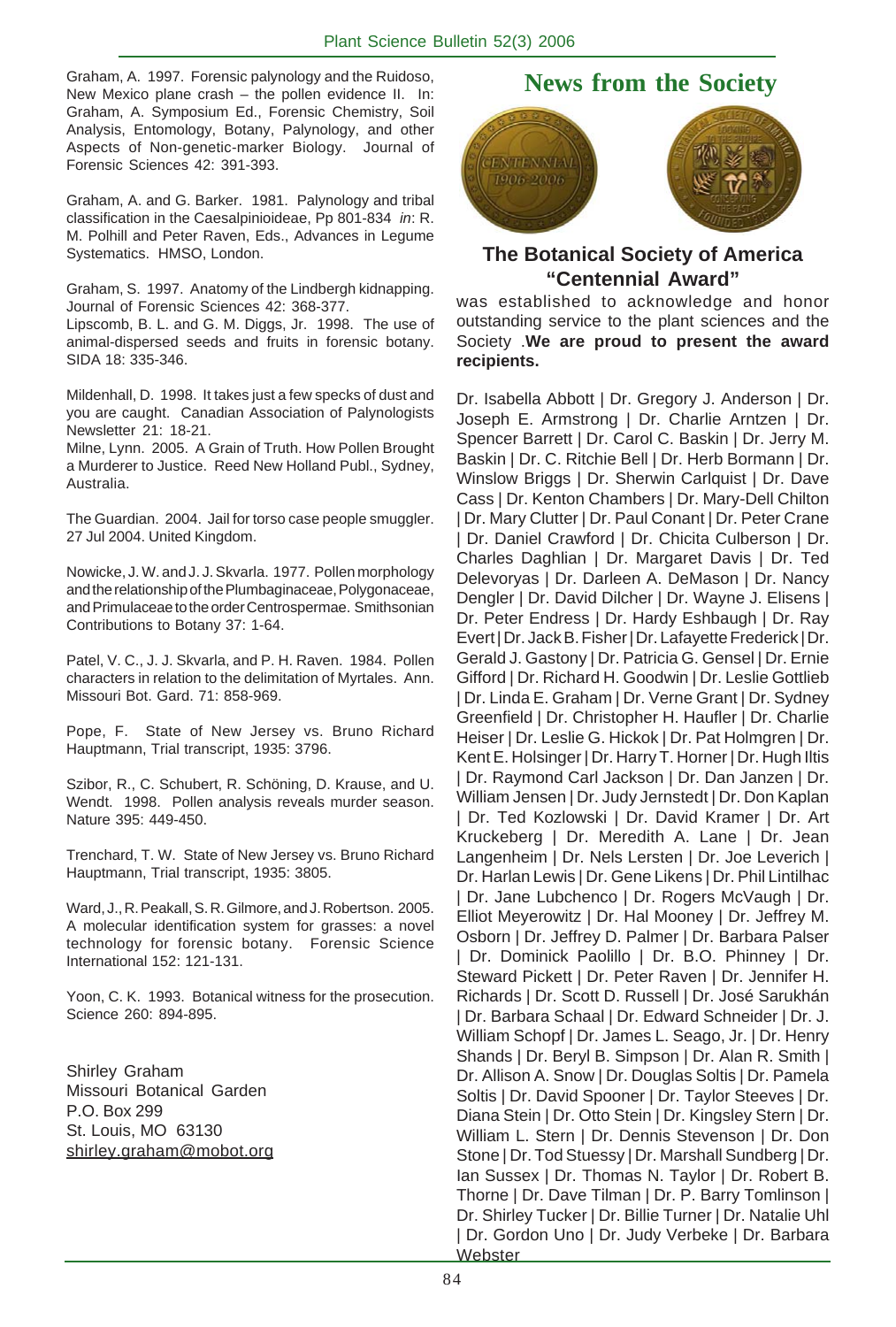# *The BSA Graduate Student Research Awards*

The BSA Graduate Student Research Awards support graduate student research and are made on the basis of research proposals and letters of recommendations. Withing the award group is the Karling Graduate Student Research Award. This award was instituted by the Society in 1997 with funds derived through a generous gift from the estate of the eminent mycologist, John Sidney Karling (1897-1994), and supports and promotes graduate student research in the botanical sciences.

The 2005 ward recipients are:

## *J. S. Karling Graduate Student Research Award*

*Joshua W. Clayton*, University of Florida, Department of Botany, (Supervisor: Dr. Doug Soltis) - "Molecular Phylogeny and Biogeography of Simaroubaceae s.s. (Sapindales)"

## *BSA Graduate Student Research Awards*

*Monica Carlsen*, University of Missouri – St. Louis, Department of Biology and Missouri Botanical Garden, St. Louis. (Supervisor: Dr. Peter Stevens) – "A Revision of the Sectional Classification in Anthurium (Araceae) Integrating Morphology and Molecular Phylogenetics"

*Kate Hertweck*, University of Missouri Columbia, Department of Biological Sciences (Supervisor: Dr. J. Chris Pires) – "Population dynamics of polyploidy: Phylogenetics, cytogenetics, and hybridization of Tradescantia"

*Jamie H. Howard*, Arizona State University, School of Life Sciences Graduate Program (Supervisor: Dr. Martin F. Wojciechowski) – "Symbiotic Specificity of Irlc (Fabaceae) and Rhizobia with Unsaturated Fatty Acid-type Nod Factors: An Evolutionary Perspective"

*Gretchen M. Ionta*, University of Florida, Department of Botany (Supervisor: Dr. Walter Judd) – "A phylogenetic analysis of Periplocoideae (Apocynaceae s.l.) and insights into the evolution of pollinia"

*Aaron Jenks*, University of California, Riverside, Department of Botany and Plant Sciences, (Supervisor: Dr. Seung-Chul Kim) – "Phylogeny and Biogeography of Salvia L. subgenus Calosphace (Benth.) Benth."

*Gabriel P. Johnson*, Southern Illinois University, Department of Plant Biology (Supervisor: Dr. Karen S. Renzaglia) – "Developmental changes in the placental transfer cells of Ceratopteris richardii"

*Suzanne Joneson*, Duke University, Biology Department (Supervisor: Dr. François Lutzoni) – "Differential Gene Expression in Early Algal and Fungal Lichen Symbiosis"

*Marcela Martínez Millán*, Cornell University, L. H. Bailey Hortorium and Department of Plant Biology (Supervisor: Dr. William L. Crepet) – "A Revision of the Early Fossil Record of Astridae"

*Cynthia Skema*, Cornell University, L.H. Bailey Hortorium (Supervisor: Dr. Melissa Luckow) – "Systematics of Dombeya (Malvaceae s.1.)"

*Vernon I. Cheadle Student Travel Awards* (BSA in association with the Developmental and Structural Section) This award was named in honor of the memory and work of *Dr. Vernon I. Cheadle*.

*Tania Hernandez-Hernandez*, Instituto de Biologia, UNAM, Supervisor - Susana Magallon Puebla

*Purbasha Sarkar*, Miami University, Oxford, OH, Supervisor - Dr. Daniel Gladish

*Richard Tate*, Humboldt State University, Supervisor - Dr. Alexandru MF Tomescu

*Ramona Walls*, Stony Brook University, Supervisor - Dr.R. Geeta

## *Ecology Section Student Travel Awards*

*Rebecca Anderson*, Illinois State University, Advisor: Dr. Diane L. Byers for her Botany 2006 presentation entitled: "Selection and Adaptation in Heterogeneous Soil Nutrient Environments".

*Marissa Jernegan*, Eastern Illinois University, Advisor: Dr. Janice Coons for her Botany 2006 presentation entitled: "Seed Longevity of Lesquerella ludoviciana, an Endangered Species of the Illinois Sand Prairie".

## *Mycological Section Student Travel Awards*

*Nicholas B. Simpson*, Kansas State University, Advisor: Dr. Ari Jumpponen for his Botany 2006 presentation entitled; "Exposure to increased inorganic nitrogen may irreversibly alter arctic ericoid mycorrhizal communities".

## *Phycological Section Student Travel Award*

*Nestor Anzola*, University of Southern Mississippi, Advisor: Dr. George F. Pessoney for his Botany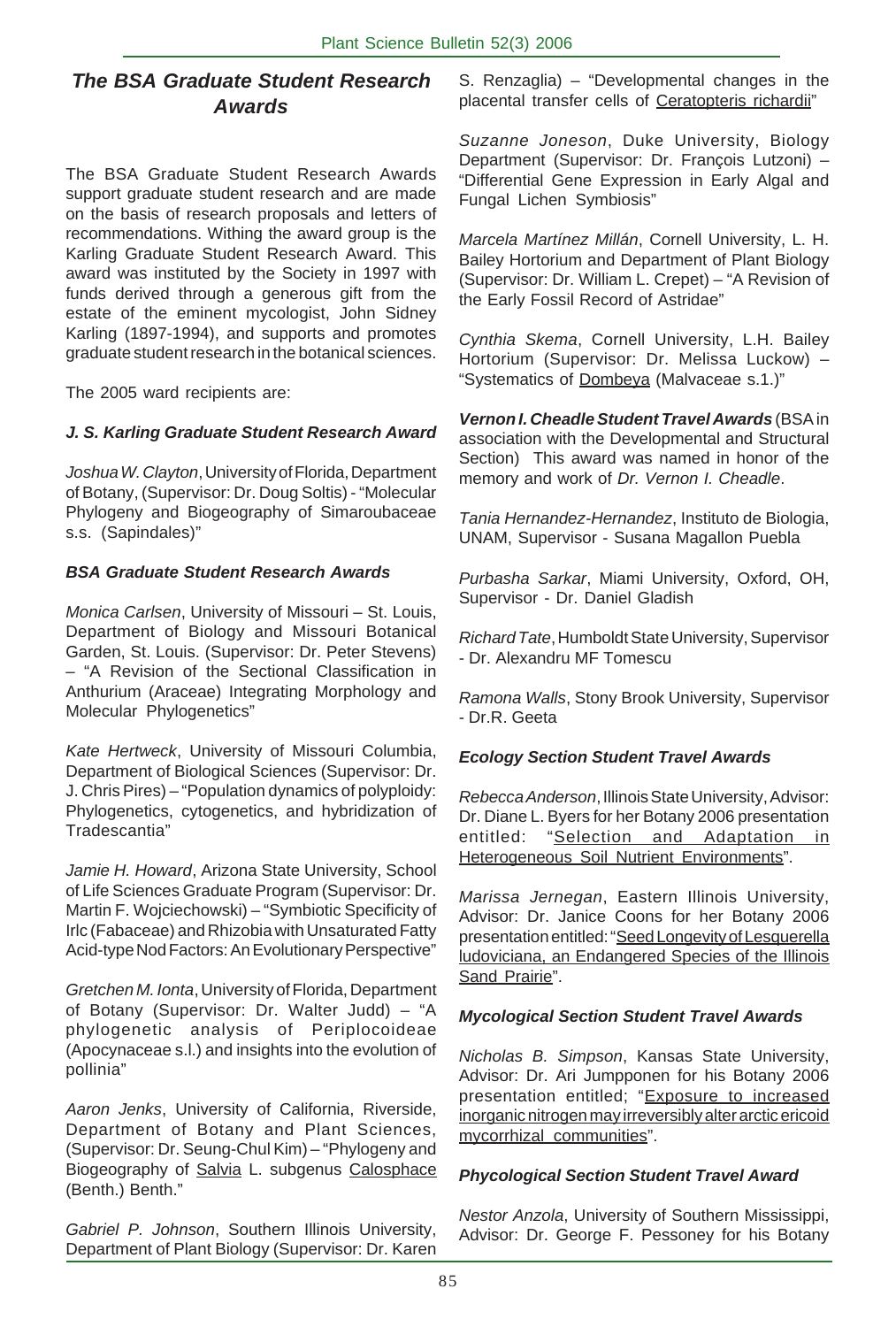2006 presentation entitled; "Algae From the Pascagoula River Basin: Phytoplankton Responses to Water Chemistry Dynamic in Small Streams"

## *Pteridological Section Student Travel Awards*

*Michael S. Barker*, Indiana University, Advisor: Dr. Loren Rieseberg for his Botany 2006 presentation entitled: "Inferring paleopolyploidy in homosporous ferns using duplicate gene age distributions"

*Joshua Der*, Utah State University, Advisor: Dr. Paul Wolf for his Botany 2006 presentation entitled: "A global phylogeographic study of the chloroplast genome in bracken (Pteridium: Dennstaedtiaceae)"

*Amanda Grusz*, University of North Carolina - Wilmington, Advisor: Dr. Kathleen M. Pryer for her Botany 2006 presentation entitled: "Polyploids and reticulate voids: the Cheilanthes fenderli complex revisited"

*Chad E. Husby*, Florida International University, Advisor: Dr. Steven Oberbauer for his Botany 2006 presentation entitled: "Salinity tolerance ecophysiology of the giant horsetail, Equisetum giganteum, in the Atacoma Desert, Chile"

*Annabelle Kleist*, Carroll College, Advisor: Dr. Jennifer Geiger for her Botany 2006 presentation entitled: "Alternate pathways of fern dispersal to the Hawaiian Islands, Part 3: Cibotium"

*Eric Shuettpelz*, Duke University, Advisor: Dr. Kathleen M. Pryer for his Botany 2006 presentation entitled; " Toward a comprehensive phylogeny of extant ferns"

# **BSA Science Education News and Notes**

BSA Science Education News and Notes

BSA Science Education News and Notes is a quarterly update about the BSA's education efforts and the broader education scene.

## **BSA-led Education Outreach Program Evolves, Expands**

Although student researchers and scientist mentors participating in the science inquiry and mentorship program have the summer off, the BSA-led education outreach program was busy evolving and expanding. Summer also provided an opportunity for K-12 teachers and scientists to get together and exchange ideas during the Botany 2006 Education and Outreach Forum. We extend a hearty thanks to the individuals who are helping to bring the science and education communities together.

The BSA was pleased to sponsor educators from around the country to participate in the Forum: **Barb**

**Schulz**, from the National Academies' Teacher Advisory Council; **Valdine McLean**, from Pershing County High School in Lovelock, Nevada; **Carol Packard**, from Sisters Middle School in Sisters, Oregon; **Carla Streng**, from South Albany High School in Albany, Oregon; and **Maria Santiago** and **Elizabeth Copper**, both with the Chicago Public Schools. You'll be hearing much more about Chicago, as we take the science inquiry and mentorship program into Chicago schools this fall and prepare for the joint Botany-Plant Biology meeting to be held in Chicago next summer.

During the Botany 2006 Education Forum, two key changes to the BSA-led education and outreach program were unveiled: the addition of a team of scientist mentors with training in online mentoring and a name change.

A new opportunity for scientist mentors is to become a member of the Master Plant Science Mentor Team. This opportunity has the potential to positively affect the rest of your professional life, and inspire life-long appreciation for plant science in young learners. We aim to have a team of 10 trained, compensated scientists mentors in place this fall, and double the size by the following year. We particularly encourage graduate students, postdoctoral fellows, and professors emeriti to join.

Becoming a Master Plant Science Mentor includes committing to an initial training session and mentoring 6-7 student research teams via the web during the fall and spring sessions. Each session lasts 2-4 weeks (~2 hours per week time commitment). Team members receive free BSA membership for the year, 50% off meeting registration, and a Master Plant Science Mentor Tshirt. If you are interested or would like to know more, please contact Claire Hemingway (chemingway@botany.org or 562-433-4057).

**Scientific Inquiry through Plants** now goes by the name **PlantingScience**. Bringing the excitement of hands-on plant investigations to students remains our focus and disciplinary contribution to improving science literacy. The shorter, snappier name is part marketing strategy and part planning for the future. A variety of professional societies have expressed an interest in the BSA-led program and its software platform. We hope scientists in other disciplines will join forces in fostering a society where science is accessible, understood, and appreciated.

A common interest in promoting plant science and taking plants into classrooms around the country is forging stronger collaboration within the botanical community. The BSA has formally invited the American Society of Plant Biologists (ASPB) and our sister societies, the American Fern Society, the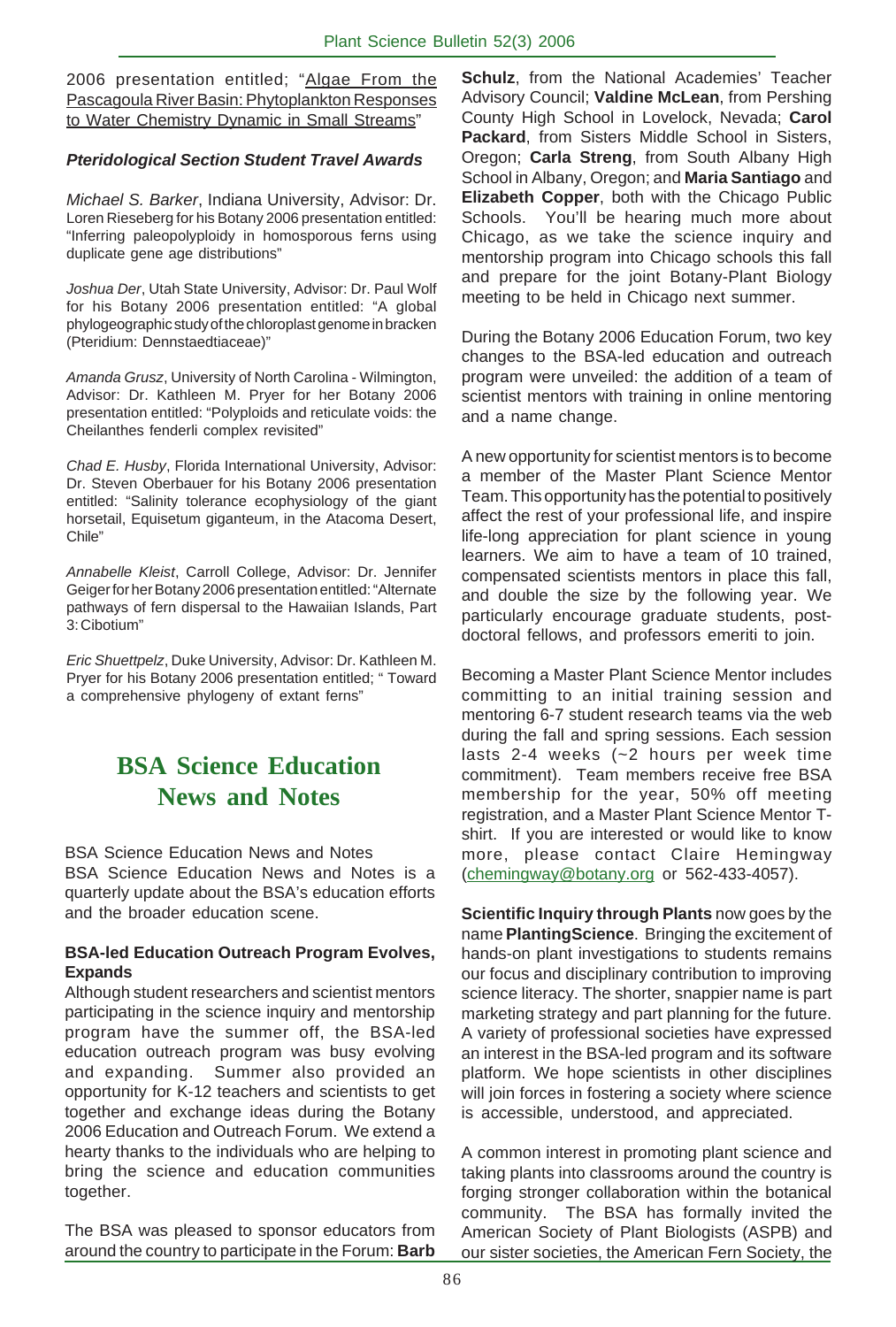American Bryological and Lichenological Society, the American Society of Plant Taxonomists) to become partners in PlantingScience. Our united efforts allow us to connect a large cadre of diverse scientist mentors to more students and teachers.

Expanding the reach of our outreach program is not the only benefit of joining forces. Stronger partnerships among societies can provide better support to the members on issues of national concern. One such issue is NSF's Criterion 2—the broader impact statement required for all proposals. The ASPB invited the BSA to participate in the Education Workshop "Broader Impact and Beyond" during the Plant Biology 2007 meeting to share successes and strategies in helping researchers connect with broader audiences. We are looking forward to long and profitable partnerships.

#### **Botanic Gardens Break New Ground in Informal Science Education**

The first-ever plant-based Conservation Education Symposium, co-sponsored by Botanic Gardens Conservation International (BGCI) and the U.S. Botanic Garden, was held May 18, 2006 at the U.S. Botanic Garden. BGCI is leading an international collaboration to halt the loss of plant diversity worldwide. Improved education and public understanding of the importance of plant diversity is target 14 of 16 specific outcomes they seek. Symposium focus questions were: (1) to what degree is the importance of plant diversity and the need for its conservation incorporated into communication, education and public awareness programs in the United States and (2) what actions can be taken both locally and nationally to strengthen plant-based conservation education programs in the United States? Results of the symposium will be presented at the 6<sup>th</sup> International Congress on Education in Botanic Gardens to be held September 10-14 in Oxford, England.

http://www.bgci.org/usa/T14\_Symposium http://www.bgci.org/educationcongress/themes.htm

## **Evolution Supported by State Standards and Professional Societies**

In the June 28 edition, *New York Times* writer Michael Winerip told the story of Pat New's personal battle to teach evolution in her middle school classroom, and pivotal role the state standards played in settling the argument. New York Times Select Subscribers can read the entire article at http://select.nytimes.com/gst/ abstract.html?res=FA0E12F93C540C7B8EDDAF0894DE404482

The American Institute of Biology (AIBS) continues to support symposia promoting evolution at the National Association of Biology Teachers (NABT) meetings. Don't miss the contributions of BSA members. In an interview conducted during the

2005 symposium and now available on the AIBS actionbioscience website, **incoming BSA President Pam Soltis** describes how flowering plants make life as we know it possible. At the upcoming 2006 symposium on Macroevolution: Evolution above the Species Level, **Scott Hodges** will speak about patterns and processes of plant biodiversity. The AIBS Education Report, with further details on the 2006 symposium and other issues, is available online.

#### http://www.actionbioscience.org/genomic/soltis.html http://www.aibs.org/education-reports/education-report-2006\_06\_02.html

Be sure to read the forthcoming October issue of *BioScience*. The Eye-on-Education column will feature the BSA-led education outreach program.

## **Progress Along the Pipeline**

Recent studies and surveys of precollege and college students provide insights on changes in interest, participation, and achievement. Robert Tai and colleagues identified interest in  $8<sup>th</sup>$  grader's career preferences as a more reliable indicator than mathematical aptitude for predicting which students become scientists. Michael Summers and Freeman Hrabowski found that an innovative program creating a strong community of scientists and scientists-to-be can greatly increase participation and achievement of minorities underrepresented in science. In a re-analysis of demographic data from the 2003-04 college population, The American Council on Education found that women outnumber men on college campuses in general, but among traditional-aged undergraduates of all racial groups belonging to the highest income groups, men are slightly more likely than women to be in college.

- Tai, R.H., Liu, C.Q., Maltese, A.V., and Fan. X. 2006. Planning early for careers in science. *Science* 312: 1143-1144.
- Summers, M.F. and Hrabowski, F.A., III. 2006. Preparing Minority Scientists and Engineers. *Science* 311: 1870-1871.
- King, J. 2006. *Gender Equity in Higher Education*. American Council on Education. Washington, D.C.

We invite you to submit news items or ideas for future features.

Contact: Claire Hemingway, BSA Education Director, at chemingway@botany.org or Marshall Sundberg,

PSB Editor, at psb@botany.org.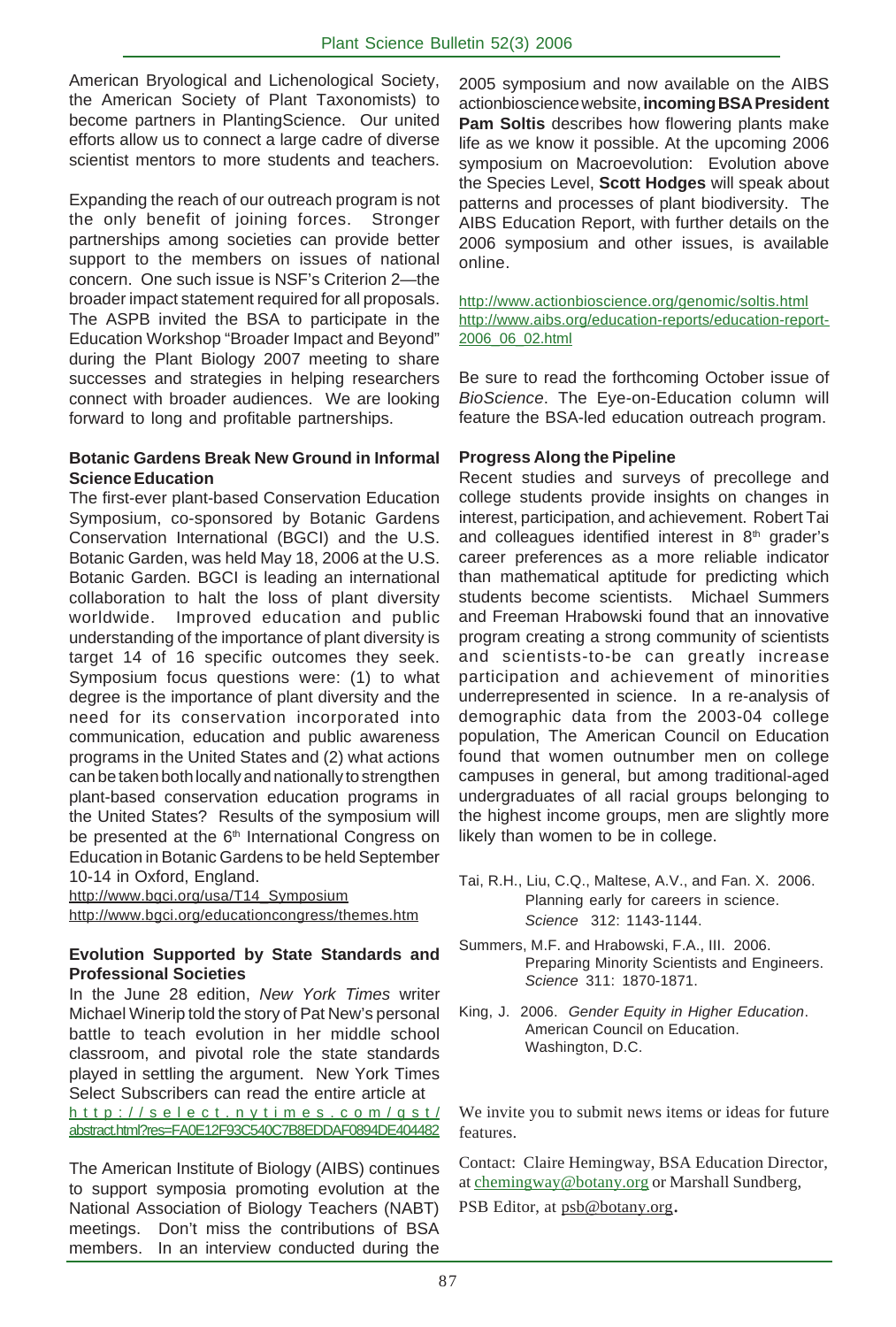## **Enhancing Botanical Education with Project 2061 Publications**

Daniel (Tim) Gerber recently had an article involving botanical education published in AAAS' Project 2061 electronic newsletter: 2061 Connections. The article is titled "**Enhancing Botanical Education with Project 2061 Publications"** and can be accessed at **http:// www.project2061.org/publications/ 2061Connections/2006/2006-01b.htm**. This work is part of the **Teachers Using Living Plants (TULIP) Project** and gives several examples, with Benchmarks citations.

Dr. Gerber is an associate professor in the Biology Department at the University of Wisconsin-La Crosse and director of the TULIP Project.

# **Field Botany 323: An Alfred Hitchcock Movie, Almost**

The trailer of the Hitchcock movie you have never seen goes like this; the first scene opens with 25 larval botanists struggling to learn the field identification, common names, scientific names, and family names of 300-plus plant species that grace the landscapes of southern New England. The time frame is the first nine weeks of any Fall Semester and the botanists are undergraduates enrolled at the University of Rhode Island in the semester-long Field Botany and Taxonomy course, BIO 323.

Now, the horror; heaped onto the already gargantuan workload of the students is nothing less than, horror of horrors, a writing assignment. Yikes! Anthony Perkins never looked so tame. Or so sane.

So why have we never seen this botanical thriller on the silver screen? Tentatively titled *Phyto*, or was it *Vertigrow*, it should have become a cult classic. However, it likely never made it past the "heap scene" in the script because the horror vanished faster than the ginseng at a Home Remedies Convention. In fact, there never really was any horror. The totally uncooperative undergraduates in the script deep-sixed the movie possibilities when they actually embraced the idea of a writing assignment. The result was an unimagined array of plant-based novellas, haikus, pneumonic devices, student confessions, epic poems, and song lyrics that ultimately emerged as the ongoing class assignment fondly called *Plant Notes*.

No terror? No student revolt? Does this sound more like an episode of Twilight Zone than anything that smacks of academic reality? Well, I thought so too until I actually tried the heaping myself on an unsuspecting Field Botany class. The result has forever opened my eyes to the limitless possibilities of dovetailing science with creative writing.

The inception and evolution of *Plant Notes*, along with enough *Plant Notes* to fill a small vasculum, are portrayed in Field Botany and Creative Writing: Where the Science of Writing Meets the Writing of Science (2006. Journal of College Science Teaching 35: 26-28). Reading the article, you will become privy to, for example, *Confessions of a Field Botany Student*. "Forgive me, Professor, for I have sinned: I touched *Datura stramonium* on more than one occasion. I had evil thoughts about pressing frogs. I, under the guise of lagging behind, relieved myself informally twice, and formally once (I was nicely dressed)."

Dr. Keith Killinbeck, is a professor in the Department of Biological Sciences, University of Rhode Island.

# **Announcements**

# *In Memoriam:*

# **Ralph Erickson 1914 – 2006**

Dr. Ralph O. Erickson, professor emeritus of botany, died March 24, 2006 at age 91.

Plant physiology textbooks now feature a discussion of the spatial pattern of growth within roots as determined by Erickson in the 1950s. Erickson brushed a root with carbon particles and placed it before a modified camera. The camera lens was open continuously, and the film was moved at a constant rate past a vertical slit. When the exposed film was unrolled and developed, the black spots on the root appeared as streaks in the resulting photograph. To process this information Erickson used a protractor to obtain the slopes of the streaks at equally spaced increments. He plotted the resulting values of growth displacement velocity versus distance from the root tip. He then developed and used a numerical differentiation technique to find the "relative elemental growth rate" (mathematically, the velocity gradient) to reveal growth as a function of position on the root. This study had many of the hallmarks of Erickson's work. The growth analysis was conceived in mathematical terms; the experimental technology was handmade by the author; the mathematical methods were also derived by the author; the results had fundamental implications for plant physiology; and the paper remained relatively unrecognized for decades after its publication. At the time of Erickson's retirement from the University of Pennsylvania, the 1985 edition of the text *Plant Physiology* by Salisbury and Ross ad a new section on analysis of plant growth. The description of the l860's marking experiment of Juliusvon Sachs, with its erroneous interpretation, was replaced by a discussion of the relativeelemental growth rate. Thus Erickson's work was recognized, three decades later, as the classic fundamental analysis of growth in plants.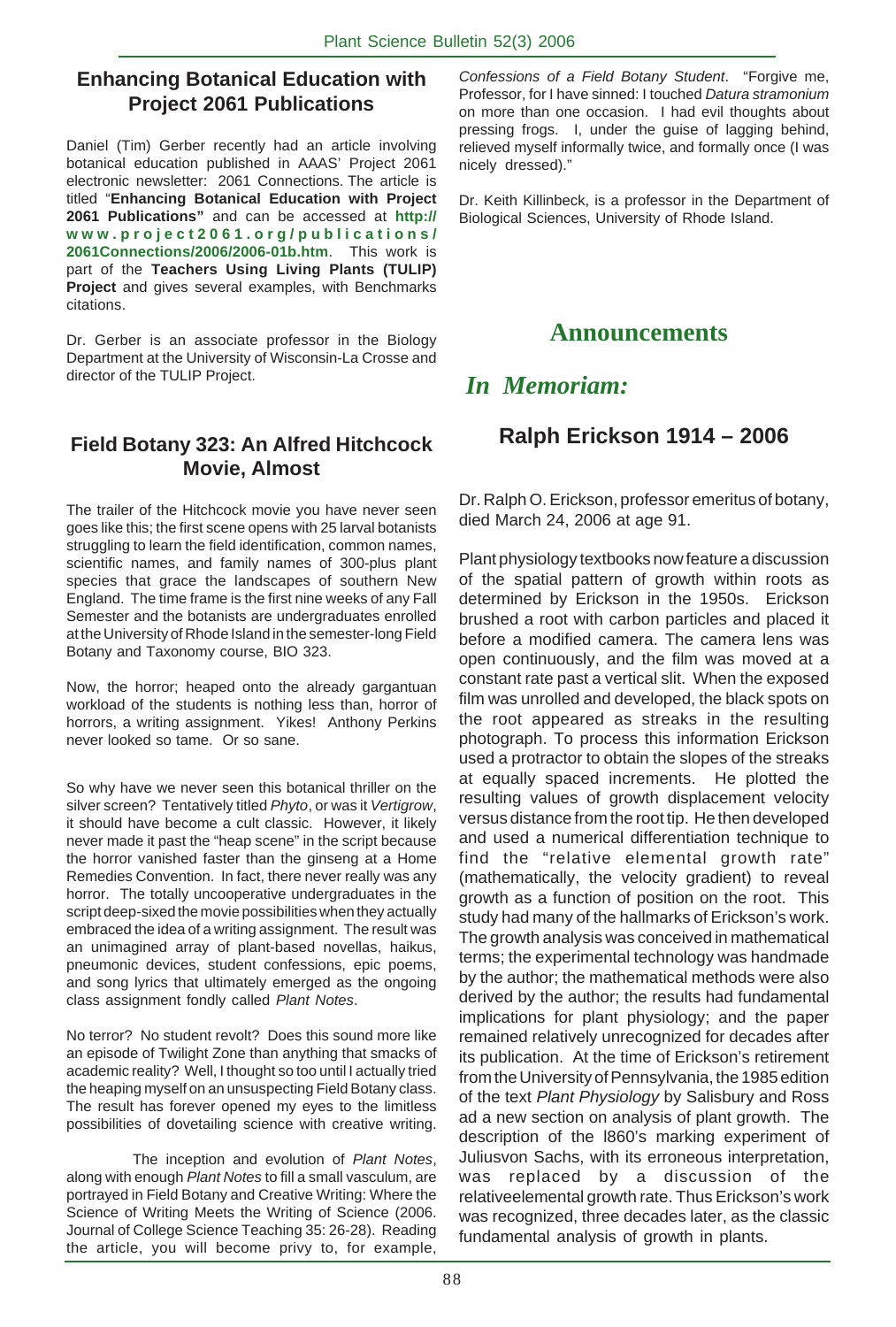It is typical, we feel, that Erickson was nderstood and appreciated by the scientific comunity only many years after he published. Hiswork was visionary. The great originality of his scienific studies came partly from a unique geniusfor geometry and partly from a tremendous persnal integrity. Ralph never followed the fashion of an ra. Asking the questions he saw as fundamental,he found answers he could not always express interms his botanical colleagues could understand. He was perhaps unique among biologists inrecognizing the power inherent in the ENIAC computer being assembled at the University of Pennsylvania's Moore School of Electrical Engineering at the end of World War II. During his career Erickson designed, conducted and interpreted analyses of root and leaf growth, found a developmental index for studies of meiosis and mitosis in lily anthers, devised a plastochron index for shoot and leaf development, and conducted studies of phyllotaxis and the more general problem of the packing of spheres on various surfaces. These studies and Ralph's suggestions inspired a number of younger



colleagues to work on plant development, including **Yasuo Hotta and Herbert Stern on meiosis**, Paul Green on biophysics of morphogenesis, Roman Maksymowych on leaf development, Zygmunt Hejnowicz on mathematical and physical aspects of development, and our own work on growth kinematics and phyllotaxis. Erickson's growth studies are still inspiring research efforts by younger scientists throughout the world. For instance, his algorithms are cited as the basis for computationally complex image analysis programs published recently by Tobias Baskin in Massachusetts and Achim Walter in Germany.

Ralph's original approach to science was perhaps forged during his childhood on the midwestern frontier. He was the eldest of six children. While Ralph was in grade school, his father was pastor of the church and principal of the three room school in Leonard, a town of 75 people near the Red Lake Chippewa Reservation in northern Minnestota. High school was in Iron River, a mining town on the upper peninsula of Michigan. Ralph had many stories of assisting his father in clearing brush, building roads, constructing homes, doing carpentry, wiring, and plumbing. His father also taught him photography. As a teenager Ralph was an omnivorous reader, favoring Darwin's *Origin of Species* and *Voyage of the Beagle*, as well as the *Encyclopedia Americana*. He studied the local plants and longed to know them by name.

Erickson earned a B.A. from Gustavus Adolphus College in 1935, and a Ph.D. from Washington University (St. Louis) in 1944. During his graduate studies he researched the limestone glades of the Ozarks, where a native variety of *Clematis* was named for him: *Clematis fremontii* var. riehlii Erickson, Taxonomic Serial No.: 533675. Until the late 1990s, he continued to visit and study the glades. It was in Missouri that he met his wife, Elinor Borgstedt Erickson, a musician.

Erickson served as an instructor for Gustavus Adolphus College in Minnesota (1935-1939), assistant chemist for Western Cartridge Co. in Illinois (1942-44), and as an instructor and assistant professor for the University of Rochester (1944-47). Dr. Erickson began his career at the University of Pennsylvania in 1947 as a research associate. In 1949 he became associate professor of botany and in 1954 was promoted to professor. He achieved emeritus status in 1985.

Dr. Erickson was involved in many scientific activities. He was president of the Society for Study of Development and Growth (1954-55), acting chairman of the University of Pennsylvania Department of Biology (1961-63), and chairman of the University of Pennsylvania graduate group in botany (1957-66). Dr. Erickson was also a fellow of the Guggenheim Foundation at the California Institute of Technology (1954-55).

At the 1982 Annual Meeting of the BSA, Ralph received a Merit Award "for contributions to our understanding of integrative mechanisms of plant development using mathematical analyses; for introducing the plastochron index for measuring the shoot apical activity, and for leadership in developing models allowing computer analysis of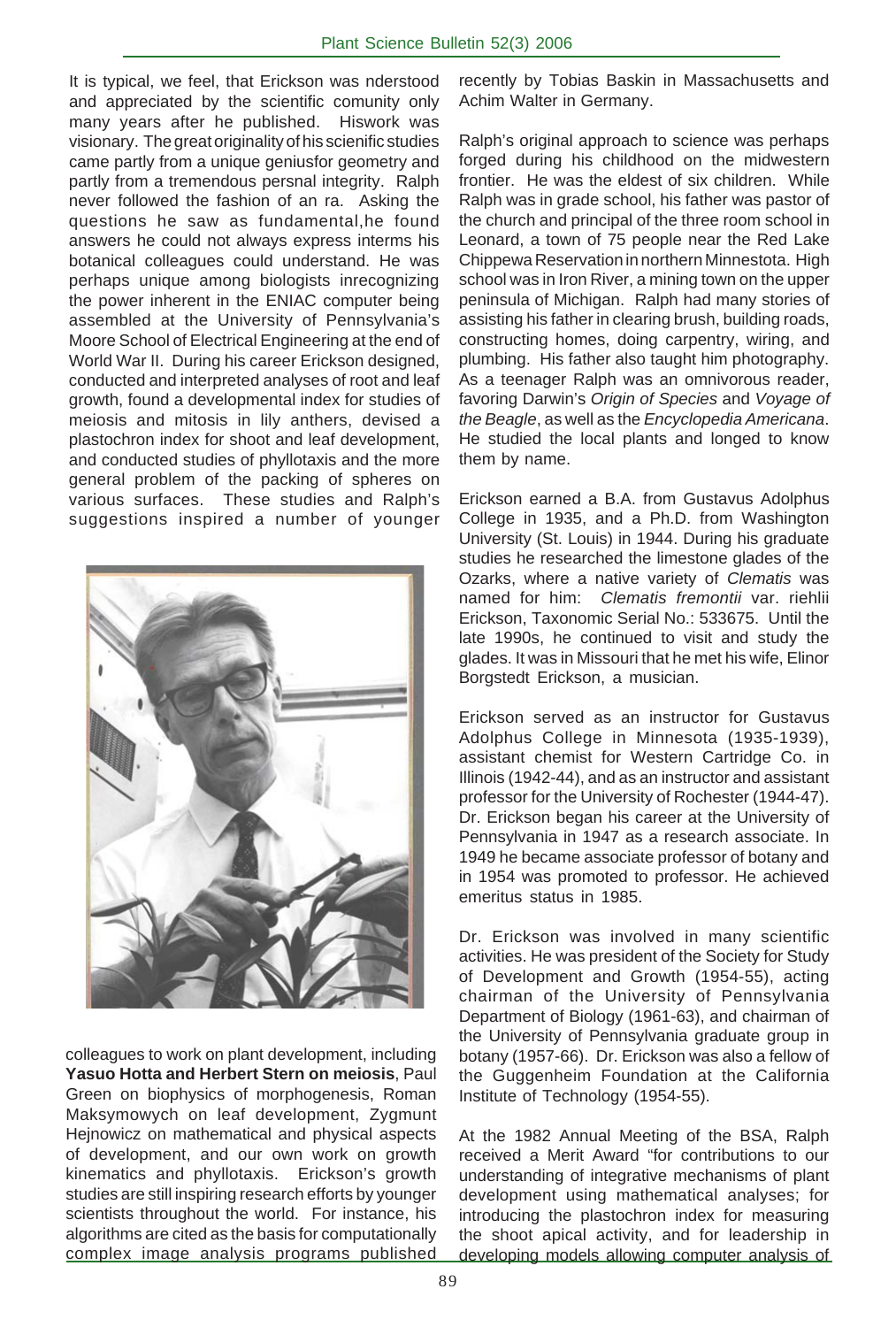plant growth."

During his retirement Ralph continued to pursue his interests in botany and computing. He set up computers for his colleagues in the retirement community at the Quadrangle, Haverford PA; and he founded a Sigma Xi chapter there.

Elinor and their daughters Elizabeth Erickson and Diane Field provided loving support in his last years. Ralph Erickson died peacefully on March 24. He is survived by his wife and daughters, a brother, three grandchildren, and one great-granddaughter.

Wendy Silk adds the following reminiscence, based on a letter sent on the occasion of Ralph's retirement from Penn:

My personal association with Ralph began in 1970 when I began graduate work in biology at the University of Pennsylvania. Paul Green, then at Penn, was my major professor and assigned me a desk in Ralph Erickson's laboratory. I was alarmed. With graduate students, Erickson had the reputation of being a bear—critical, taciturn, and severe. I asked Dr. Green to find me a desk elsewhere. Luckily for my development as a botanist, Green didn't pay attention to my request. As the year went on, Ralph and I began to chat. We talked about *Psilotum*, linear regressions, computers, microscopes, mitochondria, root growth, leaf arrangements, optical illusions, Beethoven, sound waves, internal combustion machines—in fact, the problem became how to STOP TALKING. What had seemed to be severity could be viewed as a search to satisfy high standards; taciturnity was apparently the manifestation of an endearing diffidence. At the end of the year I left Penn with great reluctance. And when I finished my doctoral studies at Berkeley, I knew my first choice for postdoctoral work was to return to Philadelphia and Ralph Erickson's laboratory. It was with Ralph that I began to put together the applied mathematics of my undergraduate training, and the physiology I had learned at Berkeley. His vision of plant growth has been my greatest inspiration; and our collaboration, begun at Pennsylvania and continued during Ralph's sabbatical at Davis, has been one of the most satisfying of my career.

My appreciation of Ralph Erickson the scientist is enhanced by my appreciation of Ralph Erickson the person. He was a scholar, inquisitive and delighted by new insight. His fund of knowledge was awesome. He knew the anatomy of a pine tree, the Newton-Raphson solution to partial differential equations, the flora of the Precretaceous era, the statistics of directional data, how to fix a Saab car engine, and how to build a computer. He had the courage to take apart a microscope, and the wisdom

to put it back together. He and his wife Elinor were devoted naturalists and music lovers. Canoeing skillfully in the New Jersey Pine Barrens, building high fidelity audio systems, and playing chamber music, they provided an inspiring model for domestic collaboration that coexisted comfortably with Ralph's scientific genius.

Roger Meicenheimer adds the following appreciation, written to Erickson in celebration of his ninetieth birthday: 30 October 2004

Happy 90<sup>th</sup> Birthday, Ralph! I find it of interest that this October's American Journal of Botany is the 90<sup>th</sup> Anniversary issue of that journal. I remember many years ago you told me that biologists, particularly those of us working with plants, live much longer than average. I've forgotten if you offered an explanation for this observation, but certainly you are living proof of that conjecture!

I will always consider you as my foremost academic mentor. Much of what I learned under your guidance - like statistical validation of experimental results; taking developmental time seriously; innovative ways of collecting and analyzing the cellular processes that give rise to the tissues and organs comprising plant bodies; and, of course, the intriguing mathematics and complexities of phyllotaxis - formed the core of my approach to plant development research. I am forever grateful for the guidance and inspiration you provided me.

Many of your contributions will undoubtedly remain valid and useful far into the future that lies beyond your and my lifetimes. I am deeply honored to have had the pleasure and privilege of working with you. *Some of Ralph's influential papers*:

Erickson, R. O. 1945. The *Clematis fremontii* var. Riehlii population in the Ozarks," Annals of the Missouri Botanical Garden. 32: 413-460.

Erickson, R. O. 1948. Cytological and growth correlations in the flower bud and anther of *Lilium longiflorum*. American Journal of Botany. 35: 729-739.

Erickson, R. O. and K. B. Sax. 1956. Elemental growth rate of the primary root *of Zea mays*. and Rates of cell division and cell elongation in the growth of the primary root of *Zea mays*. Proceedings of the American Philosophical Society. 100: 487-498. and 499-514.

Erickson, R. O. and F. J. Michelini. 1957. The plastochron index. American Journal of Botany. 44: 297-305.

Erickson, R. O. 1966. Relative elemental rates and anisotropy of growth in area: a computer programme. Journal of Experimental Botany. 17: 390-403.

Erickson, R. O. 1973. Tubular packing of spheres in biological fine structure. Science. 181: 705-16.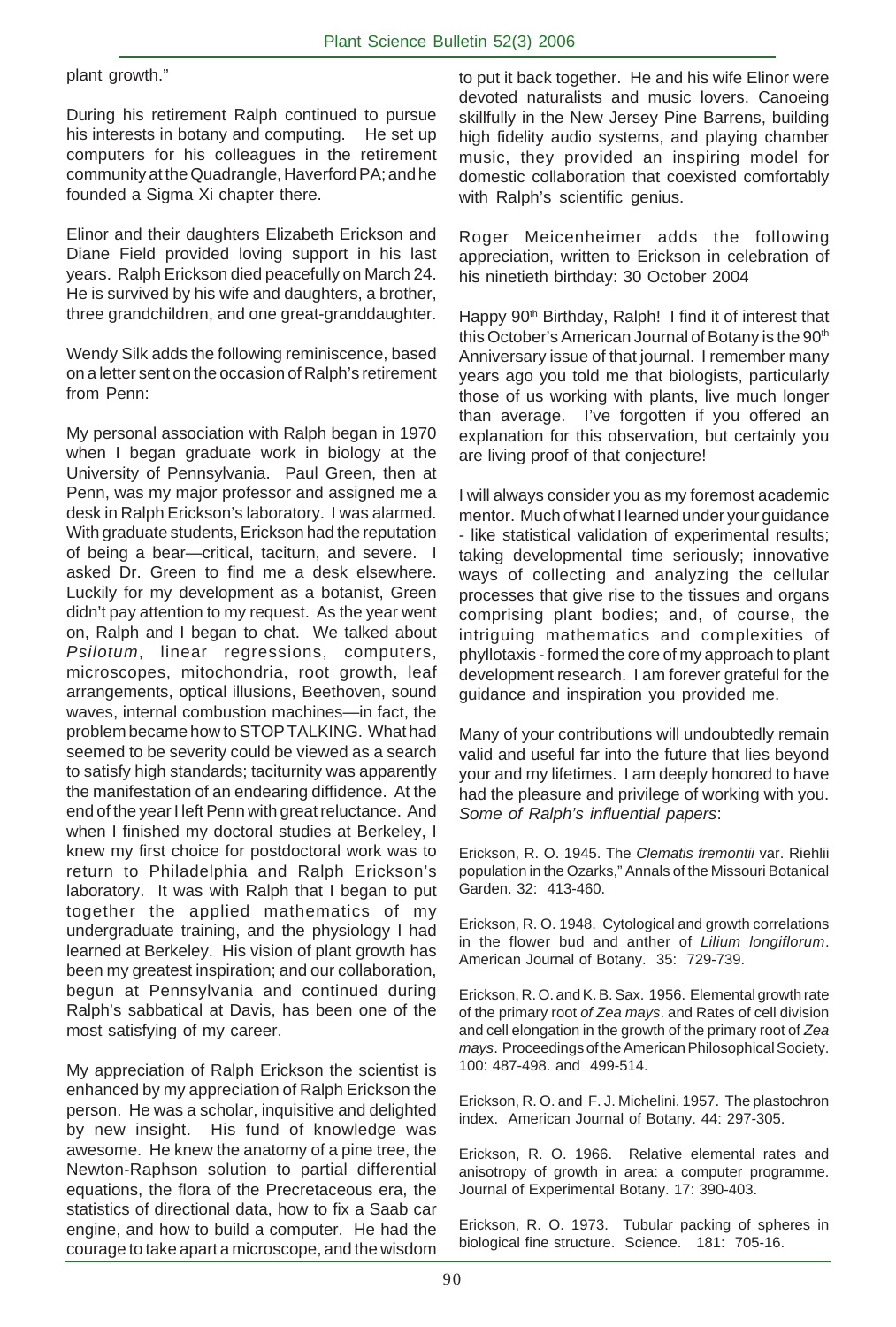Erickson, R. O. 1976. Modeling of plant growth. Annual Review of Plant Physiology. 27: 407-34

Erickson, R. O. 1983. The geometry of phyllotaxis. pp. 53- 88. In The Growth and Functioning of Leaves. Dale, J. E. and F. L. Milthorpe (eds). Cambridge University Press.

Erickson, R. O. 1995. **Growth and Development of a Botanist.** In Excitement and Fascination of Science: Reflections by Eminent Scientists. Volume 4.

- Roger Meicenheimer and Wendy Kuhn Silk

# **Lloyd, David 1938 -2006**

The University of Canterbury is mourning the death of one of its most pre-eminent academics, Emeritus Professor David Lloyd who was a corresponding member of the Botanical Society of America.

Professor Lloyd, who had suffered ill health and multiple disabilities for a number of years, died this morning at the age of 68.

UC Vice-Chancellor, Professor Roy Sharp, says Professor Lloyd was one of the finest researchers the University has seen.

"That was reflected in 1992 when David became just the seventh resident New Zealander to be elected a Fellow of the Royal Society of London, one of the world's oldest and most prestigious scientific societies.

"You just need to look at the citation that accompanied the announcement of his fellowship. It said his exceptional knowledge of the flora of New Zealand had led him to conclusions that transformed the thinking of plant scientists around the world." The citation's sentiment is reflected in an upcoming book by Professor Spencer Barrett (University of Toronto) and Dr Lawrence Harder (University of Calgary) who describe Professor Lloyd as a preeminent plant evolutionary biologist of the modern era.

"The extensive body of concepts that Lloyd developed through keen observation, incisive intellect and realistic theory established him as the founder of the theory of plant reproduction and comprise his enduring legacy," they write.

"Lloyd pioneered the concept of plant gender and was the foremost authority of the evolution of plant sexual systems.

"Lloyd's scholarly work laid the foundation for much of today's research on the ecology and evolution of flowers, as well as several other fields of evolutionary biology."

David Lloyd began study at the University of Canterbury in 1955 and graduated in 1959 with a BSc Honours degree, with first class honours in botany. He was the first graduate from any New Zealand university to gain first class honours in a BSc Honours degree.

He then studied at Harvard University on a Frank Knox Fellowship and graduated with a PhD in biology in 1964.

Three years later he was appointed a lecturer at Canterbury University. In 1971 he was promoted to senior lecturer, going on to become a reader in 1975 and professor of plant science in 1986. David Lloyd grew up in the small South Taranaki town of Manaia .



Emeritus Professor David Lloyd pictured in 1992 when he was elected a Fellow of the Royal Society of London.

His brother, Trevor Lloyd, says David was tenacious and determined from an early age.

"At secondary school in New Plymouth where he was a boarder David was an outstanding athlete and rugby football player despite having a less than average-sized physique. David played on the wing where he could best use his speed.

"In athletics he excelled in the 100 and 220 yard sprints and the long jump. This was just another expression of his determination and tenacity."

David's twin brother Peter, an emeritus professor of economics at Melbourne University, remembers his brother's thirst for knowledge.

"As we grew up together, he had a great curiosity about the world around him. He developed a deep interest in the plant world and wanted to add to our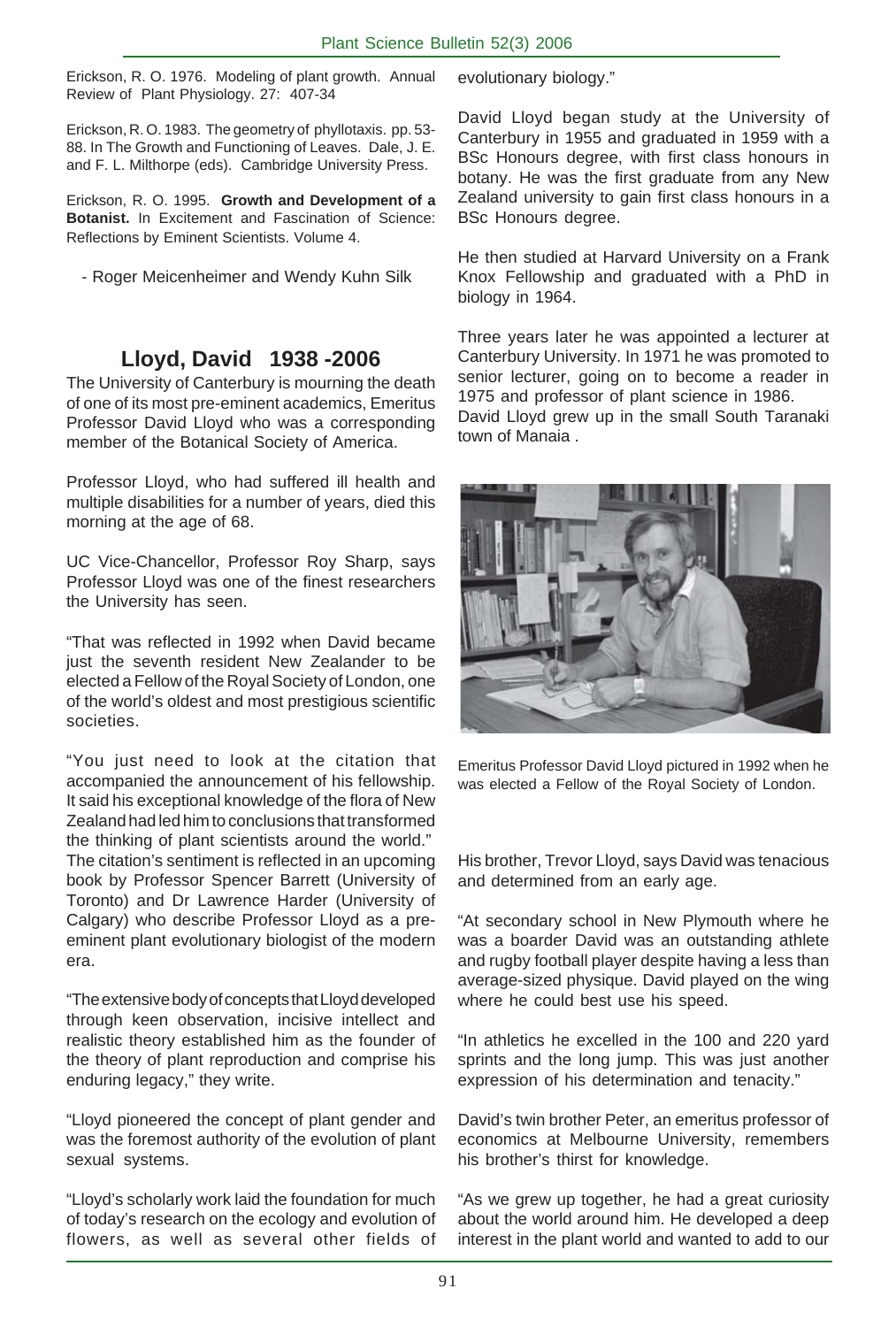knowledge of it, always seeking to develop theories to interpret his observations."

Professor Lloyd is survived by his wife Linda Newstrom-Lloyd and his three adult children - Steven, Nicola and Paul.

Mrs Newstrom-Lloyd says aside from being an extraordinary scientist with many benchmark papers in evolutionary ecology and plant reproductive biology, her husband was a unique person with a pragmatic approach to life.

"David lived the past 13 years with cheerfulness and resiliency. In spite of his difficulties as a result of his injuries, he always made the most of what he had. "We loved each other immensely and shared the belief that no matter what happens, the most important thing is how you approach it and what you do about it."

Mrs Newstrom-Lloyd pays tribute to the medical personnel who cared for her husband over the past 13 years and thanks ACC for its assistance.

"David and I truly appreciated the expertise of the people caring for him at home. They all succeeded together as an exceptional team. I am extremely grateful for their dedication, understanding, and generosity."

Professor Lloyd's daughter, Nicola, says it was their father's botanical passion that introduced them to the world of science.

"We have memories from an early age of the combined family holiday with field research, of sitting in bogs looking for obscure plants.

"Through his work we had the opportunity to travel and experience life and living in other countries." Professor Lloyd's son Steven says his father's scientific outlook was mixed with a profound humanist spirit.

"His firm belief in equality, tolerance and capacity for difference in the wider cultural, political and social spheres, enriched us all. His non-judgemental approach gave us independence to grow and develop.

"David encouraged us to pursue our own passions. He always took a great deal of interest in what we were doing, embraced his grandchildren, and in turn wanted to learn from our experiences."

Paul Lloyd says his father was an active parent who made a tremendous impact on their lives.

"He opened our eyes to the world. Through him we saw things and had experiences that shaped our thoughts and views. Most of all David provided us with his unconditional love. And, we loved him deeply."

- Jeanette Colman, University of Canterbury

# **Daphne J. Osborne, 1930 - 2006**

A major loss to plant science was the passing of Daphne Osborne, in Oxford, England in June, 2006. A dynamic contributor to developmental and physiological botany, an international leader in plant science, Daphne had a high talent for scientific pursuit combined with a delightful capability for communication.

Daphne was trained in botany, microbiology, and plant physiology at the University of London, followed by a postdoctoral appointment at Cal Tech. She spent most of her professional life at Oxford University, initially in the Agricultural Research Council, later in the Agricultural and Food Research Council at Oxford, and then with the Open University of Oxford. During her career, she had visiting fellowships at Cal Tech, Princeton, Canberra, and UC Davis. She was awarded visiting professorships at Hebrew University, Cornell, Calcutta and Natal. She was awarded honorary D.Sc. degrees from Natal and from Oxford, and the S.M. Sircar Gold Medal at Calcutta. She was a Leverhulme Scholar, a May Baker Research Fellow, a Rose Sedgwick Scholar, a Fullbright Scholar, a University of London Traveling Scholar, and a Lady Davis Visiting Professor. She was a Corresponding Member of the Botanical Society of America.

To illustrate Daphne's international stature as a plant scientist, she served invitation Lectureships or Visiting Professorships in Europe (Cambridge, Lausanne), in the United States (Princeton, Cal Tech, UC Davis, UC Santa Cruz. UW St Louis, U Mass Amherst, Michigan State, Ohio, Cornell), in Canada (Regina, Alberta, Edmonton), and South America (Buenos Aires), in Africa (Nigeria), in the Far East (Calcutta, New Delhi, Tirupati, Ceylon, Indonesia, Malasia, Hong Kong, Singapore, Cairo, Osaka), in Israel (Negev, Haifa), and in Australia (Adelaide, Monash, Brisbane, Flinders, Canberra). She also served as a Visiting Professor in China where she lectured in four major universities. I am sure that there were more international invitations. but these are the ones that I know of. Lectures at national meetings or conferences are not included in this list.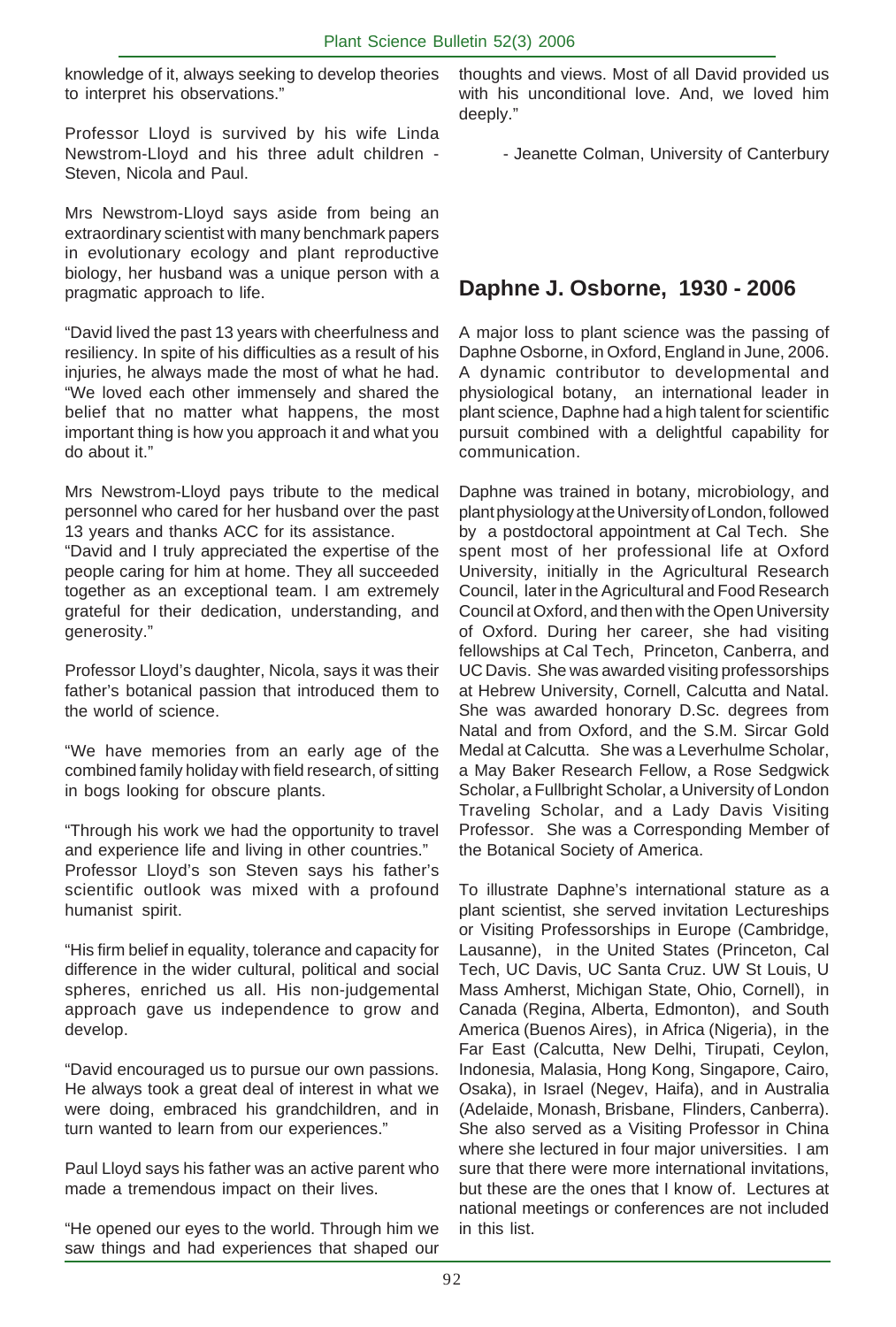A reason for so much international acclaim was surely her wonderful intellectual style, combined with her proclivity for remarkable and perceptive experimental findings. In her early years Daphne worked mainly on the plant hormones. She then turned more to developmental events, and then to genetic systems in plant development. Seeking always to understand developmental regulation, it is not surprising that she developed a new concept, namely target cells as mediators of development. These are cells that become sensitized to respond to autonomous regulatory signals. They were the central focus of her book, published last year with M. T. McManus, titled "Hormones, Signals and Target Cells and Plant Development".

Daphne was always an exciting and provocative source of inventive experiments. It is no wonder that she was so sought after, and will be so missed in the plant sciences.

 - A. Carl Leopold, Boyce Thompson Institute of Plant Research, Cornell University

# *Personalia*

# **Anitra Thorhaug UN Who's Who of Women and the Environment**

Professor Anitra Thorhaug is a scientist and advocate for restoring the earth who has influenced the protection of marine and coastal shallow-water habitats in the Americas, Asia, Africa and several island nations.

Professor Thorhaug has elucidated toxic levels of pollutants through field and laboratory experimentation and helped nations around the world to set scientific standards to eliminate a series of pollutants. She invented the first largescale seagrass restoration process in the early 1970s to combat habitat pollution effects.

Having organized the first saltwater bay restoration effort in the world for Biscayne Bay, in Florida, she taught the methods to many nations as well the coastal zone management principals of restoration. She taught science, policy, long-term planning and advocacy of coastal protection of living resources to nations in Africa, the Americas, and Asia and the Pacific.

Professor Thorhaug's academic career includes faculty positions in leading Universities in the USA (Berkeley, Yale, University of Miami, and Florida International University). Currently, she is researching remote sensing of coastal tropical pollution at Yale, and serves as Chair of Physiology

of the Botanical Society of America, President of the USA Club of Rome, and is a member of the International Club of Rome.

She is author of 10 scientific books plus hundreds of scientific papers. She has led scientific exchange delegations to Asia, Africa and the former USSR. Her work has focused attention on series of critical issues: for example, on thermal and salinity pollution, heavy metals and radioactivity contamination, oil spill clean-up, pollution in specific nations, and on "The Future of the American Hemisphere".

Her consulting career includes United Nations Agencies (UNEP, FAO, IOC, UNDP), many national governments, and industry, where she has been influential in alleviating pollution as well as protecting and restoring near-shore resources.

Professor Thorhaug remains active in the restoration of coastal ecosystems. She planted a very large seagrass meadow in the Laguna Madre in Texas, the only bay shared by developed and developing nations. 75 acres have been sucessfully planted. She has also begun planting corals on sand where they have been killed.

She has planted a great many marshes, mangroves, and seagrasses in the heavily used, but damaged Florida Parks, and was on the Florida Governor's advisory committee to examine the effects of the restoration of the everglades in Florida on bays, particularly Biscayne Bay. This was almost a year's work with intense public debate between agencies doing the planning of various parts. It was a 25 year-later add-on to her book Biscayne Bay Past, Present and Future. Biscayne Bay was the first major bay in the USA to have a complete intensive examination by scientists, government and citizens followed a plan of action.

# **Bobbi Angell, Botanical Illustrator, receives Jill Smythies Award**

Ms. Bobbi Angell received the 2006 Jill Smythies Award of the Linnean Society of London at their annual meeting held on 24 May. The judges unanimously chose Bobbi from this year's field of several strong candidates. She is the first American to be so honored.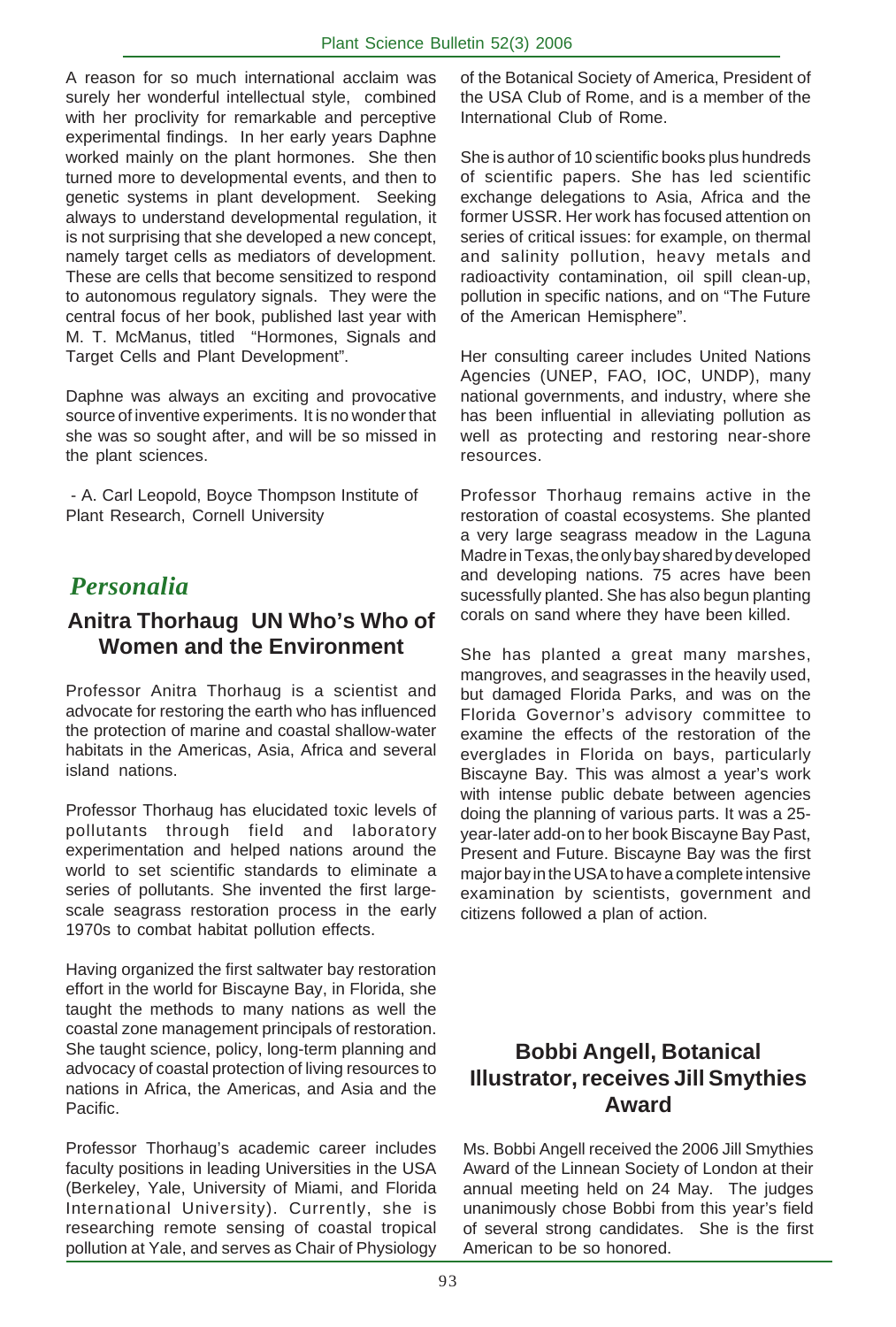This Award was established in 1988 by the late Mr. Bill Smythies Hon FLS in honor of his wife Florence Mary Smythies ("Jill") whose career as a botanical artist was cut short by an accident to her right hand. The rubric states that the award "is for published illustrations, such as drawings or paintings, in aid of plant identification, with the emphasis on botanical accuracy and the accurate portrayal of diagnostic characteristics."

Bobbi received a bachelor's degree in botany from the University of Vermont in 1977 and began her career as a botanical illustrator at The New York Botanical Garden the following year. Her first project was creating illustrations for the multi-volume *Intermountain Flora* under the direction of Dr. Noel Holmgren.



Cobaea scandens Cav., published in *Flowering Plants of the Neotropics* (Nathan Smith et al.) see also p 103

Over the last 25 years, her illustrations have reached a broad popular audience through the *New York Times* weekly gardening column, two books based on different compilations of these columns, and notecards with water-color portraits of endangered species sold by the Center for Plant Conservation.

Her primary focus, however, has been to illustrate scholarly works with pen and ink drawings. Her botanical training, keen observational skills, and artistic sensibility result in illustrations that are not only scientifically accurate but also beautifully composed, even when they are reconstructions of flattened dried specimens. The clarity of the microscopic details that usually escape the naked eye are a boon for identification. Many people go directly to illustrations rather than to keys and

descriptions, and those who use a flora illustrated by Bobbi find that a picture truly is worth a thousand words.

Publications illustrated completely or mostly with her drawings are: *Intermountain Flora, Vols. 2B, 3A, 3B* (Holmgren et al. 2005, Cronquist et al. 1997, Barneby 1989), *Vines and Climbing Plants of Puerto Rico and the Virgin Islands* (Acevedo-Rodriguez 2005)*, Flora of St. John* (Acevedo-Rodriguez 1996), *Guide to Vascular Plants of Central French Guiana, Part 2: Dicotyledons* (Mori et al. 2002)*, Flowering Plants of the Neotropics* (Smith et al. 2003), and the Flora Neotropica Monograph of *Meliococceae (Sapindaceae)* (Acevedo-Rodriguez 2003). Each of these books is worth contemplating for the pleasure of the illustrations alone.

She has drawn more than 2400 plant species, including c. 1000 neotropical ones. Admiring taxonomists have named three species in her honor: *Potentilla angelliae* N. H. Holmgren, *Mezia angelica* W. R. Anderson, and *Macrocarpaea angelliae* J. R. Grant & Struwe. Unaware of the authors' intentions, Bobbi illustrated each.

# **Award Opportunities**

# **American Philosophical Society, RESEARCH PROGRAMS**

All information and forms for all of the Society's programs can be downloaded from our website, http:// www.amphilsoc.org. Click on the "Fellowships and Research Grants" tab at the top of the homepage.

## **New this year:**

1. It is now possible to submit applications electronically to the Franklin, Lewis and Clark, Phillips, and Sabbatical programs.

2. The **Lewis and Clark Fund for Exploration and Field Research in Astrobiology** is accepting applications. The American Philosophical Society and the NASA Astrobiology Institute have partnered to promote the continued exploration of the world around us through a new program of research grants in support of astrobiological field studies undertaken by graduate students and by post-doctoral and junior scientists and scholars. Grants will depend on travel costs but will ordinarily be in the range of several hundred dollars to about \$5,000.

3. **Sabbatical Fellowship** applicants should have received the Ph.D. no later than 1999 and no earlier than 1986. The last financially supported leave should not have been subsequent to September 1, 2004. Writing samples are mandatory.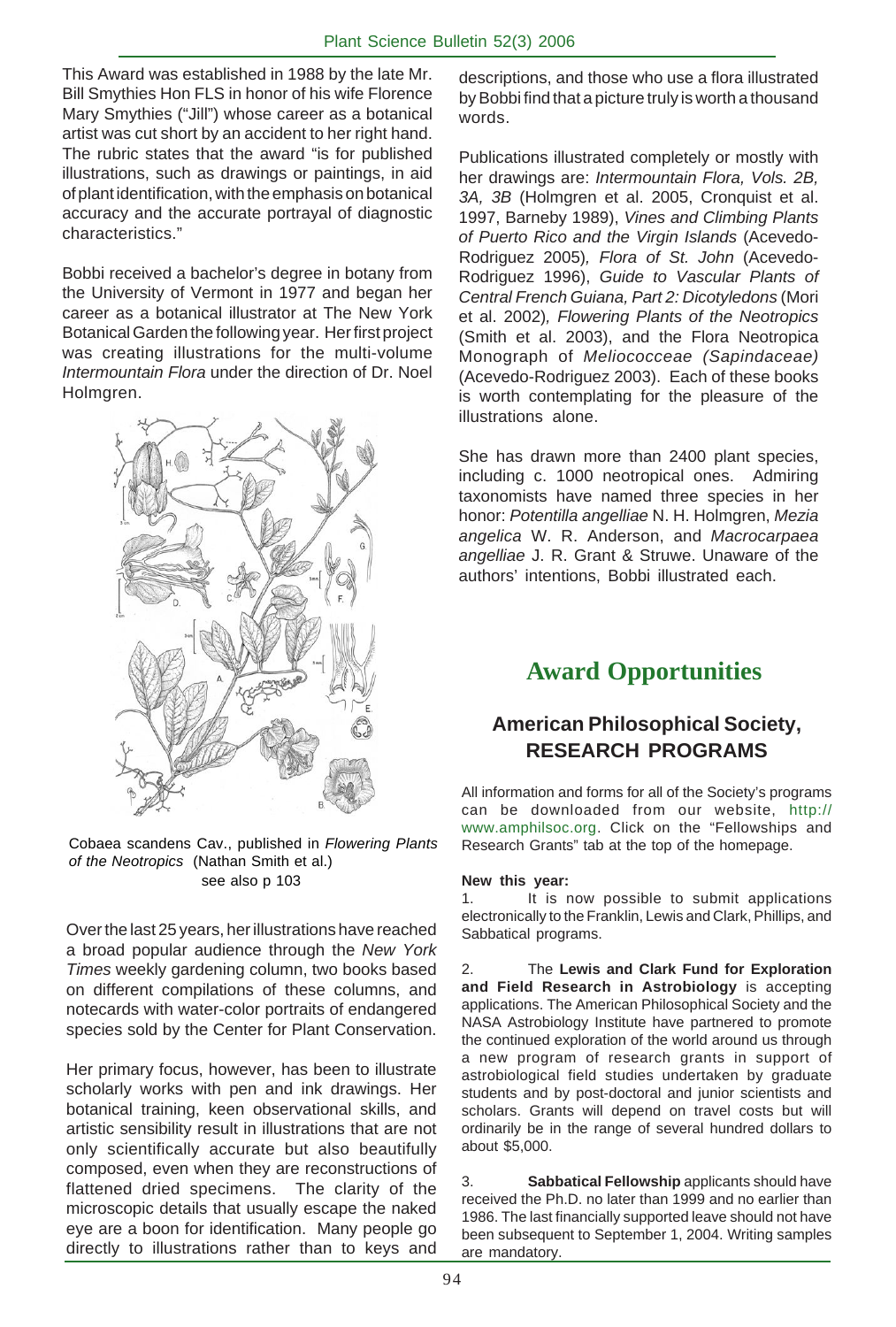## **INFORMATION about ALL PROGRAMS**

#### **Purpose, scope**

Awards are made for non-commercial research only. The Society makes no grants for academic study or classroom presentation, for travel to conferences, for non-scholarly projects, for assistance with translation, or for the preparation of materials for use by students. The Society does not pay overhead or indirect costs to any institution or costs of publication.

#### **Eligibility**

Applicants may be residents of the United States or American citizens resident abroad. Foreign nationals whose research can only be carried out in the United States are eligible. Grants are made to individuals; institutions are not eligible to apply. Requirements for each program vary.

#### **Tax information**

Grants and fellowships are taxable income, but the Society is not required to report payments. It is recommended that grant and fellowship recipients discuss their reporting obligations with their tax advisors.

#### **Contact information**

Questions concerning the FRANKLIN, LEWIS AND CLARK, PHILLIPS, and SABBATICAL programs should be directed to Linda Musumeci, Research Administrator, at LMusumeci@amphilsoc.org or 215-440-3429.

Questions concerning the LIBRARY RESIDENT Research Fellowships should be directed to J. J. Ahern, Assistant Manager of Technical Services and Programs, at jjahern@amphilsoc.org or 215-440-3443.

#### **BRIEF INFORMATION about INDIVIDUAL PROGRAMS**

#### **Franklin Research Grants**

#### **Scope**

This is a program of small grants to scholars intended to support the cost of research leading to publication in all areas of knowledge. The Franklin program is particularly designed to help meet the cost of travel to libraries and archives for research purposes; the purchase of microfilm, photocopies or equivalent research materials; the costs associated with fieldwork; or laboratory research expenses.

#### **Eligibility**

Applicants are expected to have a doctorate or to have published work of doctoral character and quality. Predoctoral graduate students are not eligible, but the Society is especially interested in supporting the work of young scholars who have recently received the doctorate.

#### **Award**

From \$1,000 to \$6,000.

#### **Deadlines**

October 1, December 1; notification in February and April.

**Lewis and Clark Fund for Exploration and Field Research**

#### **Scope**

The Lewis and Clark Fund encourages exploratory field studies for the collection of specimens and data and to provide the imaginative stimulus that accompanies direct observation. Applications are invited from disciplines with a large dependence on field studies, such as archeology, anthropology, astrobiology and space science, biology, ecology, geography, geology, linguistics, and paleontology, but grants will not be restricted to these fields.

#### **Eligibility**

Grants will be available to doctoral who wish to participate in field studies for their dissertations or for other purposes. Master's candidates and undergraduates are not eligible.

#### **Award**

Grants will depend on travel costs but will ordinarily be in the range of several hundred dollars to about \$5,000.

#### **Deadline**

March 15; notification in June.

Linda Musumeci Research Administrator American Philosophical Society 104 S. Fifth Street Philadelphia, PA 19106-3387 215-440-3429

# **Symposia, Conferences, Meetings**

# **"50 Years of the Phytochemical Society of Europe" conference**

Conference title:

50 Years of the Phytochemical Society of Europe Highlights in the Evolution of Phytochemistry

Dates: 11 – 14 April, 2007

Abstract submission deadline: 27 October 2006

Location: Churchill College, Cambridge, UK

Website: www.pse50.com

Organiser: Phytochemical Society of Europe

#### **Sponsor**:

Elsevier, publisher of the journal *Phytochemistry*

Secretariat: Phillipa Fletcher, PSE50 Conference Secretariat, Bregor, Winter Lane, West Hanney, Nr. Wantage, Oxon OX12 0LF, UK Tel: +44 (0) 1235 868811 Fax: +44 (0) 1235 227322 Email: phillipa.fletcher@dsl.pipex.com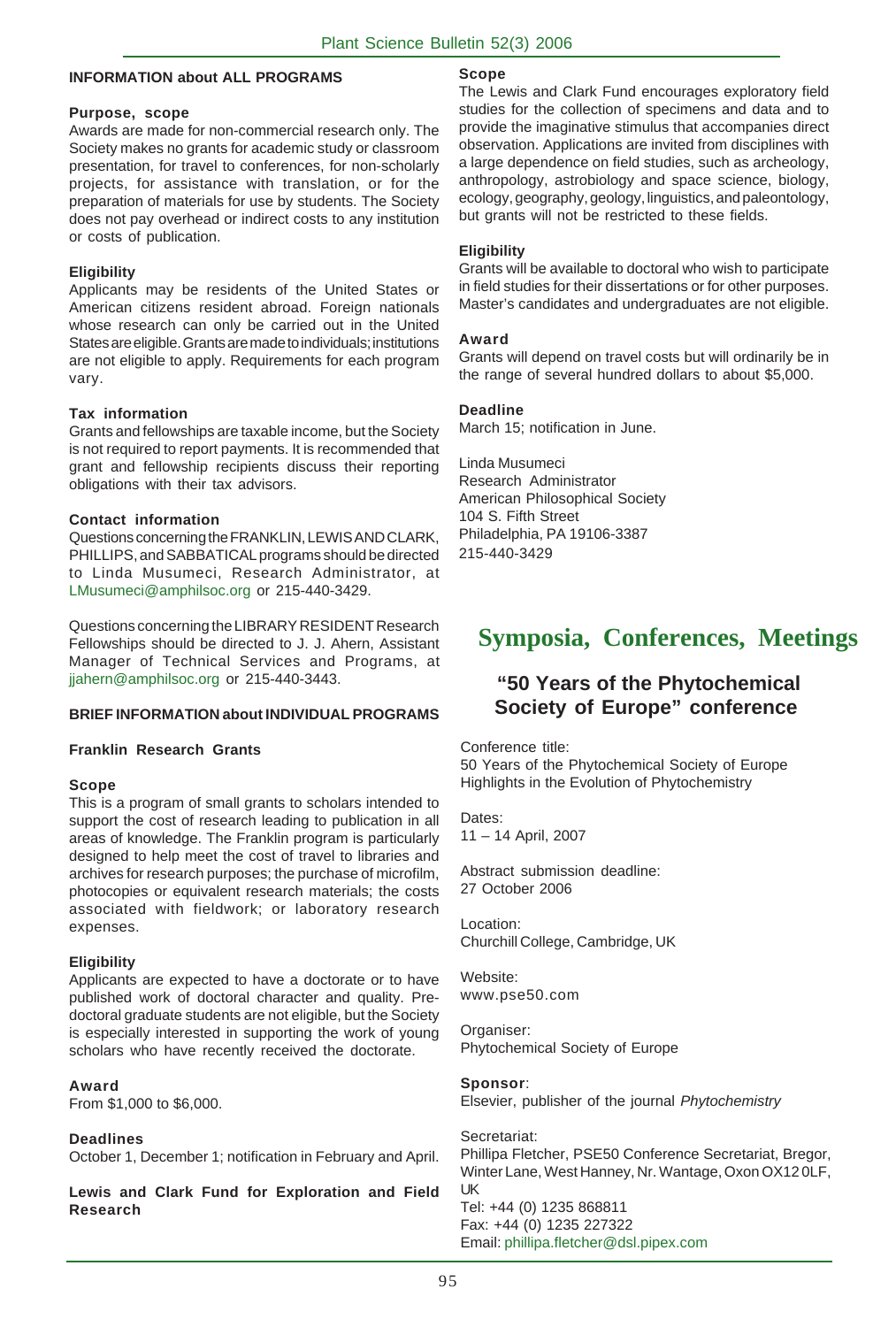# ROCK ON! Celebrating Stone in the Garden – the ultimate art and nature event of Autumn, 2006

**ART IN NATURE EXHIBIT** - **'ROCK ON!** *Celebrating Stone in the Garden***.'** New England Wild Flower Society's Garden in the Woods features 37 stone sculptures by top New England artists in a glorious 45-acre garden setting **now through October 15.** Sculptural and environmental works by Curtis, Hoffman, Kuyper, Mazur, Phillips, Rudnicki, Stanley, and Wheelwright surrounded by 1,500 wildflower species and cultivars on garden trails and in natural areas. Fruits, foliage, and berries highlight the season. Make your own sculptures at the interactive mini-sculpture park. RAIN OR SHINE. Special events run throughout the show, check www.newfs.org for schedule. The show is included FREE with admission. **New England Wild Flower Society's Garden in the Woods,** 180 Hemenway Road, Framingham, MA. (508) 877-7630. 1,500 native plant species on display including 200 rare and endangered species.

## SPECIAL ROCK ON EVENTS

**September 16-17 - ROCK ON! ROCK FEST** 12-4 Bring your instruments and have a **ROCK JAM** with kids of all ages. Whether you are a ROCK musician or play acoustically, come raise up your sound at the New England Wild Flower Society. Walk the ROCK ON trail, take a ROCK scavenger hunt, and meet 'GRANNY GRANITE' a costumed rock with lots of stories. Make a MINI-ROCK GARDEN to take home and learn about STONE in the HOME LANDSCAPE. Fall is a great time to plant trees and shrubs-take some home for planting now for winter interest. Make your own ROCK ART at the sculpture minipark and ROCK ON!

**October 15 - ROCK ON! FALL FAMILY FESTIVAL IS FREE** 12-4 Join us for a grand farewell to ROCK ON! Take a fall scavenger hunt, say goodbye to GRANNY GRANITE, and discover treasures in the fall garden. Make your last pieces in the ROCK ON interactive sculpture mini-park. Now is a great time to select your nature programs for the year from the New England Wild Flower Society Fall/Winter course catalog to stay in touch with nature and the outdoors throughout the seasons.



Credit: New England Wild Flower Society/Tom Smarr

Caption: "Portal" by Chris Curtis at ROCK ON! calls our attention to the natural world-and space

# **Other**

# **Help Wanted – Ancient Trees Website**

I am building a website, which will focus on the ancient trees of the Americas. The Woodland Trust in the UK states: "The term ancient tree is one that is not capable of precise definition but it encompasses trees defined by three guiding principles:

- ·trees of interest biologically, aesthetically or culturally because of their age
- ·trees in the ancient stage of their life

·trees that are old relative to others of the same species"

Ancient trees are known from Canada, the United States, Mexico and Brazil, among other countries in the Americas and often elicit considerable interest from the public. This interest can be used to help conserve individual trees such as the Árbol del Tule in Oaxaca, Mexico and tracts of land such as the Sequoia National Forest in California. My aim is to make the website a clearing house for information on ancient trees: ecology, conservation, culture/history, education etc. I am currently looking for contributions in the form of short articles, photographs, artwork etc. This will be a sister site to the UK Ancient Tree Forum:

http://www.woodland-trust.org.uk/ancient-tree-forum/

For further information, please contact Chris Briand (chbriand@salisbury.edu), Department of Biological Sciences, Salisbury University, Salisbury MD 21801.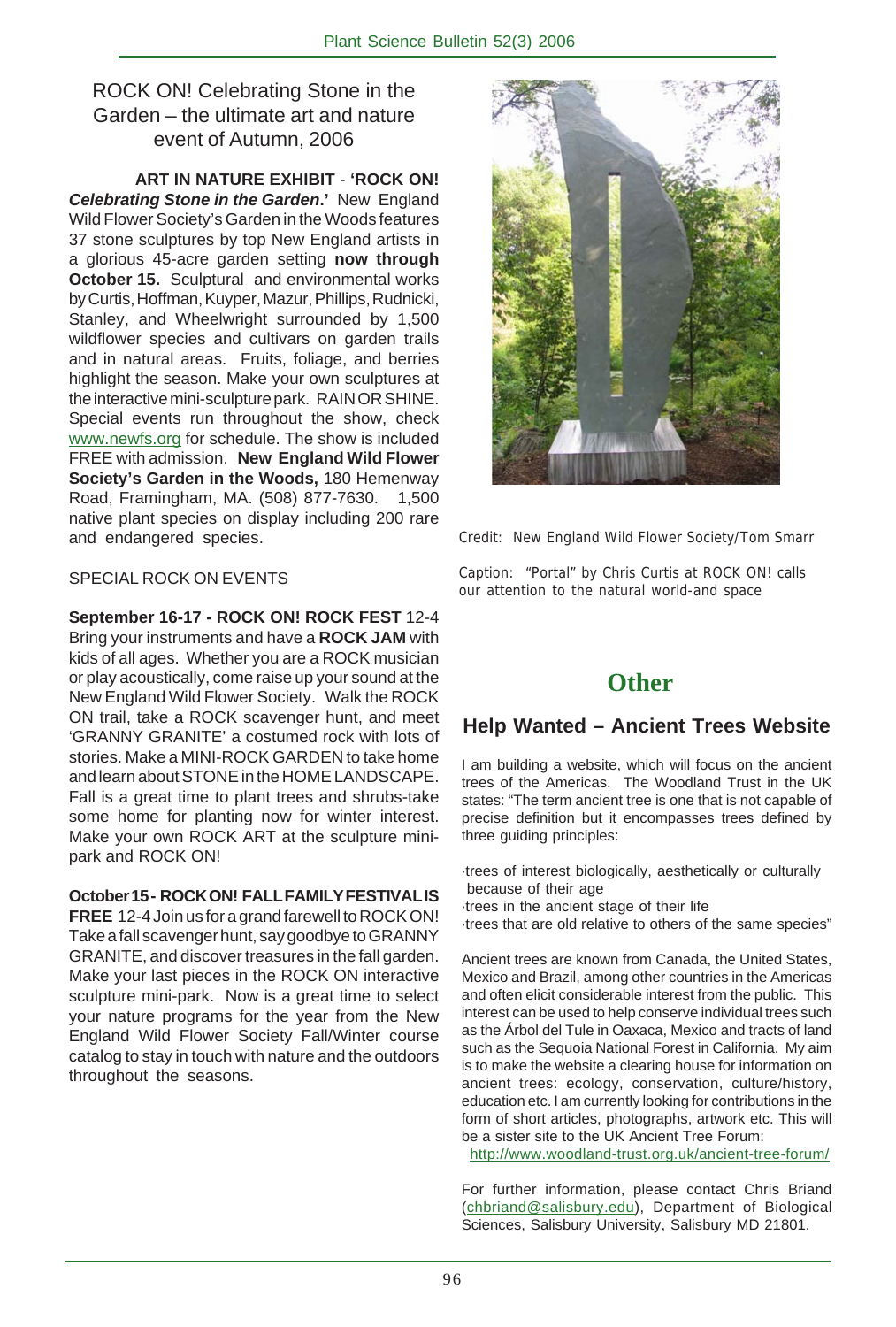## **Some Biogeography and Biography on the Web**

Below are several (noncommercial) educational websites developed by Dr. Charles Smith that fall generally within the realm of biogeography.

The Alfred Russel Wallace Page http://www.wku.edu/ ~smithch/index1.htm Materials on and by the English naturalist and social critic (1823-1913), including bibliographies, lists, commentaries, a biography, and the full-text of hundreds of his writings.

Early Classics in Biogeography, Distribution, and Diversity Studies: To 1950 http://www.wku.edu/~smithch/biogeog/ An enhanced bibliography of historical sources in biogeography and related fields, with links to biographical information and the full-text of many of the sources listed.

Early Classics in Biogeography, Distribution, and Diversity Studies: 1951-1975

http://www.wku.edu/~smithch/biogeog/index2.htm A continuation of the preceding site covering the literature from 1951 to 1975.

Some Biogeographers, Evolutionists and Ecologists: Chrono-Biographical Sketches

http://www.wku.edu/~smithch/chronob/homelist.htm A collection of over 250 short biographical sketches of the main figures in the history of biogeography and related fields, sorted by name, nationality, and subject.

All of these items have had OCLC WorldCat records established for them, so notice of their existence could also easily be added to any institution's electronic catalog of holdings.

Contributed by: Charles H. Smith, Ph.D., Professor of Library Public Services, Western Kentucky University\* charles.smith@wku.edu http://www.wku.edu/~smithch/index.html

Measurements of Skunk Cabbage (S*ymplocarpus foetidus)* Spadicies and Magnolia (*Magnolia x loebneri* 'Merrill') Flowers*.* Ms. Dixon and Ms. Dolma are enrolled in a new program at BBG that allows high school students to work with scientists from the Garden on challenging research projects.

The objective of their study was to determine if skunk cabbage and magnolia trees in North America are thermogenic (i.e. produce their own heat), and—if they are thermogenic—to study the heating pattern. The students hypothesized that these plants are thermogenic, in order to help volatize and disperse odors to attract pollinators, and also as protection from frost. Using very fine and sensitive temperature sensors to measure the floral temperature of the two plants thought to be thermogenic, Ms. Dixon and Ms. Dolma recorded temperature measurements of a skunk cabbage (S*ymplocarpus Foetidusi*) and magnolia (*Magnolia x loebneri* 'Merrill') at Brooklyn Botanic Garden.

Their results indicated that the skunk cabbage did produce heat, and they found that the female inflorescences of the skunk cabbage produced more heat than the male. The results of the magnolia flower study showed no difference between the ambient air and the temperature of the flower. The students theorized that no heat was detected either because the magnolia they studied is a temperate, hybrid species that does not produce heat, or its flowers were not at the female stage, during which most heat is produced.



Shadae Dixon and Thinlay Dolma set up data loggers in the Native Flora Garden at Brooklyn Botanic Garden.

# **Brooklyn Botanic Garden Science Research Interns Win Grand Prize in National Science Research Contest**

**Brooklyn, NY—July 7, 2006—**Brooklyn Botanic Garden science research interns, Shadae Dixon and Thinlay Dolma, juniors at Brooklyn Academy of Science and the Environment (BASE), won first prize in the high-school age bracket and grand prize overall from iScienceProject, a national science competition established to involve students (K-12) and teachers in projects that stimulate interest in science. The students captured the coveted grand prize title for their project titled "Thermogenic Temperature In addition, due to climate variation over the study, cold weather and snow may have also affected the flowers.

Both Ms. Dixon and Ms. Dolma hope to enter pre-medicine programs in college after graduating from Brooklyn Academy of Science and the Environment. Launched in September 2003, BASE is a New Century High School developed by Brooklyn Botanic Garden and Prospect Park Alliance in collaboration with New York City Department of Education and New Visions for Public Schools. BASE was developed to take full advantage of the extensive natural and educational resources of BBG and PPA.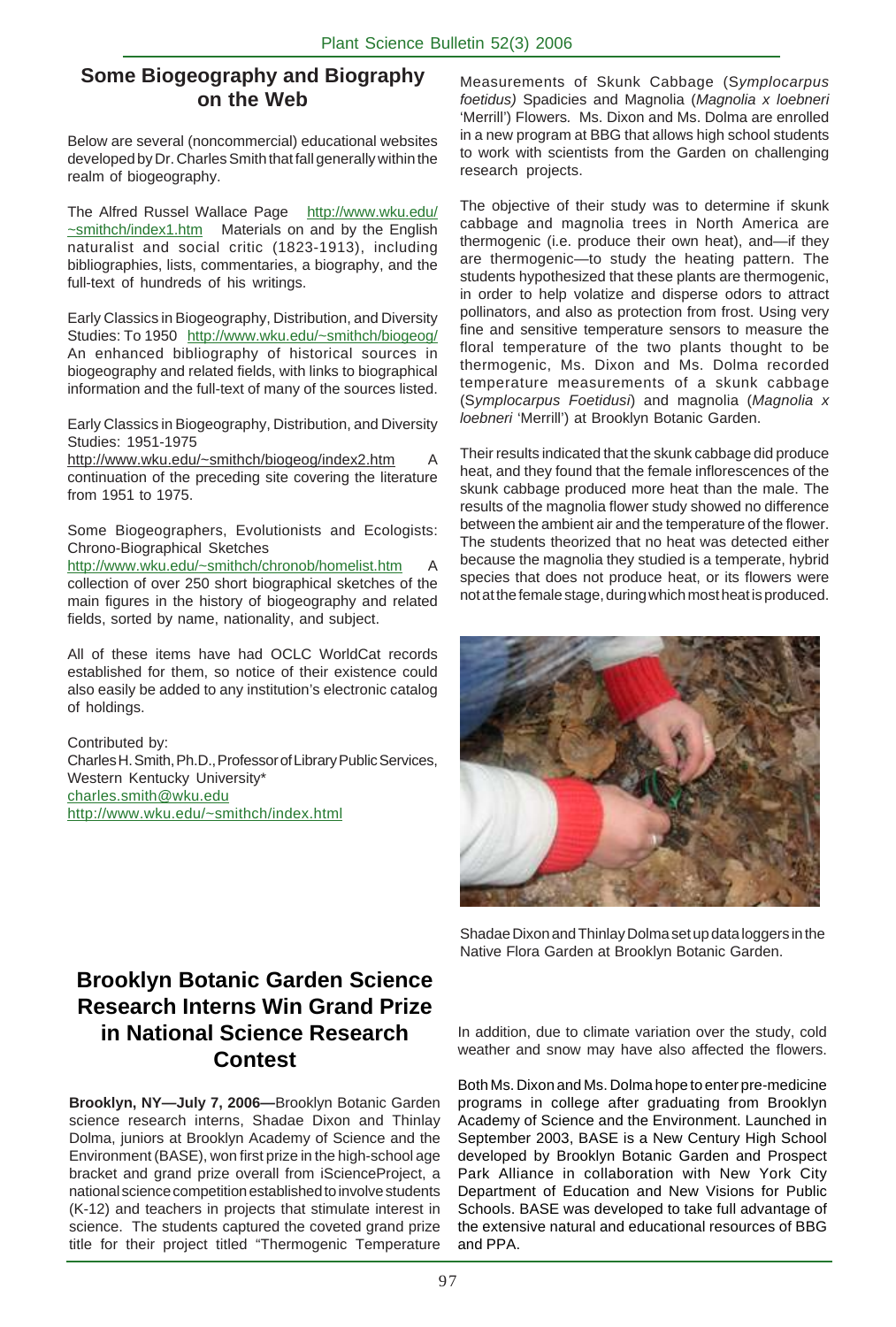# Books Reviewed

## **Developmental and Structural**

**An Introduction to Plant Structure and Development.** Beck, Charles B - Marshall Sundberg.............98

## **Ecological**

**The Geographic Mosaic Theory of Coevolution**. John N. Thompson. - Root Gorelick.........................100

## **Economic Botany**

**Crop Ferality and Volunteerism.** Gressel, Jonathan, ed - Dorothea Bedigian........................................101

## **Education**

**Demons in Eden: The Paradox of Plant Diversity**. Silvertown, Jonathan.- Marshall Sundberg..........102

#### **Historical**

**Gardens of New Spain, How Mediterranean Plants and Foods Changed America***.* Dunmire, William D. -Sara Sundberg.............................................................................................................................102

**Inspiration and Translation:Botanical and Horticultural Lithographs of Joseph Prestele and Sons.** White, James J., Jugene B. Bruno and Susan H. Fugate. - Linda Jennings............................................103

## **Systematic**

**Vanishing Beauty. Native Costa Rican Orchids. Vol. 1.** *Acianthera-Kegeliella***.** F. Pupulin and collaborators - Joseph Arditti......................................................................................................................................105 **Wild Orchids of Thailand.** 4<sup>th</sup> and Expanded Edition. Nantiya Vaddhanaphuti.- Tim Wing Yam and Joseph Arditti.............................................................................................................................................................................105

**An Introduction to Plant Structure and Development.** Beck, Charles B. 2005. ISBN 0-521- 83704-5 (Cloth US\$55.55) 431 pp. Cambridge University Press, 40 West 20<sup>th</sup> Street, New York, NY 10011-4211.

"My objective has been to prepare a new plant anatomy textbook for a new century, incorporating the best research in the most active and significant areas with the widely accepted common knowledge that provides the foundation of the field. Only you the

readers can decide if I have succeeded." It is this readers judgment that Beck has produced the legitimate successor to the "the little Esau (1977)" for use in undergraduate plant anatomy courses. His text is a very readable treatment of developmental plant anatomy that highlights the excitement of the field today.

A particular strength of this text is that it identifies current controversy, and presents counter arguments from different schools of thought,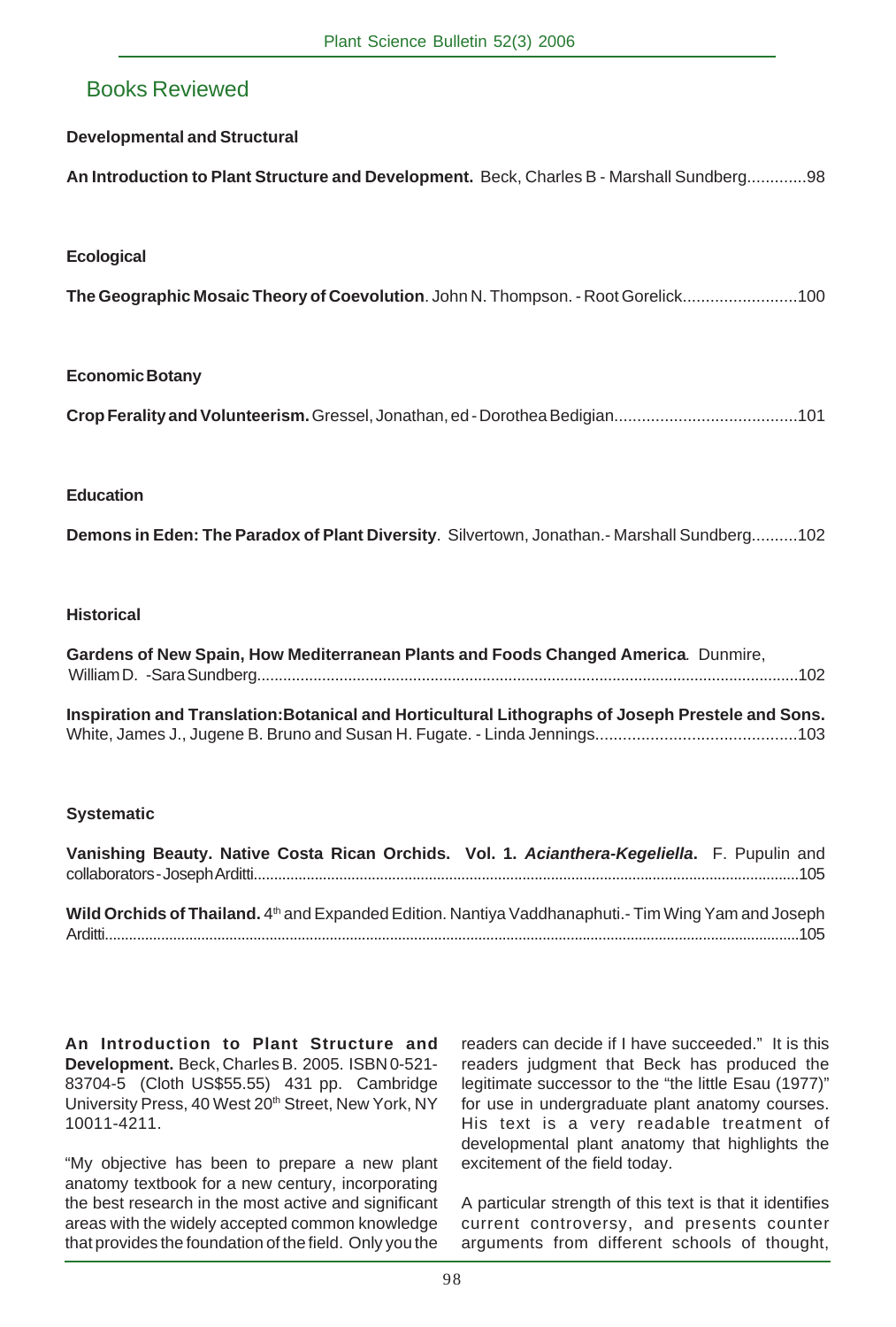documenting these issues with an extensive list of references and further readings at the end of each chapter. All of the major secondary sources are cited, but the end-of-chapter references are mostly to current primary literature. For instance, chapter two begins by contrasting two perspectives on the origin of multicellularity. The organismal theory, championed by Kaplan and Hagemann (1991) is posited as an alternative to the traditional cellular theory of the development of plant multicellularity. The significance of the presence or absence of plasmodesmata and the extent of the symplast is stressed throughout the book.

A second area of interesting debate occurs in the sections on transport mechanisms in both the chapter on xylem and the phloem chapter. We are all familiar with the cohesion-tension theory of water movement, but what about Canny's (2001) compensating pressure theory? And what kind of support (no pun intended) does xylem anatomy provide to these competing views? In the phloem we are all familiar with the pressure-flow hypothesis, but what about Spanner's(1974) electroosmosis theory. Again, anatomy must be considered in evaluating the merits of both. Of historical interest is the discussion of "slime" and p-protein and the controversy over how much, if any, of the latter is an artifact of preparation.

Beck's work, and that of his students, bridges the span of extinct and extant vascular plants. He uses this expertise to provide an evolutionary framework to plant structure and development. While the main focus of the book is on flowering plants, and gymnosperms to a lesser degree, Beck does not ignore the ferns and fern allies, and their fossil forms, where they can provide clarity to the story he tells. I found myself making notes to refer back to the next time I teach plant kingdom.

Of course much of the excitement and many of the significant discoveries in modern plant anatomy have to do with the cytockeleton and molecular control of development. In each chapter current research in the area, using modern techniques, is summarized and integrated into the classical descriptive anatomy. Again, the extensive citations of primary literature at the end of each chapter illuminate the path for further study for those who are interested.

The text is 100 pages shorter than Esau (1977) or Mauseth (1988) and the format is single column, 2/ 3 page width vs double column in both earlier volumes. Beck does not provide the "coverage" of either of these earlier works. There are not separate chapters on cell types and simple tissues and flowers, fruits, and seeds, the subjects of five

chapters in Esau and three in Mauseth, are covered in a final chapter on reproduction and the origin of the sporophyte. Beck acknowledges that some "…subjects may not be as fully covered as some teachers and researchers would desire…" but again, the necessary literature is cited, particularly secondary literature for these major areas. Beck has done an admirable job of identifying the key concepts underlying plant structure and development and developing these concepts in depth and clarity – a much more difficult and useful task than simply providing encyclopedic information.

I did have some disappointments with the text. While the quality of line drawings was excellent, some photomicrographs were poorly reproduced and/or illustrations were poorly labeled. For instance, only one of the two contact parastichies are indicated in Fig. 7.14 and fig. 7.5 will be difficult to interpret, for those not familiar with representing sympodial branching of stem vasculature in a single plane, because the corresponding sectional diagrams include separated leaves containing a bundle that are not the bundle-containing leaf bases indicated by a triangle in the plane view. While most technical terms were bold faced the first time used, and there is an extensive glossary, occasionally terms were not defined, eg., versiculate (pp 43 and 146). Finally, a personal peave. Why is "provascular tissue" consistently substituted (with one exception) for "procambium" throughout the text?

The obvious audience for this book is undergraduate students of plant structure and development. It will provide them with the basic background of traditional descriptive anatomy yet excite them with the power of the modern techniques currently being employed in the field. The less obvious audience is any professional botanist trained a dozen or more years ago who is responsible for teaching introductory botany. So much is changing and much of it is summarized in Beck's book!

-Marshall D. Sundberg, Department of Biology, Emporia State University, Emporia, KS 66801

## References Cited

Canny, M.J. 2001. Contributions to the debate on water transport. *Am. J. Bot.* 88:43-46.

Esau, Katherine. 1977. *Anatomy of Seed Plants, 2nd ed*. New York: John Wiley and Sons.

Mauseth, James D. 1988. *Plant Anatomy*. Menlo Park, CA: The Benjamin/Cummings Publishing Company.

Spanner, D.C. 1974. The electro-osmotic theory. In S. Arnoff et al., eds*., Phloem Transport*, NATO Advanced Study Institute, Series A-4. New York: Plenum Press, pp. 563-584.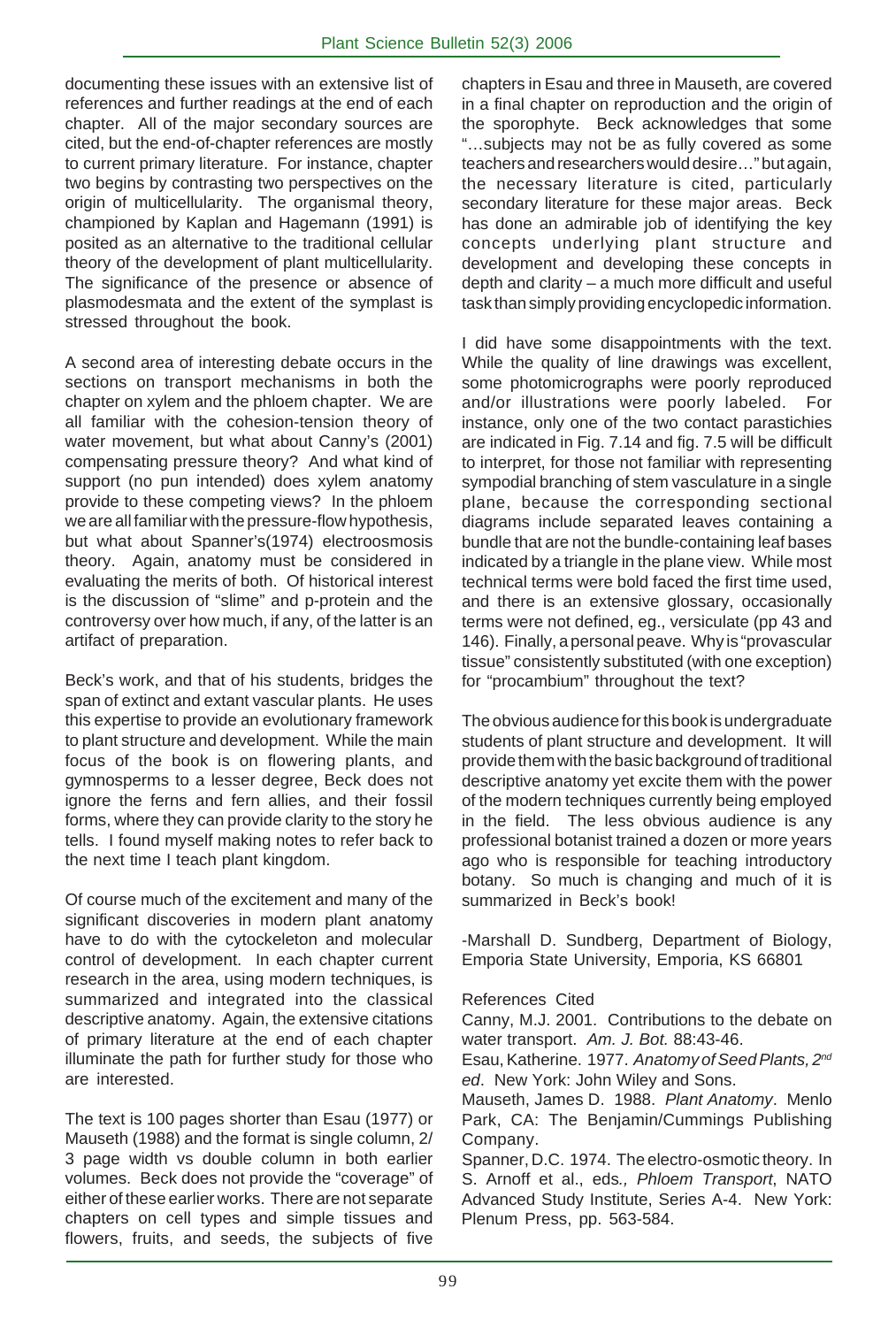**The Geographic Mosaic Theory of Coevolution**. John N. Thompson. 2005. Cloth \$75.00 (ISBN 0- 226-79761-9); Paper \$28.00 (ISBN 0-226-79762- 7). 400 pages. University of Chicago Press.

John Thompson has provided an updated version of his sensible theory on coevolution. He intentionally only covers new ground since his previous books (1982, 1994). All three volumes are necessary reading for anybody interested in coevolution.

His latest book is incredibly detailed. He reviews a myriad of empirical studies on coevolutionary processes amongst populations. This includes reproduction of the data graphics from many seminal works, especially Craig Benkman's work on interactions between crossbills, conifers, and red squirrels, and the Brodies' work on garter snakes and *Taricha* newts. In many ways, Thompson's latest book is reminiscent of Mary Jane West-Eberhard's magnum opus *Evolutionary Developmental Plasticity*, except that Thompson is not quite so exhaustive, especially in his index. Thompson demonstrates expertise and interest in all life forms, including plant-animal interactions. Thus, we see his own botanical work. Thompson takes particular pains in laying out many testable hypotheses arising from his geographic mosaic theory of coevolution, thereby providing research ideas for an entire generation of empirical biologists.

This book also shines in presenting gorgeous theoretical work supporting the geographic mosaic theory of coevolution, theory developed by his Pullman/Moscow colleagues Dick Gomulkiewicz and Scott Nuismer. The marriage of theory and detailed empirical work is wonderful.

One peculiarity of this book is that the concise onesentence summary of the book's topic apparently does not appear until chapter six, i.e. a quarter of the way through the book. At this juncture, we learn that the geographic mosaic theory of coevolution is nothing more than the statement that evolution acts on populations, and not species. This was the classic Fisher-Wright debate of whether or not populations are panmictic. Realizing the importance of populations removed the typological view of species from evolutionary biology. Yet, Thompson is correct in pointing out that much work on coevolution maintains the erroneous typological view of the importance of species…as does much work in macroevolution. His book goes far in dispelling the anachronistic view that, in evolution, species matter more than populations. He persistently reminds us that evolution does not equal speciation. He persistently reminds us that evolution, including coevolution, can be rapid. Evolution can and does occur on ecological time

scales. His geographic mosaic theory places coevolution firmly within the purview of evolutionary ecology.

Thompson is relentless is stating that coevolution occurs at the population level. He points out that individuals and populations are often not generalists, even if the species appears to be. Say that a given plant population is only be pollinated by one or a few species of insect, yet different populations of this plant species are pollinated by different insects. Many biologists would have deemed this plant species to be a generalist with respect to pollination, and ignored the fact that each population consists purely of specialists. Analogously, it would be erroneous to say that humans are generalists with respect to languages because, world-wide, humans speak thousands of languages. In fact, each population tends to be very much of a specialist with respect to number of languages spoken. The main message of this book is that coevolution is very much a local (population-level) ecological phenomenon. And, if we are to understand coevolution, we must dig down to the details of dynamics of many interacting multi-species meta-communities.

I believe Thompson has primarily presented a Wrightian view of coevolution (although, based on pages 133-134 of his book, Thompson would disagree with this assertion). If we envision evolution as temporal changes in allele frequencies within a population, then coevolution are the changes in the joint distribution of allele frequencies across populations across both space and time. This can be thought of as a generalized from of epistasis, where the interacting alleles are not confined to a single individual, but can be between multiple species. Alleles from other species form part of the genetic background of a focal individual. Such a generalized, multi-species view of epistasis admittedly does not yet exist. There has been no real theory developed to support this generalized Wrightian view of coevolution. Yet, I suspect it is a theoretical direction that will place coevolution firmly within the modern neo-Darwinian framework.

The book ends with a chapter on humans, which seems to be a modern publisher's requirement for all books on evolution. Compared with the rest of the book, this is a relatively weak chapter. For example, Thompson seems surprised at there being a geographically large coevolutionary cold spot between corn (*Zea mays*) and corn smut (*Ustilago maydis*; huitlacoche) with human cultivation. He implicitly assumes that humans highly value corn and greatly deplore corn smut. Yet many people in southern Mexico highly value both organisms in their diet (Ruiz-Herrera & Martínez-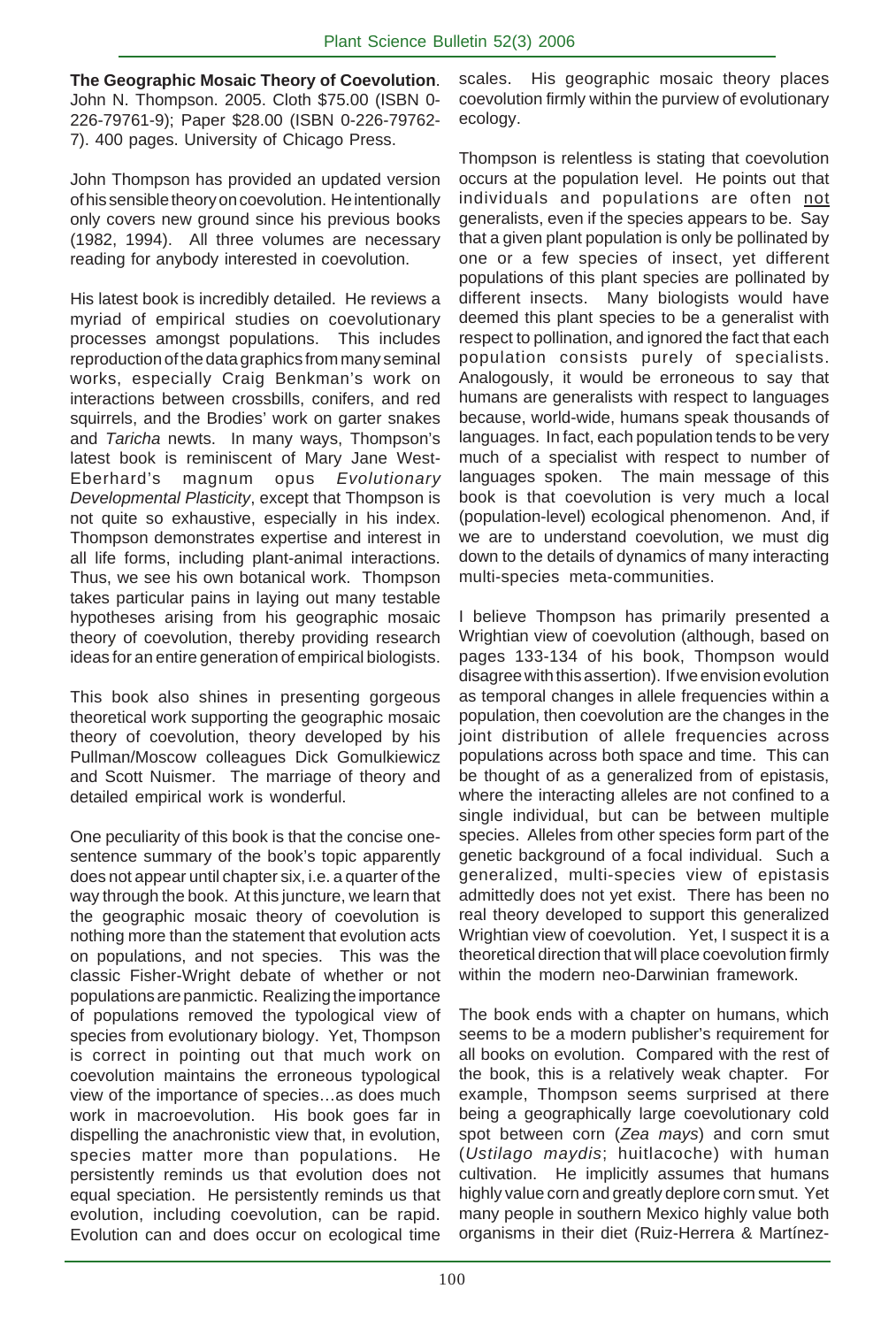Espinoza 1998 *Internatl Microbiol*). Thus humans impose a geographic mosaic on the three-way interaction between corn, corn smut, and humans. But this is a minor complaint and the last chapter can largely be ignored as window dressing.

Read this book. Savor the intricate details and appreciate the marriage of nascent data with nascent theory. If the devil is in the details, then this book will certainly please.

- Root Gorelick,

**Crop Ferality and Volunteerism.** Gressel, Jonathan, ed. 2005. ISBN 0-8493-2895-0 (Cloth US\$ 169.95) 422pp. CRC Press, Taylor and Francis Group, 6000 Broken Sound Parkway, NW, Suite 300, Boca Raton, FL. 33487-2742.

Crop Ferality and Volunteerism is a magnificent original contribution concerning one of the significant new botanical challenges of our age. A workshop titled "Crop Ferality and Volunteerism: a threat to Food Security in the Transgenic Era?" sponsored by the OECD Cooperative Research Program and hosted by the Rockefeller Foundation Conference Center in Ballagio, Italy, from May 24- 28, 2004 formed the foundation for this book. Growing public concerns due to the increasing territory of commercial cultivation of transgenic plants motivated the workshop's subject.

The editor's Foreword states that transgenic plants were grown on more than 60 million hectares in 2004 and expected to increase in the future. Volunteerism is well known in the daily practice of agriculture, and ferality is usually neglected. Only plant breeders are well aware of ferality due to their experiences based on long-term selection efforts. The phenomena of volunteerism and ferality have to be considered in this transgenic era especially in relation to gene flow. Since no one is performing research related to ferality *per se*, the inquiry was addressed by convening those world experts who are most actively working in related fields. It was anticipated that on the basis of their recent findings, the scientific community would be able to find out whether trangenics are different in this context from normally cultivated crops.

As this information is otherwise unavailable in depth, it was decided to collate the information into a book. Accordingly, the logistical preparation was exceptional: chapters in this book were peerreviewed prior to the workshop. The questions and answers in the long discussions that followed every presentation were recorded. Each author was given the prerogative of either including the issues and answers from the discussion directly as part of the revised text or including them at the end of the chapter in a separate section.

For the duration of my reading I had the flashback of sitting at the Crop Evolution Laboratory's conference table having conversations with Jack R. Harlan and J.M.J. de Wet and their numerous visitors. This volume draws from those foundations. Suzanne Warwick and C. Neal Stewart's authoritative opening chapter about three principal paths of weed evolution is launched with a quote from Harlan and de Wet. Titled Crops Come from Wild Plants – How Domestication, Transgenes, and Linkage Together Shape Ferality, it defines essential terminology - [1] plant domestication [2] weediness and [3] ferality. A table recognizes comparisons among the three groups: crop, weed, and wild, by means of a series of genetic traits. The characteristics of weediness and domestication traits are explored thoroughly. Each succeeding chapter describes those phenomena probing our foremost food crops.

Since, during the discussions it became apparent that there were other cases of ferality or instances where ferality might become an issue, a special chapter (15) was added by participants and/or was commissioned after the workshop. This multiauthored chapter, Issues of Ferality or Potential for Ferality in Oats, Olives, the *Vigna* group, Ryegrass species, Safflower and Sugarcane appends the vast array of measures plants have used to evolve ferality.

Contributors with exceptional credentials were brought together to inform one another about the world's major crops and their wild and weedy relatives. The result is both scholarly and inspirational. The usual drawback of multi-authored volumes is absent here, thanks to skillful editing and extraordinary groundwork.

This book will appeal to a wide variety of readers. Those interested in theoretical aspects of plant domestication as well as persons with applied interests e.g. assessing the environmental risks of transgenic volunteer weeds, the potential economic damage by feral crops, will profit from this book. I find the contents extremely thought provoking as a primer in consideration of my own monographic revision of the genus *Sesamum* and its various forms: crop, weed and wild.

The book is carefully edited, and each chapter is comprehensive and well referenced. However, one feature followed in this volume as with other CRC publications, is the custom of placing sources cited only by a number in (parentheses) (*sic*), without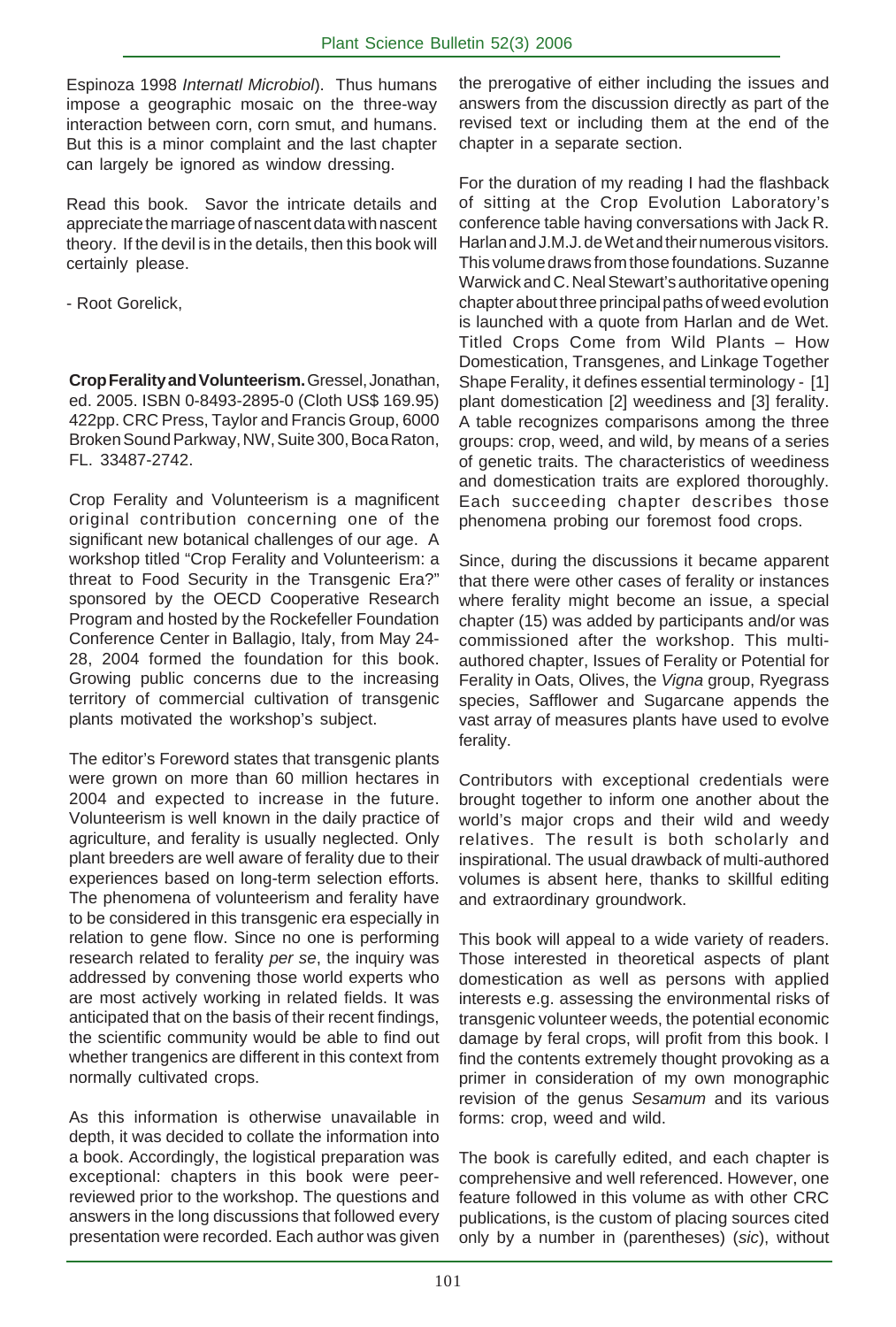giving author name(s)! It is irksome to this reader, who is unable to find out in context what the source of information is without, each time, the additional tedious, time-consuming step of searching for that person responsible at the end of the chapter.

-Dorothea Bedigian Missouri Botanical Garden, St. Louis.

**Demons in Eden: The Paradox of Plant Diversity**. Silvertown, Jonathan. 2005. ISBN 0-226-75771-4 (Cloth US\$25.00) 169 pp. The University of Chicago Press, 1427 East 60th Street, Chicago, IL 60637- 2954.

How does plant diversity evolve and why does it persist? What allows some plants to occasionally escape their natural limitations and form new species, thereby increasing diversity and what limits the invasiveness of newly formed species, thus decreasing diversity? These are the broad questions Silvertown addresses in this deceivingly small and thoroughly engaging volume. In less than 150 pages of text, the author develops some of the major ideas of contemporary plant ecology and evolutionary biology, through personal narrative and historical story telling. Each of the ten chapters concentrates on one or two major concepts illustrated by the plants of a specific locality and in each case key figures, both historical and contemporary, are introduced as their contributions are highlighted. Such an interesting, enjoyable, and educational read!

The story begins in the Princess of Wales Conservatory at Kew Gardens. Ten different tropical zones are represented that highlight the biodiversity of earth, convergent evolution, and adaptation. The author's narration was a guided tour of the glasshouse and I found myself recalling my visit and wondering how many of the subtleties he was describing did I notice at the time? If you've not been there, the single plate provided matches part of the word picture being painted by the author – almost a slide show. This engaging style is used throughout the book. If you've been to any of the locations described by the author, his descriptions will elicit memories - - if not, by the end of the chapter you'll feel like you've been there!

The purpose of the first chapter is to develop the concept of natural selection and to raise an apparent paradox. If natural selection favors those species that leave the most progeny, "Darwinian demons," while the progeny of other species decline and

eventually are lost, how can this generate diversity? The rest of the book provides the answers, particularly with those demons known as invasive species.

What are some of the concepts explored and who are some of the scientists highlighted? Let me share just a few of my favorites. The work of Mark Chase and his colleagues is used to explain phylogenetics and the role of molecular biology in understanding evolutionary history. Some of the problems with the grand concept of island biogeography are highlighted using the Canary Islands. Steven Hubble, Dan Janzen and Joe Connell, and the author provide alternative hypotheses to explain how Barro Colorado Island in the Panama Canal has virtually as many species of native flowering plants as all of England – rare species are favored. The Park Grass Experiment, now running for more than 150 years, provides evidence for the role of atmospheric nitrogen pollution in the current loss of species diversity. Finally, what is the threat from genetically modified plants? "Will the Darwinian demons, held in check for so long by nature's laws, conquer at last through human folly and indifference? They may, and in places they already have; yet it is not too late for action."

*Demons in Eden* is an appropriate read for college freshmen - - I will use it as one of my text-substitute readings the next time I teach honors biology. It would also be a good outline for an upper division/ graduate seminar in plant ecology or evolutionary biology. The chapter-by-chapter general sources and notes at the end of the book cite appropriate primary literature, classic books, general sources and web sites. This slim volume should be in every biologists library!

-Marshall D. Sundberg, Department of Biological Sciences, Emporia State University.

**Gardens of New Spain, How Mediterranean Plants and Foods Changed America***.* Dunmire, William D. 2004. ISBN 0-292-70564-6 (Paper US\$24.95) 375p University of Texas Press, P.O. Box 7819, Austin, TX 78713-7819

William W. Dunmire vividly recreates the colors, tastes, and smells of ordinary life in colonial New Spain as he describes the transmission and mixing of food plants and food ways from old world Spain into the vegetative and culinary new worlds of Spanish colonial North America. The author sets the stage for the development of gardens in New Spain with rich descriptions of the plant life and food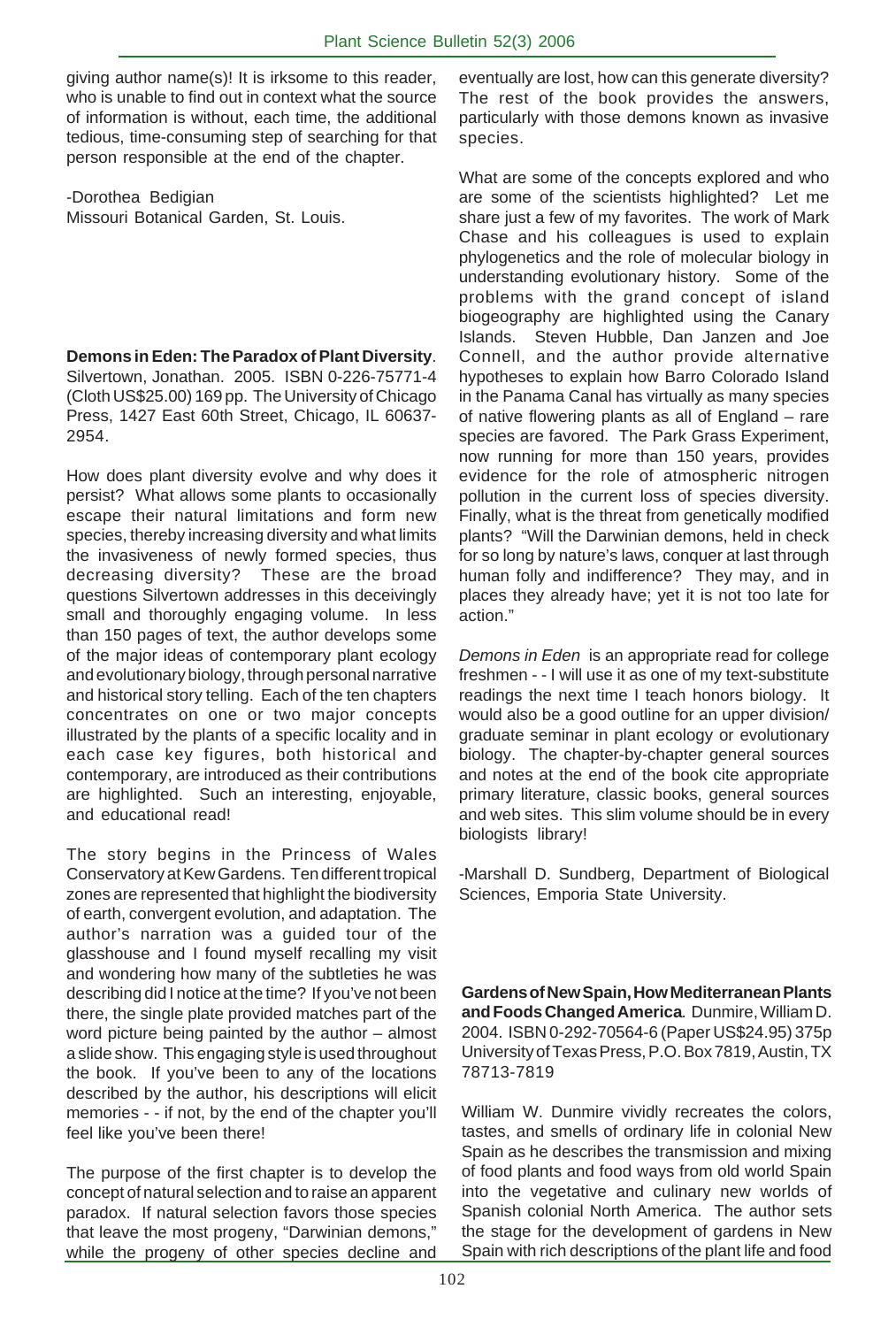culture of late fifteenth century Spain, Mexico and the American southwest. He then follows the travels of Spanish colonizers as they dispersed plants throughout Spain's North American colonies, creating "European plantways," through the Caribbean into Mexico and, finally by the middle of the eighteenth century, across the southern third of what would become the United States.

The diffusion of the Mediterranean foods and tastes of Spanish colonizers produced the possibility, for example, of mixed gardens in semi-arid places like New Mexico and Arizona that could feature figs, melons, oranges, lettuce and anise alongside more traditional indigenous crops like corn. Spanish colonist and missionaries combined their knowledge of Spanish *acequias*, or irrigation ditches, with Indian canals to provide reliable sources of water for their imported plants. It was, of course, not just the gardens of New Spain that brought culinary change but, also its pastures. The author also explains the significant impact of the introduction of European domesticated livestock on the diets of the indigenous peoples of New Spain.

New Spain was, indeed, a garden as Europeans and Indians joined their plant and animal resources and their technologies to produce a rich and distinctive agriculture. Dunmire concludes his narrative with stories about present-day inhabitants in the Southwest to illustrate both the persistence and blending of European and Indian and agricultural and food cultures.

Dunmire is mindful that there is a less beneficial side to the diffusion of plants and animals to America, the introduction of weeds and new diseases and overgrazing are just a few examples. That is not his focus. Nor is it the author's intent to discuss impact of new world plants on old world Spanish agriculture. Dunmire's focus is "Mediterranean crop and food connections" that developed in Spanish colonial America. He provides extensive tables, diagrams and maps illustrating when, where and by which pathway foods arrived in America. All of this is supplemented by a useful bibliography. The author's geographic emphasis is Mexico and what is, today, the American southwest. Although historians of California and the American southeast will be disappointed that there is not more information about these areas, the study is an important reference source for the agricultural history of New Spain. This study is also a welcome addition to the social and cultural history of early North America as it allows us to glimpse colonial and Native American farmers at home in their gardens.

- Sara Sundberg, Central Missouri State University, Warrensburg, MO 64093.



Thunbergia grandiflora Sims, (by Bobbie Angell) published in *Vines and Climbing Plants of Puerto Rico and the Virgin Islands* (Pedro Acevedo)

**Inspiration and Translation:Botanical and Horticultural Lithographs of Joseph Prestele and Sons.** White, James J., Jugene B. Bruno and Susan H. Fugate. 2005. ISBN 0-913196-80-0 (Paper US\$18.00) 84 pp Hunt Institute for Botanical Documantation, Carnegie Mellon University, 5000 Forbes Avenue, Pittsburgh, PA 15213.

The Hunt Institute for Botanical Documentation and the Special Collections of the National Agricultural Library has done a great job of constructing this book. The layout has details throughout, similar to the Prestele botanical prints. This book shows off the Prestele families amazing talents as artist and more. Included are not only their prints but essays giving the reader insight into their religious community, the lithographic techniques they used and the legacy the Prestele family has left to the botanical community, along with many additional essays that add so much to their story.

The book itself came about as a chance happening to a Prestele descendent, Mrs. Marcelee Konish, whose essay is also included in this book. Reading a press release for an earlier Smithsonian Botanical Art exhibition, Mrs. Konish approached the gallery, telling of the 150 colored lithographs she inherited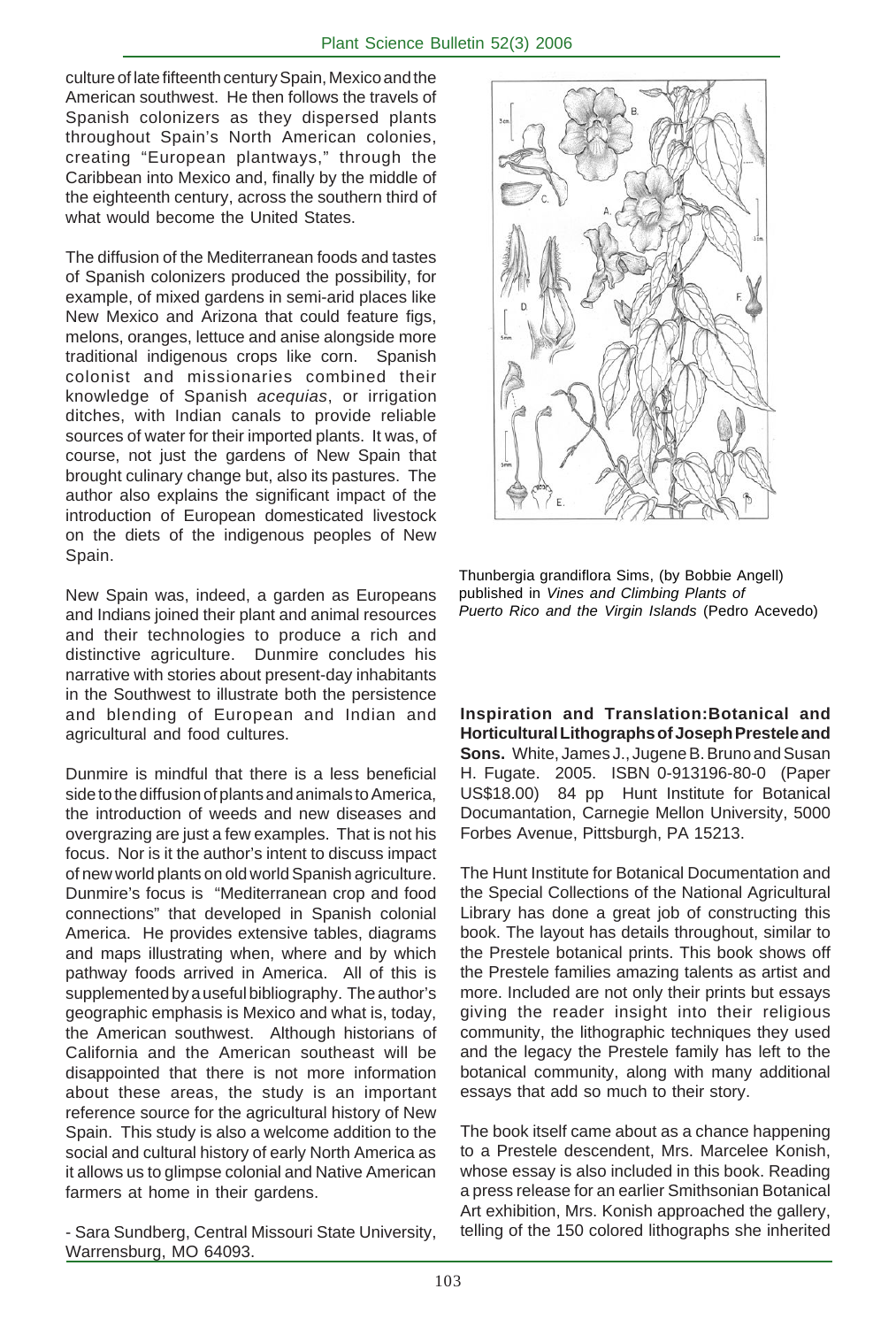from her grandfather, a great grandson of Prestele, and viola, an exhibition was born. Obviously a lot of time, interest and labor went into putting this exhibition together to show the Prestele's family art work to the public. The curators were also able to add so much more to the exhibition about the Prestele's family's personal and professional life which is so intrinsic to the history of early American botanical work.

The story tells of how this new found collection inspired an exhibition and how the collection details were brought together. The curators have provided the reader with an insight into the Prestele's community structure and religious beliefs, as well as the relationship within the Prestele family. Included is their connection to each other through their craft of lithography and watercolors as it is incorporated into scientific discovery and documentation. The curators were able to describe in detail about the different transactions during projects, communication with illustrators, and movement of the lithographic plates and prints. They also included detailed records of which family member did what task during the different processes. Most importantly, the book shows off the comprehensive reproductions of botanical illustrations that truly capture the details of the plants, leaving the botanical and horticulture sciences with a legacy of information and documentation on early discoveries of United States plants.

The Prestele family of artists, worked on numerous pieces for Asa Gray's including *Genera Florae Americae* (1848) and the Pacific Railway survey's (1855-1860) for the US Army. They also worked on the prints for The Mexican boundary survey (1857- 1859), the Great Salt Lake expedition (1852), and as well as for countless nurserymen like James Vick of Rochester, who was the publisher of the *Horticulturist* and a variety of well known botanical illustrators. The curator were also able to share some of the prints that were commissioned for early scientific works but never published, such as Asa Gray's *Forest Trees of North America Project* (1849- 1859). Many other additional texts in the Prestele collection, which add to this story, are shared in this book such as the first letter to Asa Gray inquiring about employment and a letter to the great botanical illustrator Isaac Sprague

The curators were able to show how understanding what makes a great collection is not just the individual pieces, but the cross referencing to find the connections in their relationships. This constructs a more complete story of the Prestele's impact on how we see the natural world around us, and to look more closely at the details we have chosen to use to categorize these plants. The connections between the pieces of the collection, like a picture of Joseph's ledger opened to John Torrey's account has been matched to one of the commissioned drawings, including a pencil drawing by Joseph Prestele of *Aster bigelovii*. There were also descriptions of the lithograph technique and a wonderful picture of a completed *Acer rubrium*, including a picture of the lithographed stone with the final print, colored to perfection by Joseph Prestele himself.

The Prestele's had an amazing eye for detail, which is another reason why this book is so well thought out. The authors were able to include roughly half of the exhibitions works into this small, compact book (7x10, 82 pages). Included in the index are the account books of clients for Joseph as well as one of his sons, Gottlieb's. An index of the exhibitions catalogue, and where each piece is deposited, is also included. The only criticism of this book is the indexing of the prints in the book, which go by the exhibition number system and not how they are laid out in the book. It would also be a nice addition to have included the literature cited.

Just about anyone can enjoy this book, for its botanical art and its scientific tools of close observation captured in drawings, lithography, and watercolor. It documents an important time in the history of American botany and hopefully will inspire the reader to peruse the only other book in print about their life, Drawn from Nature by Charles Van Ravenswaay.

#### Literature Cited

Charles Van Ravenswaay 1984 Drawn from Nature, The Botanical Art of Joseph Prestele and His Sons. Smithsonian Institution Press, Washington, D.C.

-Linda Jennings, Collections Manager, University of British Columbia Herbarium

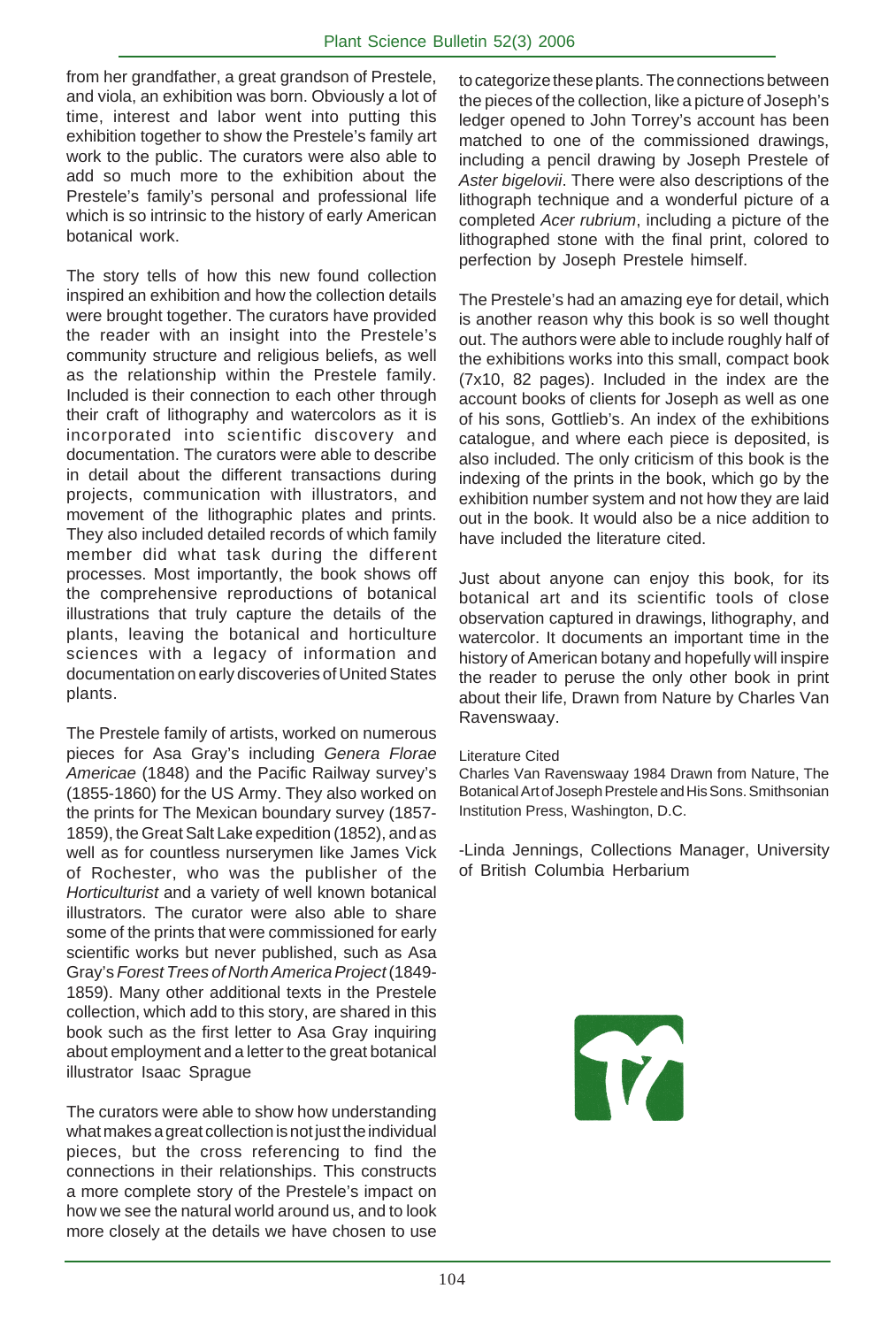**Vanishing Beauty. Native Costa Rican Orchids. Vol. 1.** *Acianthera-Kegeliella***.** F. Pupulin and collaborators (18 collaborators which include most of the recognized specialists in neotropical orchids are listed on pp 408-409). 2005. ISBN 9977-67- 956-8 (Cloth) xxx+421 pp., numerous color photographs, 25×33 cm. Sistema Editorial y de Difusión Cientifíca de la Investigación, Universidad de Costa Rica, San Jose, Costa Rica.

One of the more beautiful books in my library is *Géneros de Orquídeas de Costa Rica* by Rafael Lucas Rodríquez. It was published in 1986 and contains several hundred gorgeous paintings of Costa Rican orchids and only a representation of a large collection painted between 1965 and 1981, the time of Rodríquez's death. Now almost 20 years later the University of Costa Rica has published the first of three volumes which also show the beauty of Costa Rican orchids, but this time as seen through the lens of Franco Pupulin with text by himself and 18 other orchid experts from Costa Rica, Germany, Mexico, U. K., U. S and Venezuela.

The book and the projected series are reminiscent of other great series of books which illustrate, describe and celebrate the orchids of a country or a region, as for example, *Venezuelan Orchids Illustrated* by G. C. K. Dunsterville and L. A. Garay (mainly excellent line drawings), *The Native Orchids of Colombia* by R. Escobar, *The Native Ecuadorian Orchids* by C. H. Dodson (both with excellent color phorographs), *Orchids of Malaya* by R. E. Holttum (mostly line drawings), *The Orchids of Peninsular Malaysia and Singapore* by G. Siedenfadan and J. J. Wood (line drawings and color photographs), *Orchids of Java* and *Orchids of Sumatra* (color photographs) by J. Comber and the three volumes of *Orchids of Borneo* (color photographs) by C. L. Chan, A. Lamb, P. S. Shim and J. J. Wood (Vol. 1), J. J. Vermeulen (vol 2) and J. J. Wood (vol. 3).

An excellent historical account by Franco Pupulin (Professor of Botany at the University of Costa Rica) and Carlos Ossenbach (an architect who has become a very accomplished and excellent historian of orchids in the region) is presented on pages XI-XXX. What makes this chapter stand out is not only its exceptional scholarship but also photographs of pre Colombian golden representations of *Oncidium cebolleta*, early drawings and classical color paintings and drawings. This chapter is a pleasure ro read and behold. My only quible is its pagination in Roman numerals which suggests that it is somehow outside the main part of the book. For me at least it is a major and very valuable part of the book and series.

Pages 1-401are devoted to photographs and descriptions of genera and species nu Pupulin and the other experts. Descriptions are mostly for genera as a whole, but species are also described. Cultivation requirements are also included. The photographs are breath taking, often highly magnified and always reproduced superbly. For example, the photograph of *Chranichis diphylla* on page 158 is magnified 20:1 with most of the flower in sharp focus.

Excellent paper and production complete what is easily one of the best and most beautiful, informative and scholarly orchid books to come across my desk in recent years. It is a book to have, a book to give and most certainly and book to enjoy and learn from. I look forward to volumes 2 and 3.

– Joseph Arditti, Professor Emeritus, University of California, Irvine, CA 91697.

Wild Orchids of Thailand. 4<sup>th</sup> and Expanded Edition. Nantiya Vaddhanaphuti. 2005 (but the US publication date is given as 2006). ISBN 974-9575-80-6, [Paper 995 Baht (\$26.04 in Thailand) and \$45 in the US],  $xi+272$  pp., 767 color photographs, one map, six  $\times$ nine in. Silkworm Books, Sukkasem, T. Suthep A. Muang, Chiang Mai 50200 in Thailand (www.silkwormbooks.info) and University of Washington Press, P. O. Box 50096, Seattle, WA 98145-5096 in the US.

Much of what is currently known about the orchids of Thailand is due to the life's work and publications of the Danish diplomat and economist, Dr. Gunnar Siedenfaden (1908-2001). Many years ago Dr. Seidenfaden told me over lunch in Copenhagen that he started out to become a botanist, but gave up on finding out that the requirements included knowing every plant in Denmark. He became a diplomat instead and served his country in Washington, Moscow and elsewhere before finding himself in the Danish embassy in Thailand, a country which probably has more orchids than Denmark has plants. He became an orchid expert who despite being self taught and an amateur (the term is used here in its old sense which means a person engaged in an occupation not for gain, and is not the equivalent of "hobby" or "dilettante") was at the top of his field. His publications are numerous and acknowledged by all experts as being excellent, but they are in scientific journals and specialized publications. Therefore popular books on the orchids of Thailand like a previous one (Kamemoto and Sagarik, 1975)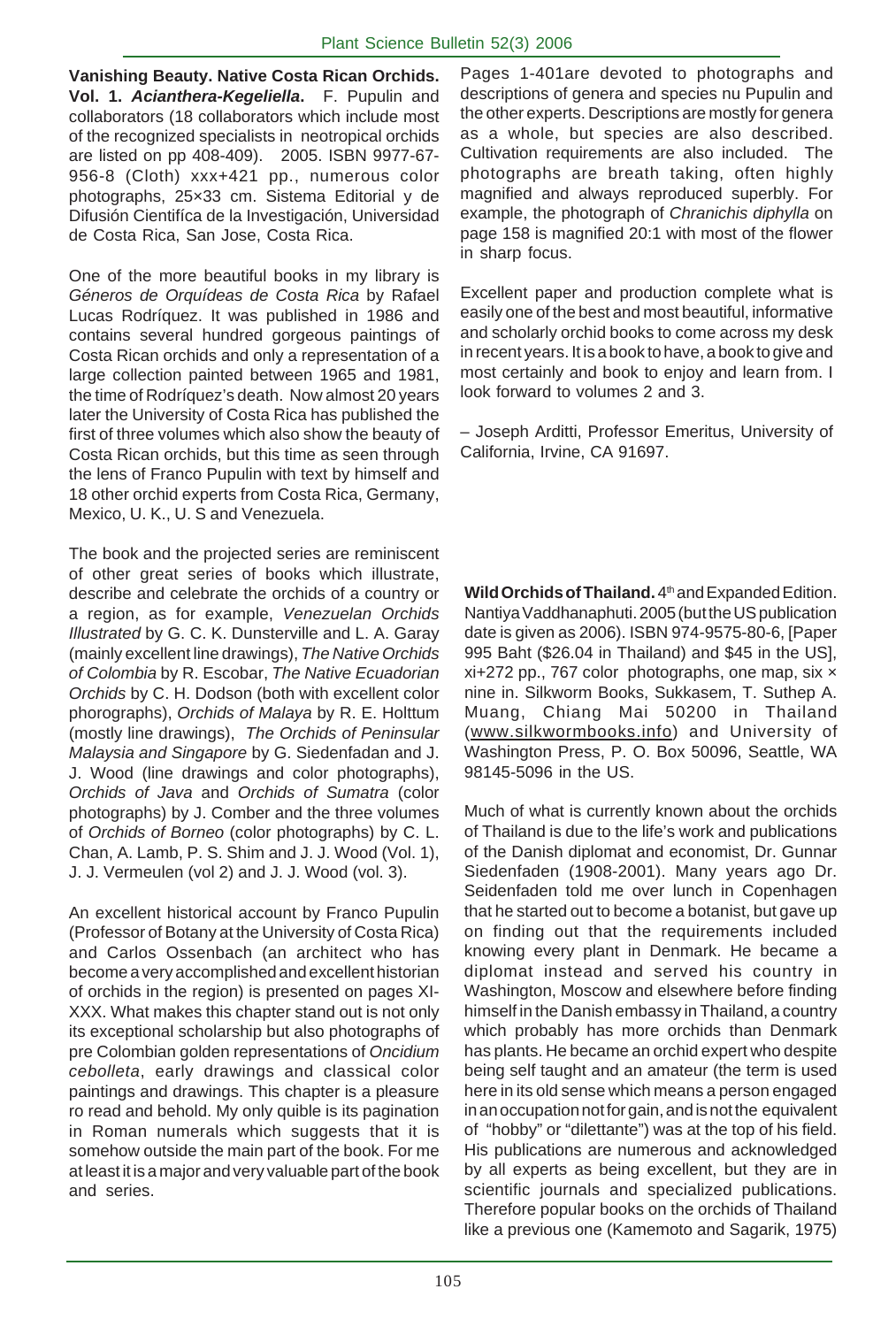and the present volume are needed.

The concept of this book is excellent. It presents short, but informative descriptions and color photographs of 687 species (some illustrated twice). It also includes 16 pictures of albino variants and 20 photographs of anomalies. The photographs are a problem. Most are too small, not a few are blurry and the color rendition is often not all that good. The result is a collection of illustrations which suggests rather than shows how beautiful Thai orchids can be.

A list of references concludes the book. It contains enough sources to lead interested readers into the literature, but two important works are missing, Eric Holttum's classic book on the orchids of Malaya, a country which borders on Thailand and shares some orchids with it (Holttum, 1964; there are several editions, this is the third) and Gunar Seidenfaden and Tem Smitinand's preliminary list of Thai orchids (Seidenfaden and Smitinand, 1965). This book is clearly aimed more at growers and the general public than at scientists, but it uses scientific terms. Therefore, it should have included a glossary. Another problem with terminology is the use of "pod" (p. ix) to describe the orchid fruit which is actually a capsule.

Altogether this book does manage to serve its purpose, but could do so much better if more attention was paid to the quality and size of photographs, additional sources were included in the list of references and use and explanation of language were better. The near doubling of the price by the University of Washington Press is puzzling.

–Tim Wing Yam, Singapore Botanic Gardens, Cluny Road, Singapore and Joseph Arditti, Professor Emeritus, University of California, Irvine, CA 92697.

Literature Cited

Holttum, R. E. 1964. *A revised flora of Malaya. Volume I. Orchids of Malaya, 3rd ed*. Government Printing Office, Singapore.

Kamemoto, H., and R. Sagarik. 1975. *Beautiful Thai orchid species.* Aksornsampan Press, Bangkok.

Seidenfaden, G., and T. Smitinand. 1959-1965. *The orchids of Thailand. A preliminary list (in several parts: I, II-1 and 2, III, IV-1 and 2)*. The Siam Society, Bangkok.



# **Books Received**

If you would like to review a book or books for PSB, contact the Editor, stating the book of interest and the date by which it would be reviewed (15 January, 15 April, 15 July or 15 October). E-mail

psb@botany.org, call, or write as soon as you notice the book of interest in this list because they go quickly! - Editor

**Argentine Chaco Forests: Dendrology, Tree Structure, and Economic Use. 2. The Humid Chaco. Encyclopedia of Plant Anatomy volume 14, part 7.** Roth, Ingrid and Ana-Maria Giménez. 2006. ISBN 3-443-14028-9 (Cloth US\$106.00) 204 pp. Gebrüder Borntraeger, Johannestrasse 3 A, D-70176 Stuttgart, Germany.

**Biology of Floral Scent.** Dudareva, Natalia and Eran Pichersky (eds) 2006. ISBN 0-8493-2283-9 (Cloth US\$149.95) 346 pp. . CRC Press/ Taylor & Francis Group, LLC. 6000 Broken Sound Parkway, NW, Suite 300, Boca Raton, FL 33487.

**Biology of the Plant Cuticle: Annual Plant Reviews, Volume 23.** Riederer, Markus and Caroline Müller (eds). 2006. ISBN 1-4051-3268-X (Cloth US\$249.99) 384 pp. Blackwell Publishing Professional, 2121 State Avenue, Amers, IA 50014- 8300.

*Bupleurum* **Species: Scientific Evaluation and Clinical Applications**. Pan, Sheng-Li. 2006. ISBN 0-8493-9265-9 (Cloth US\$99.95) 257 pp. CRC Press/ Taylor & Francis Group, LLC. 6000 Broken Sound Parkway, NW, Suite 300, Boca Raton, FL 33487.

**Characterization of the Cellulosic Cell Wall**. Stokke, Douglas and Leslie Groom (eds.). 2006. ISBN 0-8138-0439-6 (Cloth US\$149.99) 352 pp. Blackwell Publishing Professional, 2121 State Avenue, Ames, IA. 50014-8300.

**Control of Primary Metabolism in Plants: Annual Plant Reviews, Volume 22.** Plaxton, William C. and Michael T. McManus. 2006. (Cloth US\$219.99) 400 pp. Blackwell Publishing Professional, 2121 State Avenue, Amers, IA 50014-8300.

**CRC World Dictionary of Grasses: Common Names, Scientific Names, Eponyms, Synonyms, and Etymology (3 volumes).** Quattrocchi, Umberto. 2006. ISBN 0-8493-1303-1 (Cloth US\$650.00) 2383 pp. CRC Press/ Taylor & Francis Group, LLC. 6000 Broken Sound Parkway, NW, Suite 300, Boca Raton, FL 33487.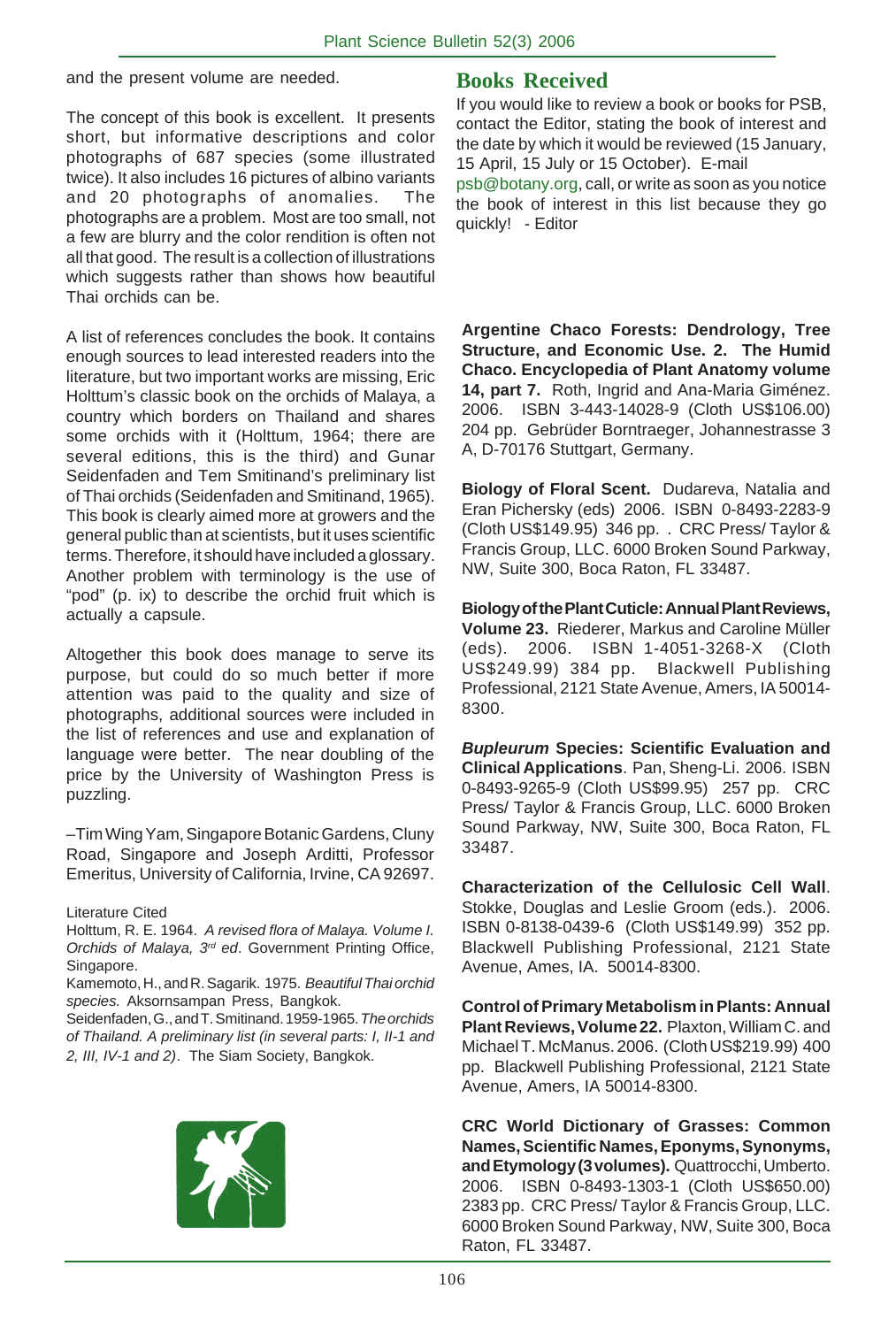**Ecology of Phytoplankton.** Reynolds, Colin. 2006. ISBN 0-521-60519-9 (Paper US\$80.00) 535 pp. Cambridge University Press, 40 West 20<sup>th</sup> Street, New York, NY 10011-4211.

**The Ecology of Plants, 2nd ed.** Gurevitch, Jessica, Samuel M. Scheiner, and Gordon A. Fox. 2006. ISBN 0-87893-294-1 (Cloth US\$96.95) 518 pp. Sinauer Associates, P.O. Box 407, Sunderland, MA 01375-0407.

**An Enthusiasm for Orchids: Sex and Deception in Plant Evolution.** Alcock, John. 2006. ISBN 0-19- 518274-X. (Cloth US\$) 302 pp. Oxford University Press, 198 Madison Avenue, New York, NY 10016- 4314.

**Flowering and its Manipulation: Annual Plant Reviews, Volume 20.** Ainsworth, Charles (ed). 2006. ISBN 1-4051-2808-9 (Cloth US\$199.99) 352 pp. Blackwell Publishing Professional, 2121 State Avenue, Amers, IA 50014-8300.

**Fusarium Laboratory Manual.** Leslie, John and Brett Summerell. 2006. ISBN 0-8138-1919-9 (Paper US\$124.99) 400pp. Blackwell Publishing Professional, 2121 State Avenue, Amers, IA 50014- 8300.

**Handbook of Seed Science and Technology.** Basra, Amarjit S. 2006. ISBN 1-56022-315-4 (Paper US\$94.95) 796 pp Food Products Press, 10 Alice Street, Binghamton, NY 13904-1580.

**Illustrated Flora of East Texas, Volume One, Introduction, Pteridophytes, Gymnosperms, Monocotyledons.** Diggs, George M. Jr., Barney L. Lipscomb, Monique D. Reed, and Robert J. O'Kennon. 2006. ISBN 1-889878-12-X (Cloth US\$89.95) 1594 pp. Botanical Research Institute of Texas, 509 Pecan Street, Suite 101, Fort Worth, TX 76102-4060.

**Landscape Ecological Vegetation Map of the Island of Bonaire (Southern Caribbean).** De Freitas, J.A., B.S.J.Nijhof, A.C. Rojer & A.O. Debrot. 2006. ISBN 90-6984-452-4 (Paper US\$42.00) 64 pp and 2 large included maps. Edita Publishers, Distributed by The University of Chicago Press, 1427 E. 60<sup>th</sup> Street, Chicago, IL 60637.

**Native Treasures: Gardening with the Plants of California.** Smith, M. Nevin. 2006. ISBN 0-520- 24425-7 (Paper US\$24.95) 288 pp. University of California Press, 2121 Berkeley Way, Berkeley, CA 94704.

Baligar, and R.B. Clark. 2006. ISBN 1-56022-289- 1 (Paper US\$49.95) 345 pp. Food Products Press, 10 Alice Street, Binghamton, NY 13904-1580.

**Plant Breeding: The Arnel R. Hallauer International Symposium.** Lamkey, Kendall R. and Michael Lee(eds.) 2006. ISBN 0-8138-2824-4 (Cloth US\$149.99) 392 pp. Blackwell Publishing Professional, 2121 State Avenue, Ames, IA. 50014- 8300.

**Plant Physiology, 4th ed.** Taiz, Lincoln and Eduardo Zeiger. 2006. ISBN 0-87893-856-7 (Cloth US\$109.95) 705 pp. Sinauer Associates, Inc. P.O. Box 407, Sunderland, MA 01375-0407.

**Plant Roots: Growth, Activity and Interaction with Soils.** Gregory, Peter. 2006. ISBN 1-4051-1906-3 (Cloth US\$199.99) 498 pp. Blackwell Publishing Professional, 2121 State Avenue, Ames, IA. 50014- 8300.

**Plants on Islands: Diversity and Dynamics on a Continental Archipelago.** Cody, Martin L. 2006. ISBN 0-520-24729-9 (Cloth US\$49.95) 269 pp. University of California Press, 2121 Berkeley Way, Berkeley, CA 94704.

**The Science of Describing: Natural History in Renaissance Europe.** Ogilvie, Brian W. 2006. ISBN 0-226-62087-5 (Cloth US\$45.00) 385 pp. The University of Chicago Press, 1427 E. 60<sup>th</sup> Street, Chicago, IL 60637.

**Taiwanese Native Medicinal Plants: Phytopharmacology and Therapeutic Values**. Li, Thomas S.C. 2006. ISBN 0-8493-9249-7 (Cloth US\$189.95) 379 pp. CRC Press/ Taylor & Francis Group, LLC. 6000 Broken Sound Parkway, NW, Suite 300, Boca Raton, FL 33487.

**Teaming with Microbes: A Gardener's Guide to the Soil Food Web**. Lowenfels, Jeff, and Wayne Lewis. 2006. ISBN 0-88192-777-5 (Cloth US\$24.95) 196 pp. Timber Press, Inc. 133 S.W. Second Avenue, Suite 450, Portland, OR 97204-3527.

**Wild Flowers of Mombacho Nicaragua Flores Silvestres del Mombacho.** Pickering, Helen. 2006 ISBN 1-889878-14-6 (Paper US\$15.00) 217 pp. Botanical Research Institute of Texas, 509 Pecan Street, Suite 101, Fort Worth, TX 76102-4060.

**Physiology of Crop Production**: Fageria, N.K., V.C.